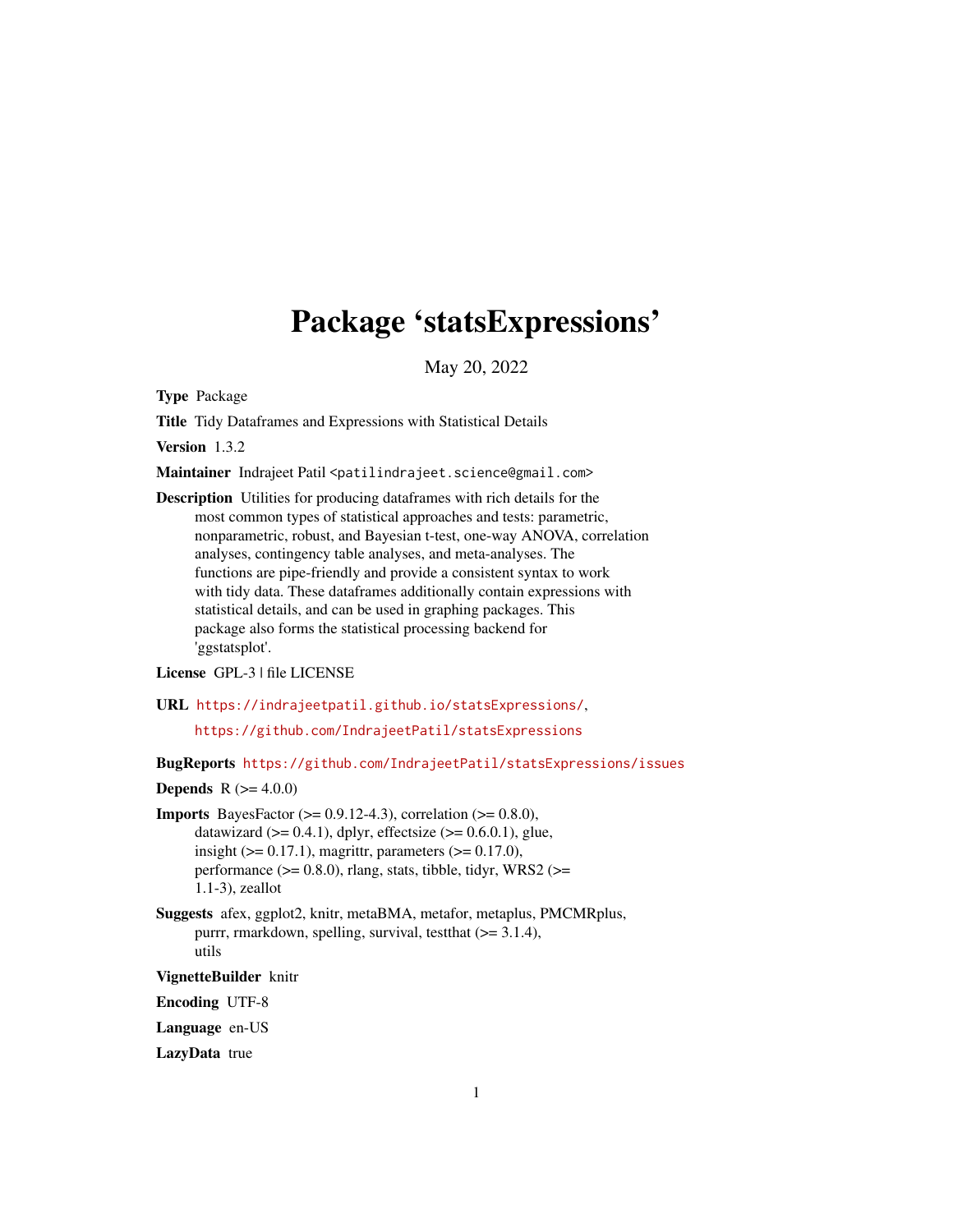RoxygenNote 7.2.0 Config/testthat/edition 3 NeedsCompilation no Author Indrajeet Patil [cre, aut, cph] (<<https://orcid.org/0000-0003-1995-6531>>, @patilindrajeets) Repository CRAN

# R topics documented:

Date/Publication 2022-05-20 19:50:02 UTC

| Index | 42             |
|-------|----------------|
|       |                |
|       |                |
|       |                |
|       |                |
|       |                |
|       |                |
|       |                |
|       |                |
|       |                |
|       |                |
|       |                |
|       |                |
|       |                |
|       |                |
|       |                |
|       |                |
|       | 5              |
|       | 3              |
|       | $\overline{2}$ |

statsExpressions-package

*statsExpressions: Tidy Dataframes and Expressions with Statistical Details*

#### Description

The {statsExpressions} package has two key aims:

- to provide a consistent syntax to do statistical analysis with tidy data (in pipe-friendly manner),
- to provide statistical expressions (pre-formatted in-text statistical results) for plotting functions.

<span id="page-1-0"></span>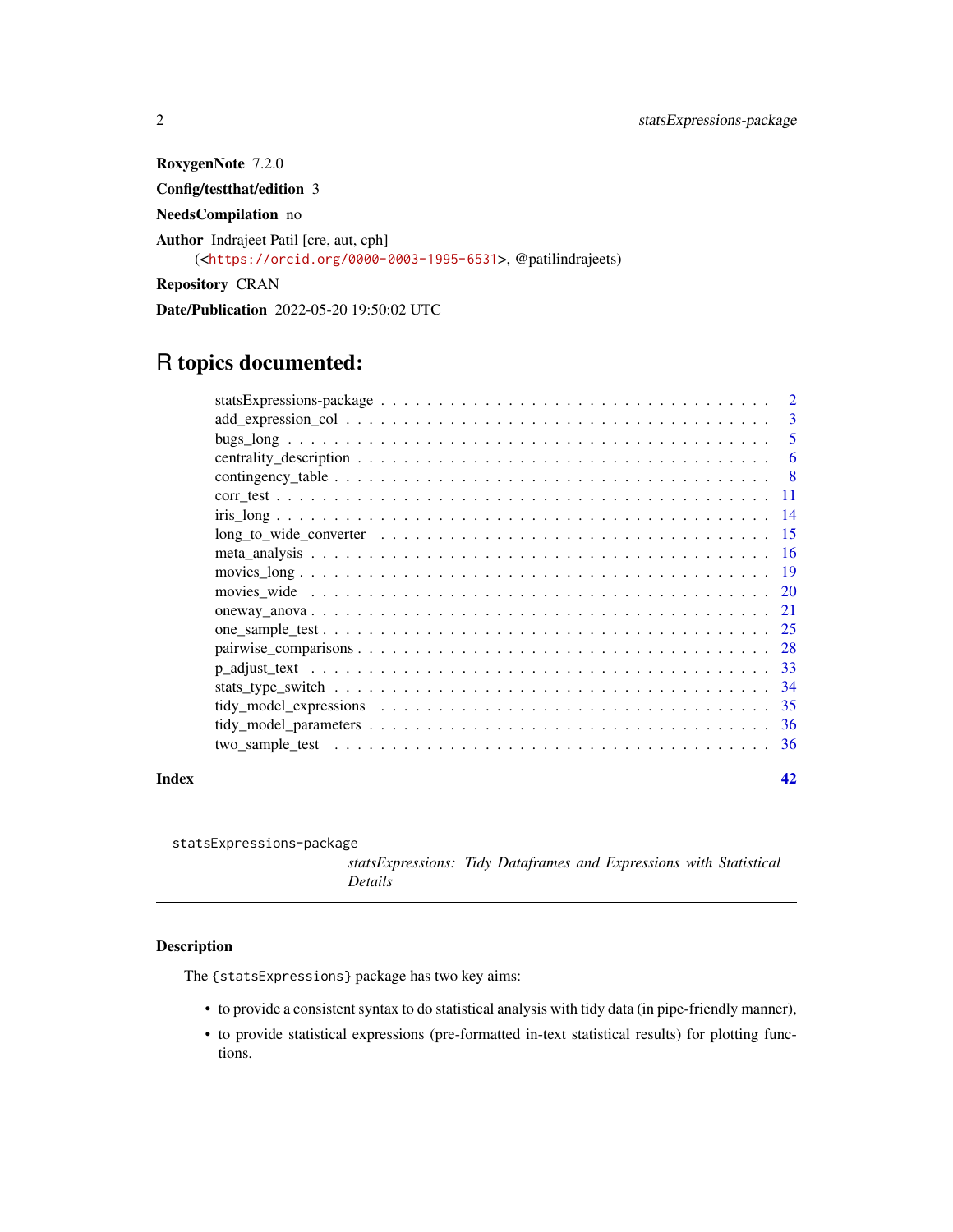<span id="page-2-0"></span>Statistical packages exhibit substantial diversity in terms of their syntax and expected input type. This can make it difficult to switch from one statistical approach to another. For example, some functions expect vectors as inputs, while others expect dataframes. Depending on whether it is a repeated measures design or not, different functions might expect data to be in wide or long format. Some functions can internally omit missing values, while other functions error in their presence. Furthermore, if someone wishes to utilize the objects returned by these packages downstream in their workflow, this is not straightforward either because even functions from the same package can return a list, a matrix, an array, a dataframe, etc., depending on the function.

This is where {statsExpressions} comes in: It can be thought of as a unified portal through which most of the functionality in these underlying packages can be accessed, with a simpler interface and no requirement to change data format.

This package forms the statistical processing backend for [ggstatsplot](https://indrajeetpatil.github.io/ggstatsplot/) package.

For more documentation, see the dedicated [website.](https://indrajeetpatil.github.io/statsExpressions/)

#### Details

statsExpressions

#### Author(s)

Maintainer: Indrajeet Patil <patilindrajeet.science@gmail.com> [\(ORCID\)](https://orcid.org/0000-0003-1995-6531) (@patilindrajeets) [copyright holder]

#### See Also

Useful links:

- <https://indrajeetpatil.github.io/statsExpressions/>
- <https://github.com/IndrajeetPatil/statsExpressions>
- Report bugs at <https://github.com/IndrajeetPatil/statsExpressions/issues>

add\_expression\_col *Template for expressions with statistical details*

#### Description

Creates an expression from a dataframe containing statistical details. Ideally, this dataframe would come from having run tidy\_model\_parameters function on your model object.

This function is currently **not** stable and should not be used outside of this package context.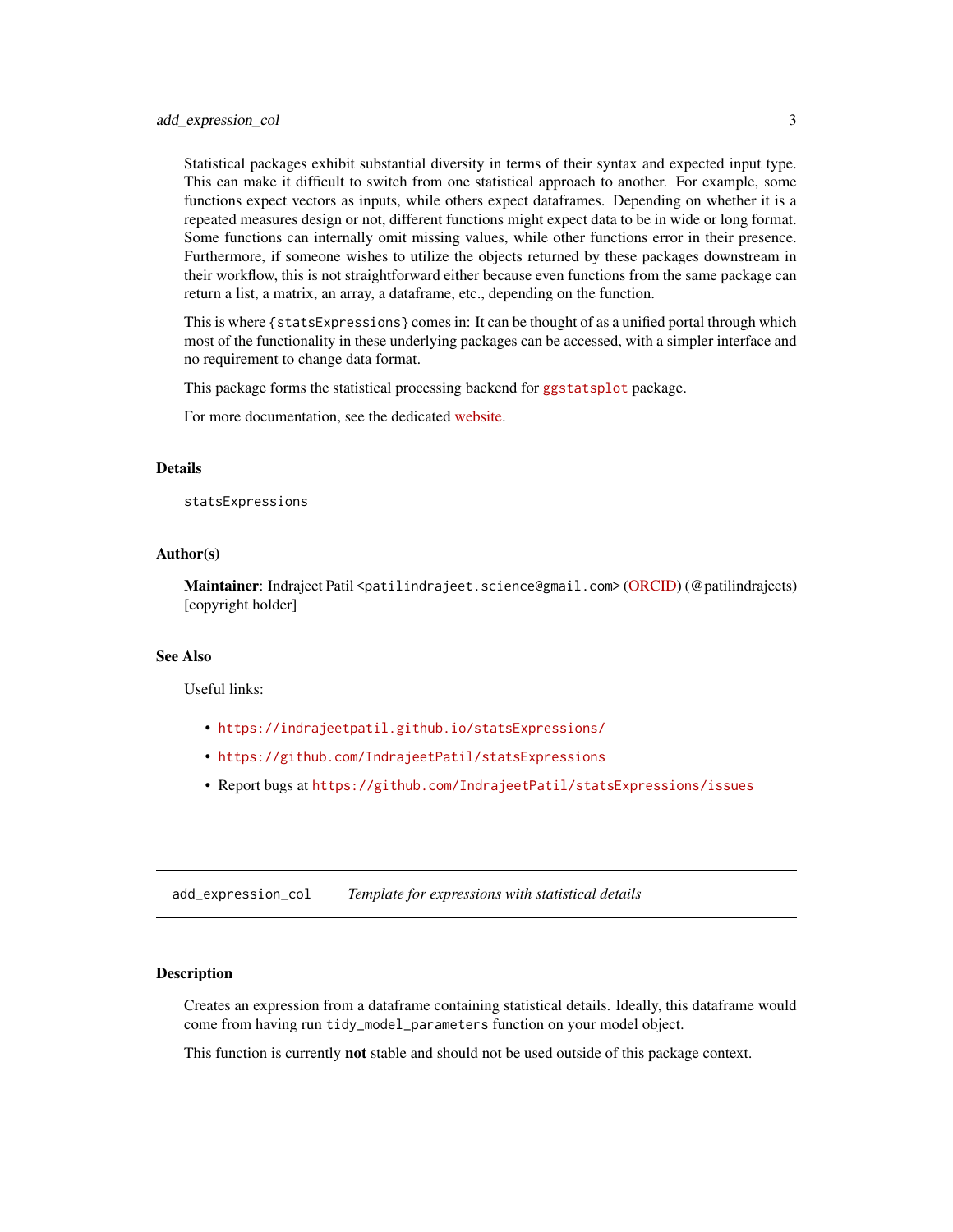# Usage

```
add_expression_col(
 data,
 paired = FALSE,
 statistic.text = NULL,
 effsize.text = NULL,
 prior.type = NULL,
 n = NULL,n.text = ifelse(paired, list(quote(italic("n")["pairs"])),
   list(quote(italic("n")["obs"]))),
 conf.method = "HDI",
 k = 2L,
 k.df = 0L,k.df.error = k.df,
  ...
\mathcal{L}
```

| data         | A data frame containing details from the statistical analysis and should contain<br>some or all of the the following columns:                                                                                                                                                                         |  |  |  |  |  |
|--------------|-------------------------------------------------------------------------------------------------------------------------------------------------------------------------------------------------------------------------------------------------------------------------------------------------------|--|--|--|--|--|
|              | • <i>statistic</i> : the numeric value of a statistic.                                                                                                                                                                                                                                                |  |  |  |  |  |
|              | • <i>df.error</i> : the numeric value of a parameter being modeled (often degrees of<br>freedom for the test); note that if there are no degrees of freedom (e.g., for<br>non-parametric tests), this column will be irrelevant.                                                                      |  |  |  |  |  |
|              | $\bullet$ <i>df</i> : relevant only if the statistic in question has two degrees of freedom.                                                                                                                                                                                                          |  |  |  |  |  |
|              | • <i>p. value</i> : the two-sided <i>p</i> -value associated with the observed statistic.                                                                                                                                                                                                             |  |  |  |  |  |
|              | • <i>method</i> : method describing the test carried out.                                                                                                                                                                                                                                             |  |  |  |  |  |
|              | • <i>effectsize</i> : name of the effect size (if not present, same as method).                                                                                                                                                                                                                       |  |  |  |  |  |
|              | • <i>estimate</i> : estimated value of the effect size.                                                                                                                                                                                                                                               |  |  |  |  |  |
|              | • <i>conf.level</i> : width for the confidence intervals.                                                                                                                                                                                                                                             |  |  |  |  |  |
|              | • conf.low: lower bound for effect size estimate.                                                                                                                                                                                                                                                     |  |  |  |  |  |
|              | • <i>conf.high</i> : upper bound for effect size estimate.                                                                                                                                                                                                                                            |  |  |  |  |  |
|              | • bf10: Bayes Factor value (if bayesian = TRUE).                                                                                                                                                                                                                                                      |  |  |  |  |  |
| paired       | Logical that decides whether the experimental design is repeated measures/within-<br>subjects or between-subjects. The default is FALSE.                                                                                                                                                              |  |  |  |  |  |
|              | statistic. text A character that specifies the relevant test statistic. For example, for tests with<br><i>t</i> -statistic, statistic. text = $"t".$                                                                                                                                                  |  |  |  |  |  |
| effsize.text | A character that specifies the relevant effect size.                                                                                                                                                                                                                                                  |  |  |  |  |  |
| prior.type   | The type of prior.                                                                                                                                                                                                                                                                                    |  |  |  |  |  |
| n            | An integer specifying the sample size used for the test.                                                                                                                                                                                                                                              |  |  |  |  |  |
| n.text       | A character that specifies the design, which will determine what the n stands<br>for. It defaults to quote(italic("n")["pairs"]) if paired = TRUE, and to<br>quote(italic("n")["obs"]) if paired = FALSE. If you wish to customize this<br>further, you will need to provide object of language type. |  |  |  |  |  |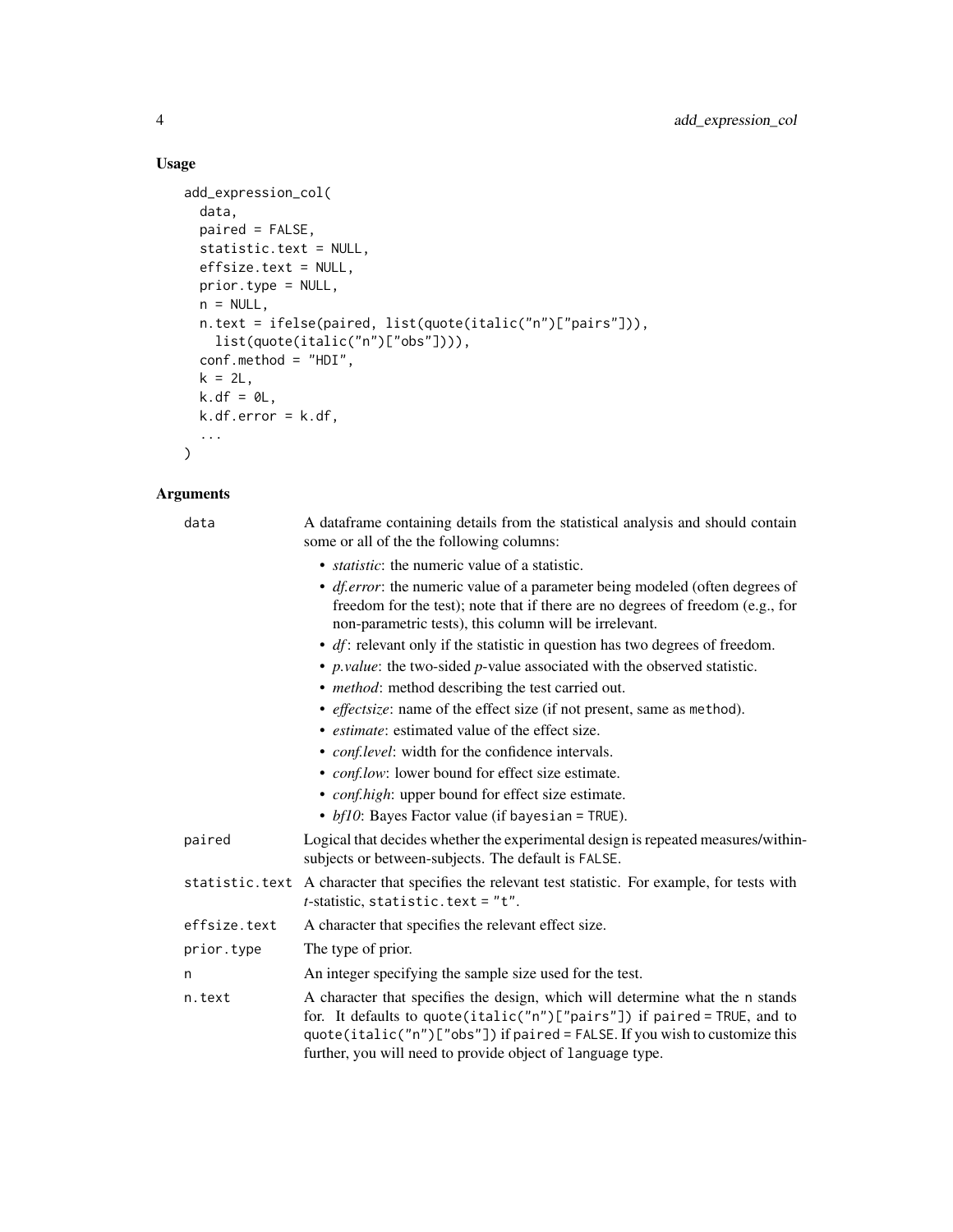#### <span id="page-4-0"></span>bugs\_long 5

| conf.method      | The type of index used for Credible Interval. Can be "hdi" (default), "eti", or<br>"si" (see $si()$ , hdi $()$ , eti $()$ functions from bayestestR package). |
|------------------|---------------------------------------------------------------------------------------------------------------------------------------------------------------|
| k                | Number of digits after decimal point (should be an integer) (Default: $k = 2L$ ).                                                                             |
| k.df, k.df.error |                                                                                                                                                               |
|                  | Number of decimal places to display for the parameters (default: 0L).                                                                                         |
| $\cdots$         | Currently ignored.                                                                                                                                            |

#### Examples

```
set.seed(123)
# creating a dataframe with stats results
stats_df <- cbind.data.frame(
 statistic = 5.494,
 df = 29.234,p.value = 0.00001,
 estimate = -1.980,
 conf. level = 0.95,conf.lower = -2.873,conf.high = -1.088,
 method = "Student's t-test"
\overline{)}# expression for *t*-statistic with Cohen's *d* as effect size
# note that the plotmath expressions need to be quoted
add_expression_col(
 data = stats_df,
 statistic.text = list(quote(italic("t"))),
 effsize.text = list(quote(italic("d"))),
 n = 32L,
 n.text = list(quote( italic("n")['no.obs'')),k = 3L,<br>k.df = 3L= 3L)
```
bugs\_long *Tidy version of the "Bugs" dataset.*

#### Description

Tidy version of the "Bugs" dataset.

#### Usage

bugs\_long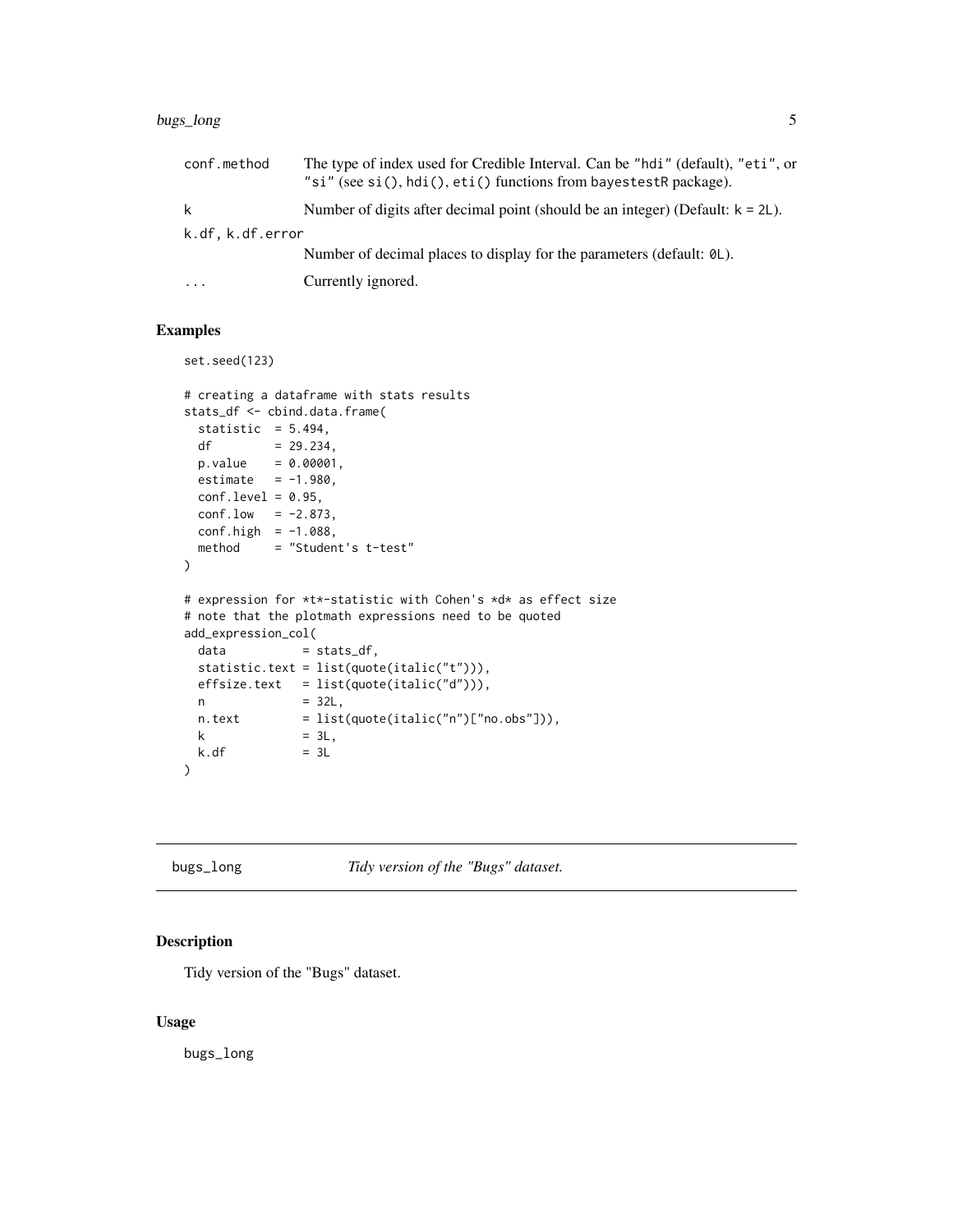<span id="page-5-0"></span>A data frame with 372 rows and 6 variables

- subject. Dummy identity number for each participant.
- gender. Participant's gender (Female, Male).
- region. Region of the world the participant was from.
- education. Level of education.
- condition. Condition of the experiment the participant gave rating for (LDLF: low freighteningness and low disgustingness; LFHD: low freighteningness and high disgustingness; HFHD: high freighteningness and low disgustingness; HFHD: high freighteningness and high disgustingness).
- desire. The desire to kill an arthropod was indicated on a scale from 0 to 10.

#### Details

This data set, "Bugs", provides the extent to which men and women want to kill arthropods that vary in freighteningness (low, high) and disgustingness (low, high). Each participant rates their attitudes towards all anthropods. Subset of the data reported by Ryan et al. (2013).

#### Source

<https://www.sciencedirect.com/science/article/pii/S0747563213000277>

#### Examples

dim(bugs\_long) head(bugs\_long) dplyr::glimpse(bugs\_long)

centrality\_description

*Dataframe and expression for distribution properties*

#### **Description**

The table below provides summary about:

- statistical test carried out for inferential statistics
- type of effect size estimate and a measure of uncertainty for this estimate
- functions used internally to compute these details

| Type           | Measure                                                | Function used                       |
|----------------|--------------------------------------------------------|-------------------------------------|
| Parametric     | mean                                                   | parameters::describe_distribution() |
| Non-parametric | median                                                 | parameters::describe_distribution() |
| <b>Robust</b>  | trimmed mean                                           | parameters::describe_distribution() |
| Bayesian       | MAP (maximum <i>a posteriori</i> probability) estimate | parameters::describe_distribution() |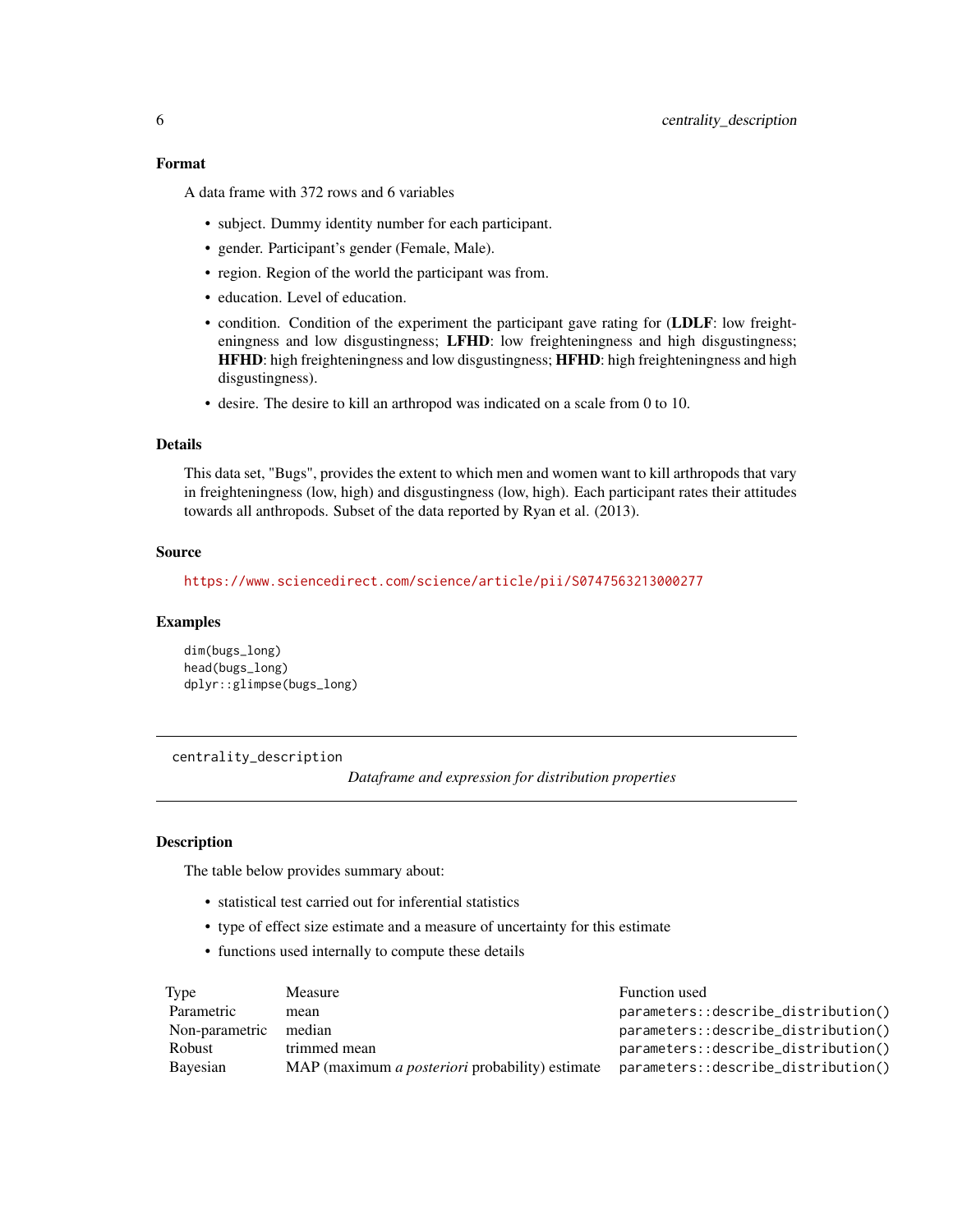#### Usage

centrality\_description(data, x, y, type = "parametric",  $tr = 0.2$ ,  $k = 2L$ , ...)

#### Arguments

| data | A data frame (or a tibble) from which variables specified are to be taken. Other<br>data types (e.g., matrix, table, array, etc.) will not be accepted. Additionally,<br>grouped data frames from {dplyr} should be ungrouped before they are entered<br>as data. |
|------|-------------------------------------------------------------------------------------------------------------------------------------------------------------------------------------------------------------------------------------------------------------------|
| X    | The grouping (or independent) variable in data.                                                                                                                                                                                                                   |
| У    | The response (or outcome or dependent) variable from data.                                                                                                                                                                                                        |
| type | A character specifying the type of statistical approach:                                                                                                                                                                                                          |
|      | • "parametric"                                                                                                                                                                                                                                                    |
|      | · "nonparametric"                                                                                                                                                                                                                                                 |
|      | • "robust"                                                                                                                                                                                                                                                        |
|      | • "bayes"                                                                                                                                                                                                                                                         |
|      | You can specify just the initial letter.                                                                                                                                                                                                                          |
| tr   | Trim level for the mean when carrying out robust tests. In case of an error,<br>try reducing the value of $tr$ , which is by default set to 0.2. Lowering the value<br>might help.                                                                                |
| k    | Number of digits after decimal point (should be an integer) (Default: $k = 2L$ ).                                                                                                                                                                                 |
| .    | Currently ignored.                                                                                                                                                                                                                                                |

#### Details

This function describes a distribution for y variable for each level of the grouping variable in x by a set of indices (e.g., measures of centrality, dispersion, range, skewness, kurtosis, etc.). It additionally returns an expression containing a specified centrality measure. The function internally relies on datawizard::describe\_distribution() function.

```
set.seed(123)
```

```
# parametric -----------------------
centrality_description(iris, Species, Sepal.Length)
# non-parametric -------------------
centrality_description(mtcars, am, wt, type = "n")
# robust ---------------------------
centrality_description(ToothGrowth, supp, len, type = "r")
# Bayesian -------------------------
centrality_description(sleep, group, extra, type = "b")
```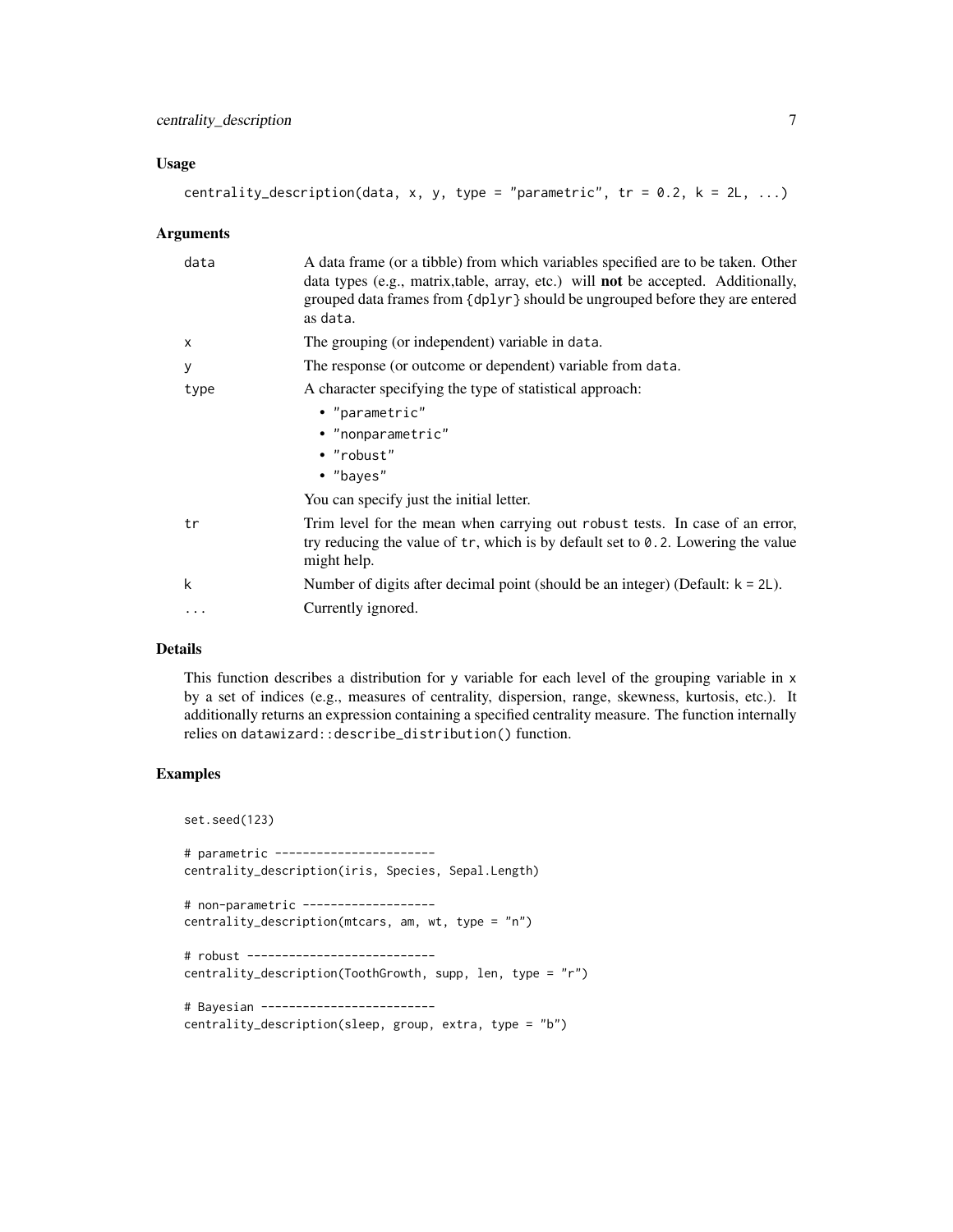<span id="page-7-0"></span>contingency\_table *Contingency table analyses*

#### Description

The table below provides summary about:

- statistical test carried out for inferential statistics
- type of effect size estimate and a measure of uncertainty for this estimate
- functions used internally to compute these details

# two-way table: Hypothesis testing

| Type                      | Design | Test                                         | Function used                     |
|---------------------------|--------|----------------------------------------------|-----------------------------------|
| Parametric/Non-parametric |        | Unpaired Pearson's chi-squared test          | stats::chisg.test()               |
| Bayesian                  |        | Unpaired Bayesian Pearson's chi-squared test | BayesFactor::contingencyTableBF() |
| Parametric/Non-parametric | Paired | McNemar's chi-squared test                   | stats::mcnemar.test()             |
| Bayesian                  | Paired | No                                           | No                                |

#### Effect size estimation

| Type                                              | Design |                           | Effect size CI available? Function used |                          |
|---------------------------------------------------|--------|---------------------------|-----------------------------------------|--------------------------|
| Parametric/Non-parametric Unpaired Cramer's V Yes |        |                           |                                         | $effectsize::crames_v()$ |
| Bayesian                                          |        | Unpaired Cramer's $V$ Yes |                                         | $effectsize::crames_v()$ |
| Parametric/Non-parametric Paired                  |        | Cohen's $g$               | <b>Yes</b>                              | $effectsize::cohens_g()$ |
| Bayesian                                          | Paired | No.                       | No.                                     | No.                      |

# one-way table:

#### Hypothesis testing

| Type     | Test                                                       | Function used       |
|----------|------------------------------------------------------------|---------------------|
|          | Parametric/Non-parametric Goodness of fit chi-squared test | stats::chisg.test() |
| Bayesian | Bayesian Goodness of fit chi-squared test (custom)         |                     |

# Effect size estimation

| Type                                      |     |     | Effect size CI available? Function used |
|-------------------------------------------|-----|-----|-----------------------------------------|
| Parametric/Non-parametric Pearson's C Yes |     |     | $effectsize::pearsons_c()$              |
| Bayesian                                  | No. | No. | No.                                     |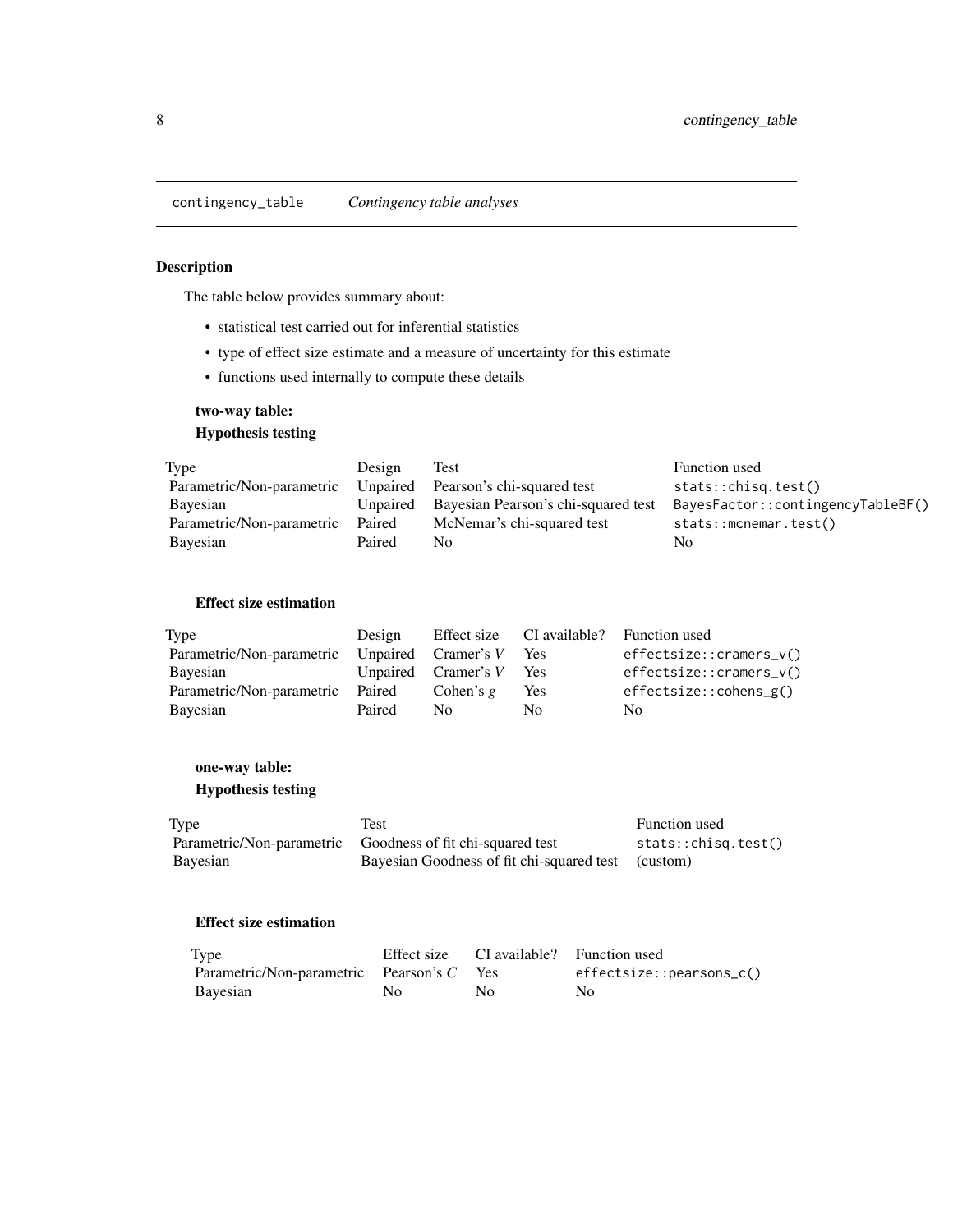contingency\_table 9

# Usage

```
contingency_table(
  data,
  x,
  y = NULL,paired = FALSE,
  type = "parametric",
  counts = NULL,
  ratio = NULL,
  k = 2L,
  conf.level = 0.95,sampling.plan = "indepMulti",
  fixed.margin = "rows",
  prior.concentration = 1,
  ...
\mathcal{L}
```

| data   | A data frame (or a tibble) from which variables specified are to be taken. Other<br>data types (e.g., matrix, table, array, etc.) will not be accepted. Additionally,<br>grouped data frames from {dplyr} should be ungrouped before they are entered<br>as data.                                                                                                                    |  |  |
|--------|--------------------------------------------------------------------------------------------------------------------------------------------------------------------------------------------------------------------------------------------------------------------------------------------------------------------------------------------------------------------------------------|--|--|
| X      | The variable to use as the <b>rows</b> in the contingency table.                                                                                                                                                                                                                                                                                                                     |  |  |
| У      | The variable to use as the <b>columns</b> in the contingency table. Default is NULL.<br>If NULL, one-sample proportion test (a goodness of fit test) will be run for the x<br>variable. Otherwise association test will be carried out.                                                                                                                                              |  |  |
| paired | Logical indicating whether data came from a within-subjects or repeated mea-<br>sures design study (Default: FALSE). If TRUE, McNemar's test expression will be<br>returned. If FALSE, Pearson's chi-square test will be returned.                                                                                                                                                   |  |  |
| type   | A character specifying the type of statistical approach:                                                                                                                                                                                                                                                                                                                             |  |  |
|        | • "parametric"<br>· "nonparametric"<br>• "robust"<br>• "bayes"                                                                                                                                                                                                                                                                                                                       |  |  |
|        | You can specify just the initial letter.                                                                                                                                                                                                                                                                                                                                             |  |  |
| counts | The variable in data containing counts, or NULL if each row represents a single<br>observation.                                                                                                                                                                                                                                                                                      |  |  |
| ratio  | A vector of proportions: the expected proportions for the proportion test (should<br>sum to 1). Default is NULL, which means the null is equal theoretical proportions<br>across the levels of the nominal variable. This means if there are two levels<br>this will be ratio = $c(0.5, 0.5)$ or if there are four levels this will be ratio =<br>$c(0.25, 0.25, 0.25, 0.25)$ , etc. |  |  |
| k      | Number of digits after decimal point (should be an integer) (Default: $k = 2L$ ).                                                                                                                                                                                                                                                                                                    |  |  |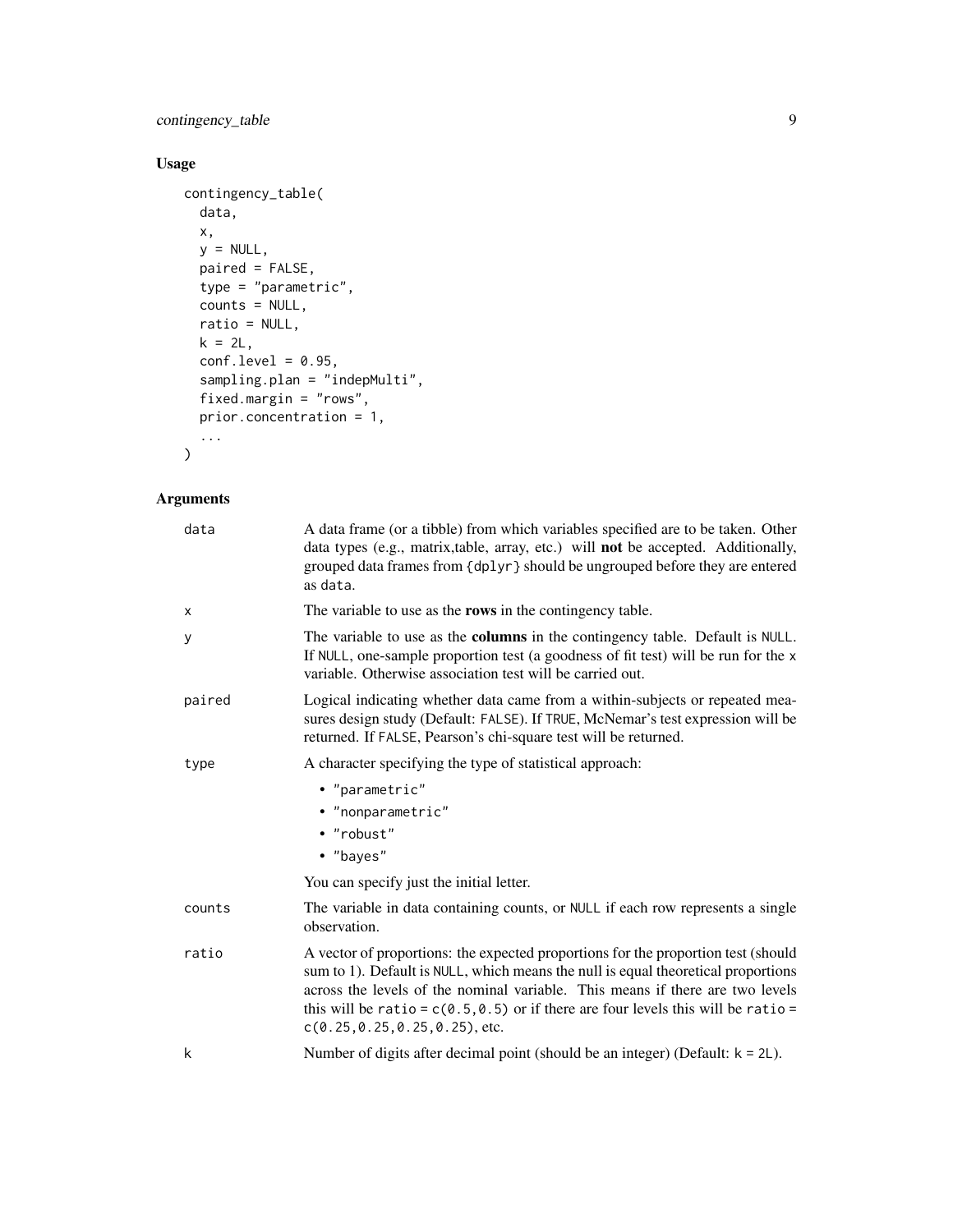| conf.level          | Scalar between 0 and 1. If unspecified, the defaults return 95% confidence/credible<br>intervals $(0.95)$ .                                                                                                                                         |
|---------------------|-----------------------------------------------------------------------------------------------------------------------------------------------------------------------------------------------------------------------------------------------------|
| sampling.plan       | Character describing the sampling plan. Possible options are "indepMulti"<br>(independent multinomial; default), "poisson", "jointMulti" (joint multino-<br>mial), "hypergeom" (hypergeometric). For more, see ?BayesFactor:: contingencyTableBF(). |
| fixed.margin        | For the independent multinomial sampling plan, which margin is fixed ("rows"<br>or "cols"). Defaults to "rows".                                                                                                                                     |
| prior.concentration |                                                                                                                                                                                                                                                     |
|                     | Specifies the prior concentration parameter, set to 1 by default. It indexes the ex-<br>pected deviation from the null hypothesis under the alternative, and corresponds<br>to Gunel and Dickey's (1974) "a" parameter.                             |
| $\cdot$             | Additional arguments (currently ignored).                                                                                                                                                                                                           |
|                     |                                                                                                                                                                                                                                                     |

#### Value

The returned tibble data frame can contain some or all of the following columns (the exact columns will depend on the statistical test):

- statistic: the numeric value of a statistic
- df: the numeric value of a parameter being modeled (often degrees of freedom for the test)
- df.error and df: relevant only if the statistic in question has two degrees of freedom (e.g. anova)
- p.value: the two-sided *p*-value associated with the observed statistic
- method: the name of the inferential statistical test
- estimate: estimated value of the effect size
- conf.low: lower bound for the effect size estimate
- conf.high: upper bound for the effect size estimate
- conf.level: width of the confidence interval
- conf.method: method used to compute confidence interval
- conf.distribution: statistical distribution for the effect
- effectsize: the name of the effect size
- n.obs: number of observations
- expression: pre-formatted expression containing statistical details

For examples of dataframe outputs, see examples and [this vignette.](https://indrajeetpatil.github.io/statsExpressions/articles/web_only/dataframe_outputs.html)

Note that all examples are preceded by set.seed() calls for reproducibility.

```
# for reproducibility
set.seed(123)
library(statsExpressions)
options(tibble.width = Inf, pillar.bold = TRUE, pillar.neg = TRUE)
```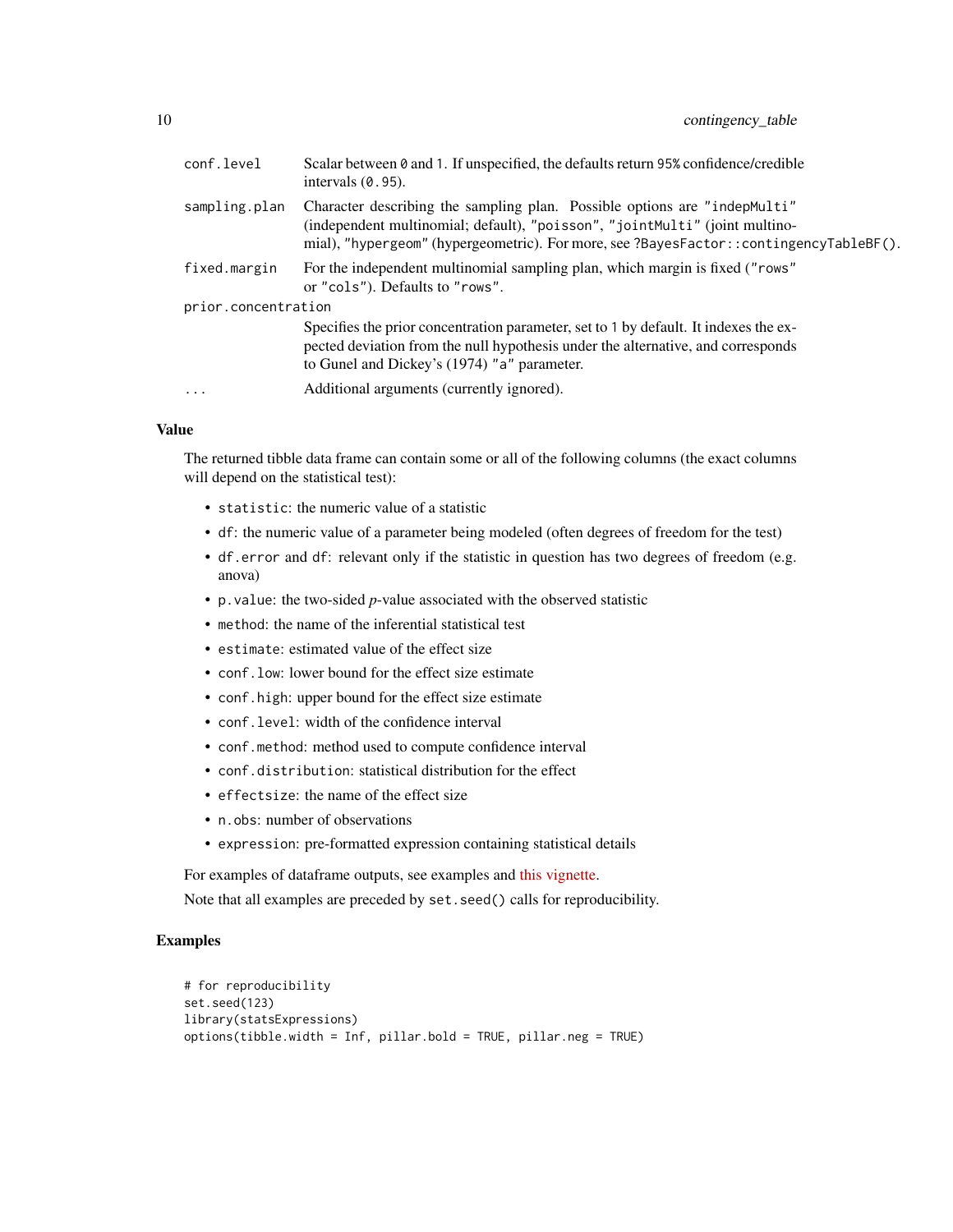#### <span id="page-10-0"></span>corr\_test 11

```
# ------------------------ non-Bayesian -----------------------------
# association test
contingency_table(
 data = mtcars,
 x = am,
 y = cyl,paired = FALSE
\lambda# goodness-of-fit test
contingency_table(
 data = as.data.frame(HairEyeColor),
 x = Eye,
 counts = Freq,
 ratio = c(0.2, 0.2, 0.3, 0.3)
)
# ------------------------ Bayesian -----------------------------
# association test
contingency_table(
 data = mtcars,
 x = am,y = cy1,paired = FALSE,
 type = "bayes"
\mathcal{L}# goodness-of-fit test
contingency_table(
 data = as.data.frame(HairEyeColor),
 x = Eye,
 counts = Freq,
 ratio = c(0.2, 0.2, 0.3, 0.3),
 type = "bayes"
\lambda
```
corr\_test *Correlation analyses*

#### Description

The table below provides summary about:

- statistical test carried out for inferential statistics
- type of effect size estimate and a measure of uncertainty for this estimate
- functions used internally to compute these details

#### Hypothesis testing and Effect size estimation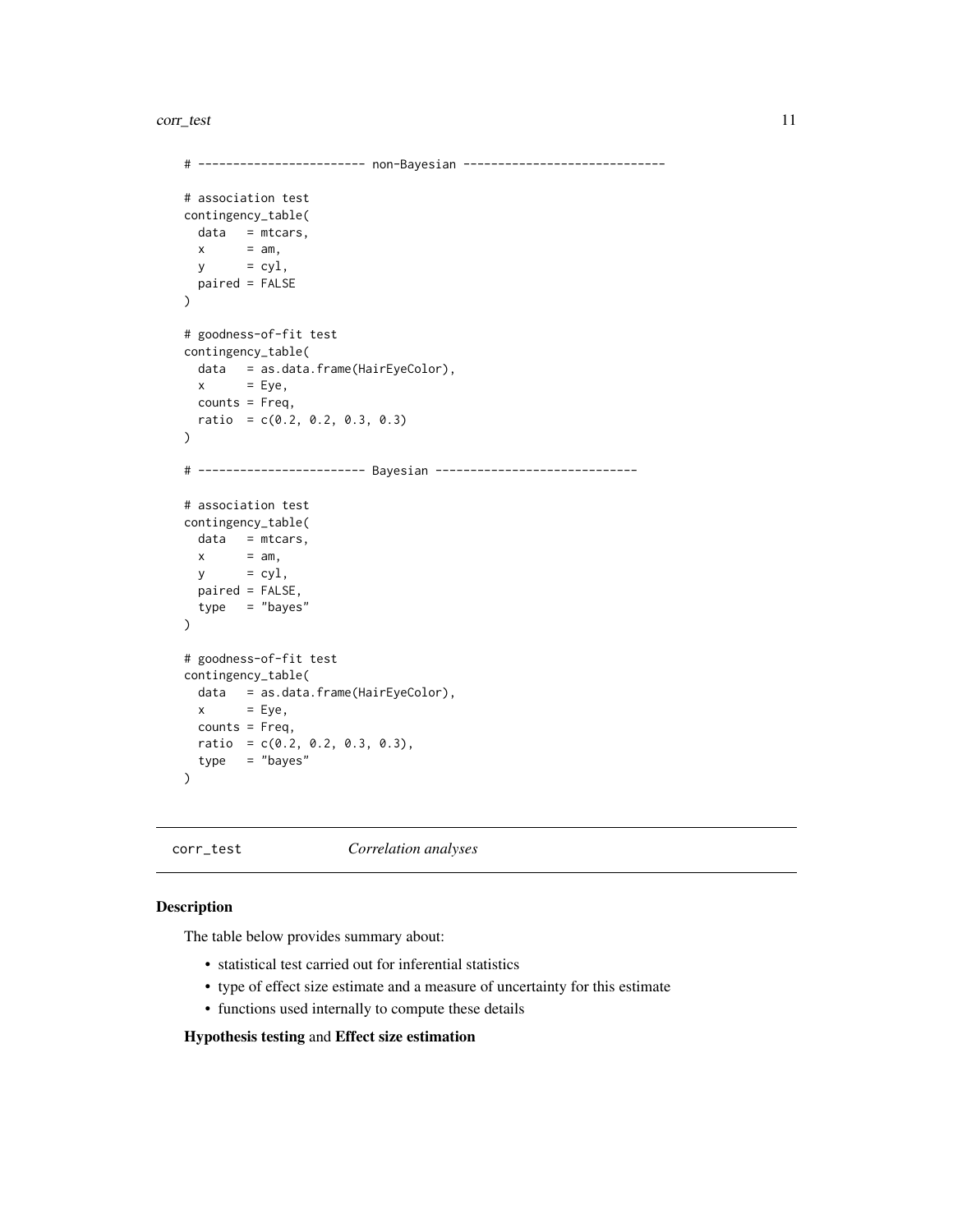#### 12 corr\_test

| Type           | Test                                       | CI available? | Function used              |
|----------------|--------------------------------------------|---------------|----------------------------|
| Parametric     | Pearson's correlation coefficient          | Yes           | correlation::correlation() |
| Non-parametric | Spearman's rank correlation coefficient    | Yes           | correlation::correlation() |
| Robust         | Winsorized Pearson correlation coefficient | Yes           | correlation::correlation() |
| Bayesian       | Bayesian Pearson's correlation coefficient | <b>Yes</b>    | correlation::correlation() |

# Usage

```
corr_test(
  data,
  x,
  y,
  type = "parametric",
  k = 2L,conf.level = 0.95,tr = 0.2,
  bf.prior = 0.707,
  ...
\overline{)}
```

| data       | A data frame (or a tibble) from which variables specified are to be taken. Other<br>data types (e.g., matrix, table, array, etc.) will not be accepted. Additionally,<br>grouped data frames from {dplyr} should be ungrouped before they are entered<br>as data. |
|------------|-------------------------------------------------------------------------------------------------------------------------------------------------------------------------------------------------------------------------------------------------------------------|
| X          | The column in data containing the explanatory variable to be plotted on the<br>x-axis.                                                                                                                                                                            |
| У          | The column in data containing the response (outcome) variable to be plotted on<br>the y-axis.                                                                                                                                                                     |
| type       | A character specifying the type of statistical approach:                                                                                                                                                                                                          |
|            | • "parametric"<br>· "nonparametric"<br>• "robust"<br>• "bayes"<br>You can specify just the initial letter.                                                                                                                                                        |
| k          | Number of digits after decimal point (should be an integer) (Default: $k = 2L$ ).                                                                                                                                                                                 |
| conf.level | Scalar between 0 and 1. If unspecified, the defaults return 95% confidence/credible<br>intervals (0.95).                                                                                                                                                          |
| tr         | Trim level for the mean when carrying out robust tests. In case of an error,<br>try reducing the value of $tr$ , which is by default set to 0.2. Lowering the value<br>might help.                                                                                |
| bf.prior   | A number between $0.5$ and 2 (default $0.707$ ), the prior width to use in calcu-<br>lating Bayes factors and posterior estimates. In addition to numeric arguments,<br>several named values are also recognized: "medium", "wide", and "ultrawide",              |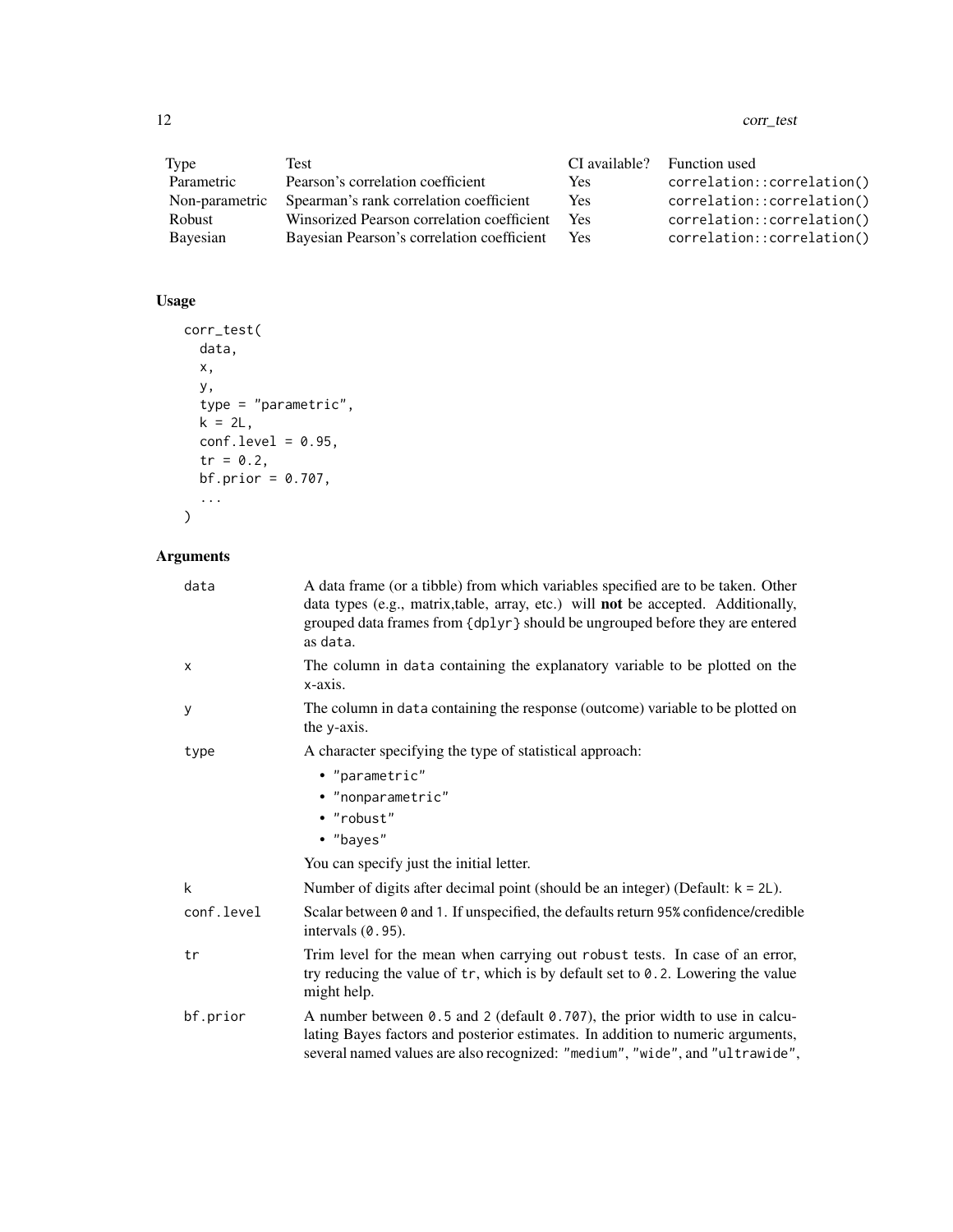corresponding to  $r$  scale values of  $1/2$ , sqrt $(2)/2$ , and 1, respectively. In case of an ANOVA, this value corresponds to scale for fixed effects.

... Additional arguments (currently ignored).

#### Value

The returned tibble data frame can contain some or all of the following columns (the exact columns will depend on the statistical test):

- statistic: the numeric value of a statistic
- df: the numeric value of a parameter being modeled (often degrees of freedom for the test)
- df.error and df: relevant only if the statistic in question has two degrees of freedom (e.g. anova)
- p.value: the two-sided *p*-value associated with the observed statistic
- method: the name of the inferential statistical test
- estimate: estimated value of the effect size
- conf.low: lower bound for the effect size estimate
- conf.high: upper bound for the effect size estimate
- conf.level: width of the confidence interval
- conf.method: method used to compute confidence interval
- conf.distribution: statistical distribution for the effect
- effectsize: the name of the effect size
- n.obs: number of observations
- expression: pre-formatted expression containing statistical details

For examples of dataframe outputs, see examples and [this vignette.](https://indrajeetpatil.github.io/statsExpressions/articles/web_only/dataframe_outputs.html)

Note that all examples are preceded by set.seed() calls for reproducibility.

```
# for reproducibility
set.seed(123)
library(statsExpressions)
options(tibble.width = Inf, pillar.bold = TRUE, pillar.neg = TRUE)
# without changing defaults
corr_test(
 data = ggplot2::midwest,x = area.
 y = percblack
)
# changing defaults
corr_test(
 data = ggplot2::midwest,
```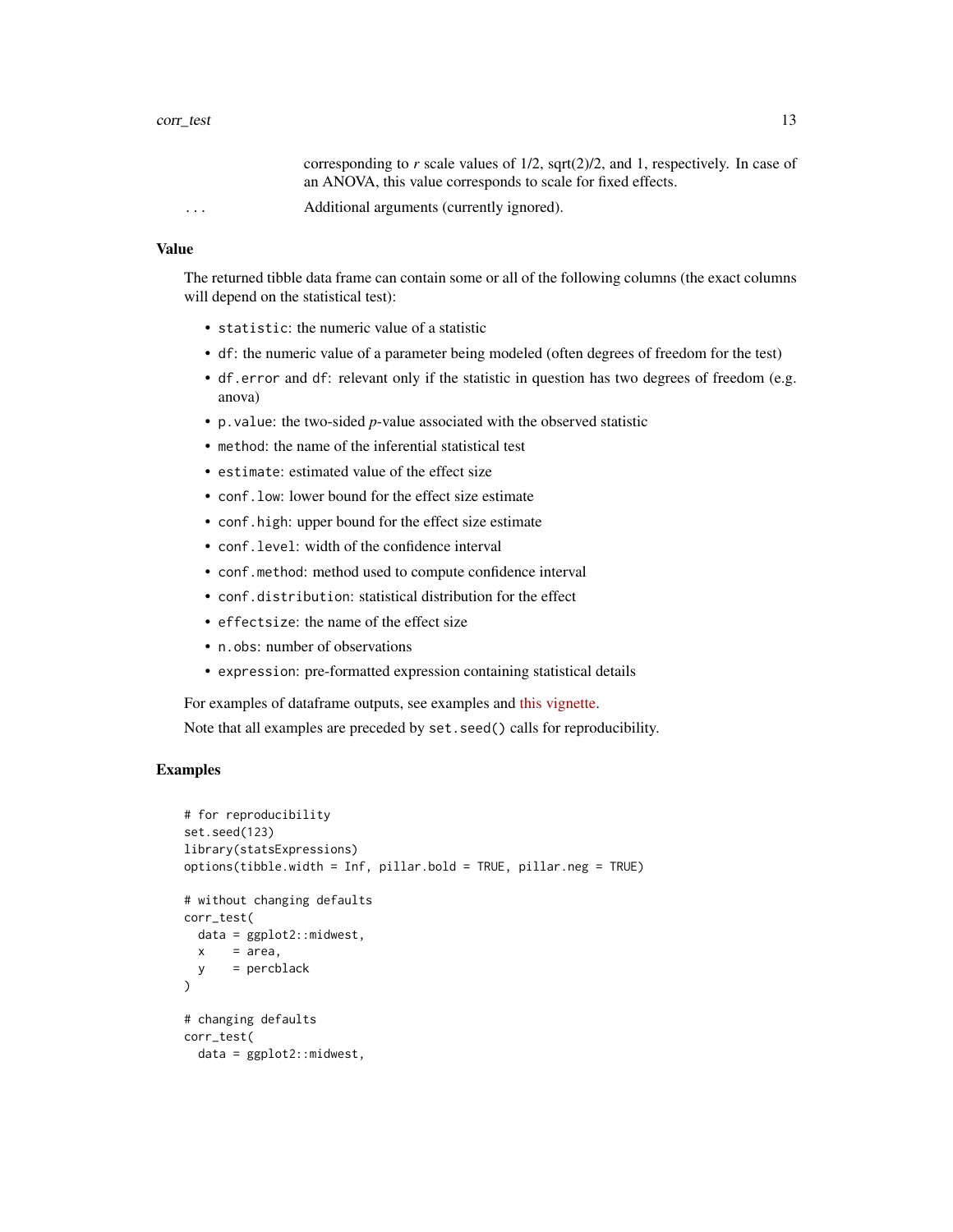```
x = area,
 y = percblack,
 type = "robust"
\lambda
```
#### iris\_long *Edgar Anderson's Iris Data in long format.*

#### Description

Edgar Anderson's Iris Data in long format.

#### Usage

iris\_long

#### Format

A data frame with 600 rows and 5 variables

- id. Dummy identity number for each flower (150 flowers in total).
- Species. The species are *Iris setosa*, *versicolor*, and *virginica*.
- condition. Factor giving a detailed description of the attribute (Four levels: "Petal.Length", "Petal.Width", "Sepal.Length", "Sepal.Width").
- attribute. What attribute is being measured ("Sepal" or "Pepal").
- measure. What aspect of the attribute is being measured ("Length" or "Width").
- value. Value of the measurement.

#### Details

This famous (Fisher's or Anderson's) iris data set gives the measurements in centimeters of the variables sepal length and width and petal length and width, respectively, for 50 flowers from each of 3 species of iris. The species are Iris setosa, versicolor, and virginica.

This is a modified dataset from datasets package.

```
dim(iris_long)
head(iris_long)
dplyr::glimpse(iris_long)
```
<span id="page-13-0"></span>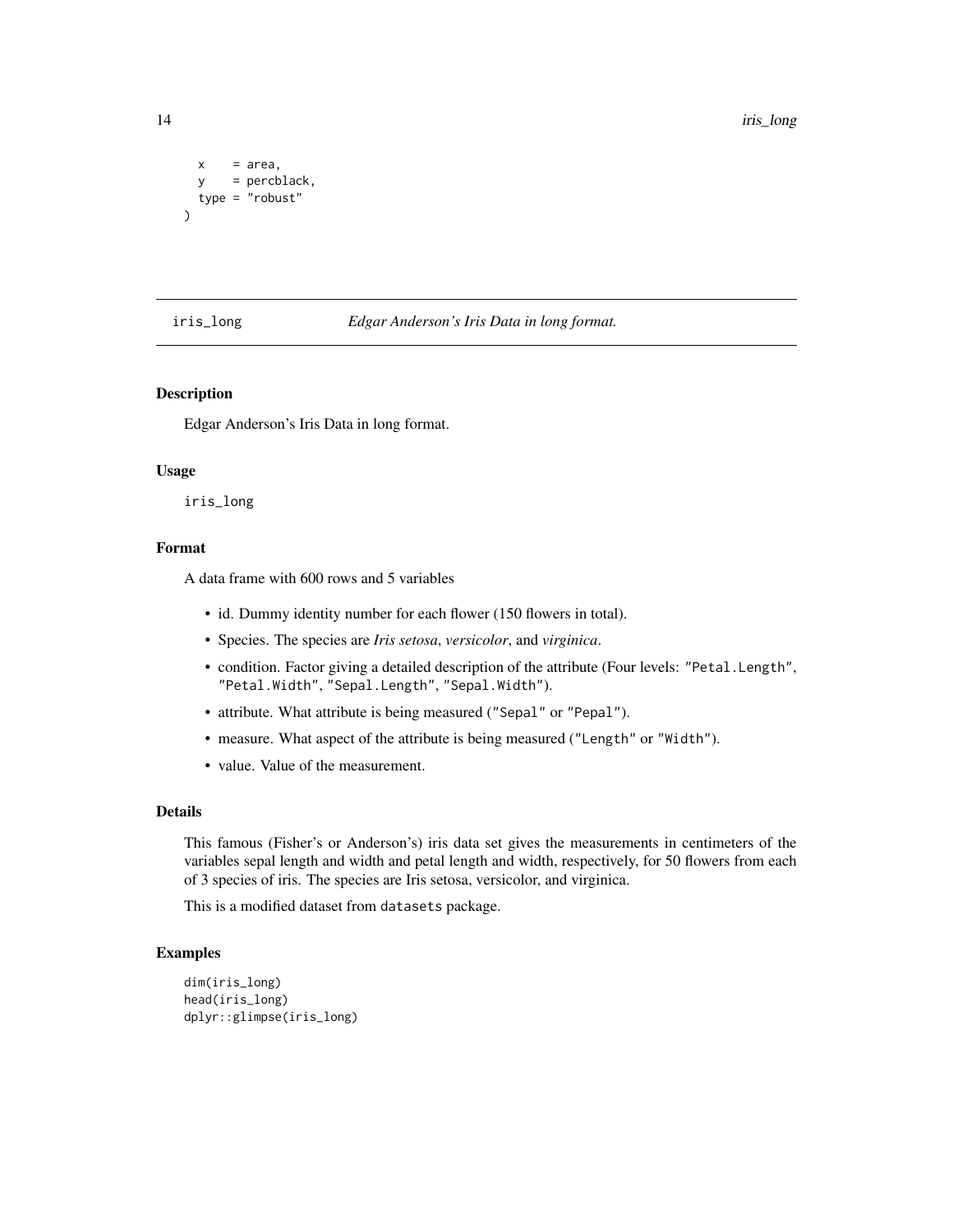<span id="page-14-0"></span>long\_to\_wide\_converter

*Convert long/tidy data frame to wide format with* NA*s removed*

# Description

This conversion is helpful mostly for repeated measures design, where removing NAs by participant can be a bit tedious.

It does not make sense to spread the data frame to wide format when the measure is not repeated, so if paired = TRUE, spread argument will be ignored.

#### Usage

```
long_to_wide_converter(
  data,
  x,
  y,
  subject.id = NULL,
  paired = TRUE,
  spread = TRUE,...
\mathcal{L}
```

| data         | A data frame (or a tibble) from which variables specified are to be taken. Other<br>data types (e.g., matrix, table, array, etc.) will <b>not</b> be accepted. Additionally,<br>grouped data frames from {dp1yr} should be ungrouped before they are entered<br>as data.                                                                                                                                                                                                                                                                              |
|--------------|-------------------------------------------------------------------------------------------------------------------------------------------------------------------------------------------------------------------------------------------------------------------------------------------------------------------------------------------------------------------------------------------------------------------------------------------------------------------------------------------------------------------------------------------------------|
| $\mathsf{x}$ | The grouping (or independent) variable from data. In case of a repeated mea-<br>sures or within-subjects design, if subject . id argument is not available or not<br>explicitly specified, the function assumes that the data has already been sorted<br>by such an id by the user and creates an internal identifier. So if your data is<br>not sorted, the results <i>can</i> be inaccurate when there are more than two levels<br>in x and there are NAs present. The data is expected to be sorted by user in<br>subject-1, subject-2, , pattern. |
| y            | The response (or outcome or dependent) variable from data.                                                                                                                                                                                                                                                                                                                                                                                                                                                                                            |
| subject.id   | Relevant in case of a repeated measures or within-subjects design (paired =<br>TRUE, i.e.), it specifies the subject or repeated measures identifier. Important:<br>Note that if this argument is NULL (which is the default), the function assumes<br>that the data has already been sorted by such an id by the user and creates an<br>internal identifier. So if your data is not sorted and you leave this argument<br>unspecified, the results <i>can</i> be inaccurate when there are more than two levels<br>in x and there are NAs present.   |
| paired       | Logical that decides whether the experimental design is repeated measures/within-<br>subjects or between-subjects. The default is FALSE.                                                                                                                                                                                                                                                                                                                                                                                                              |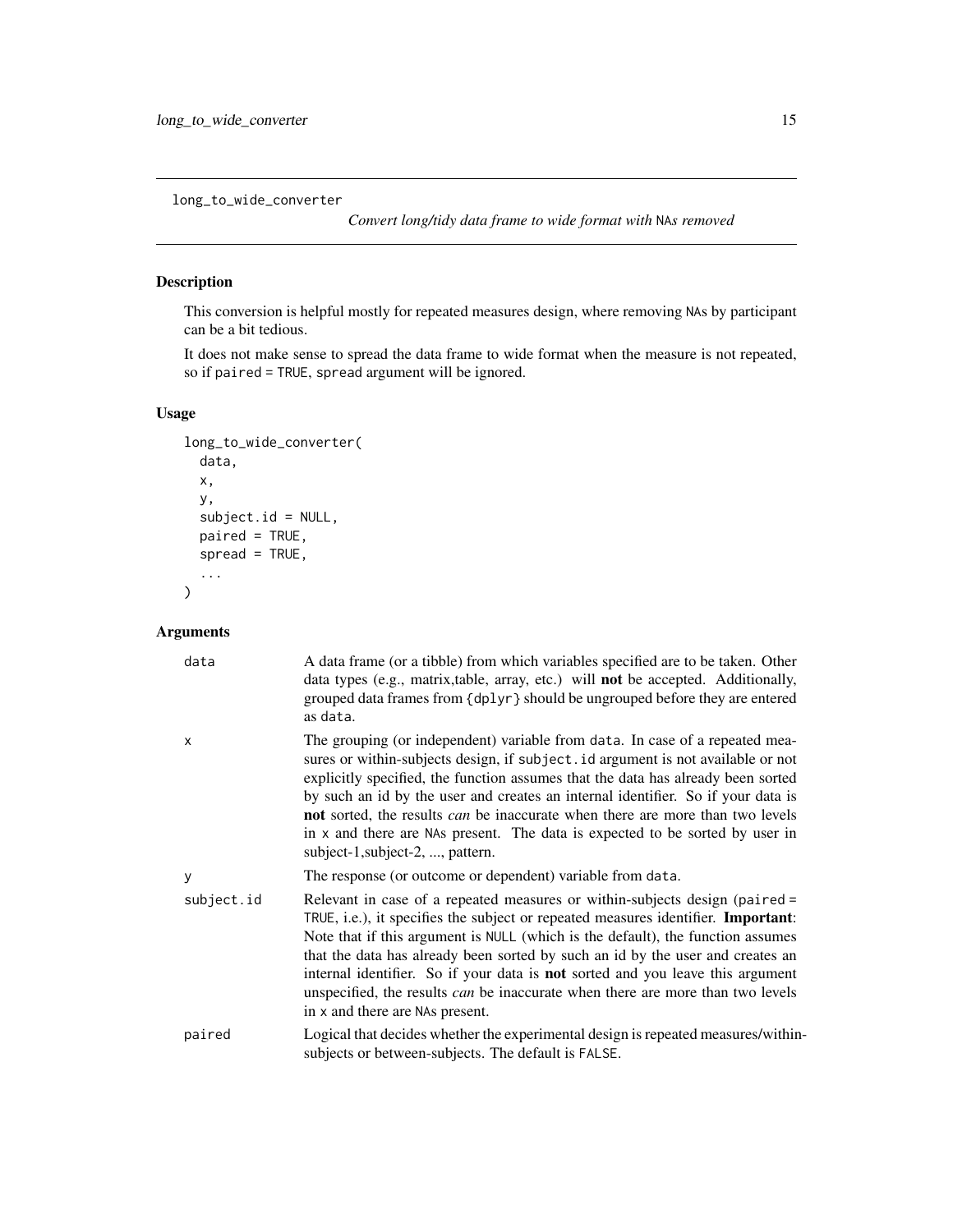<span id="page-15-0"></span>16 meta\_analysis

| spread                  | Logical that decides whether the data frame needs to be converted from long/tidy |
|-------------------------|----------------------------------------------------------------------------------|
|                         | to wide (default: TRUE). Relevant only if $\text{paired} = \text{TRUE}$ .        |
| $\cdot$ $\cdot$ $\cdot$ | Currently ignored.                                                               |

# Value

A dataframe with NAs removed while respecting the between-or-within-subjects nature of the dataset.

#### Examples

```
# for reproducibility
library(statsExpressions)
set.seed(123)
# repeated measures design
long_to_wide_converter(
 data = bugs\_long,x = condition,y = desire,subject.id = subject,
 paired = TRUE)
# independent measures design
long_to_wide_converter(
 data = ggplot2::msleep,
 x = vore,y = brainwt,
 paired = FALSE
\lambda
```
meta\_analysis *Random-effects meta-analyses*

#### Description

The table below provides summary about:

- statistical test carried out for inferential statistics
- type of effect size estimate and a measure of uncertainty for this estimate
- functions used internally to compute these details

#### Hypothesis testing and Effect size estimation

| Type           | Test                                       |            | CI available? Function used |
|----------------|--------------------------------------------|------------|-----------------------------|
| Parametric     | Pearson's correlation coefficient          | Yes        | correlation::correlation()  |
| Non-parametric | Spearman's rank correlation coefficient    | Yes        | correlation::correlation()  |
| <b>Robust</b>  | Winsorized Pearson correlation coefficient | Yes        | correlation::correlation()  |
| Bayesian       | Bayesian Pearson's correlation coefficient | <b>Yes</b> | correlation::correlation()  |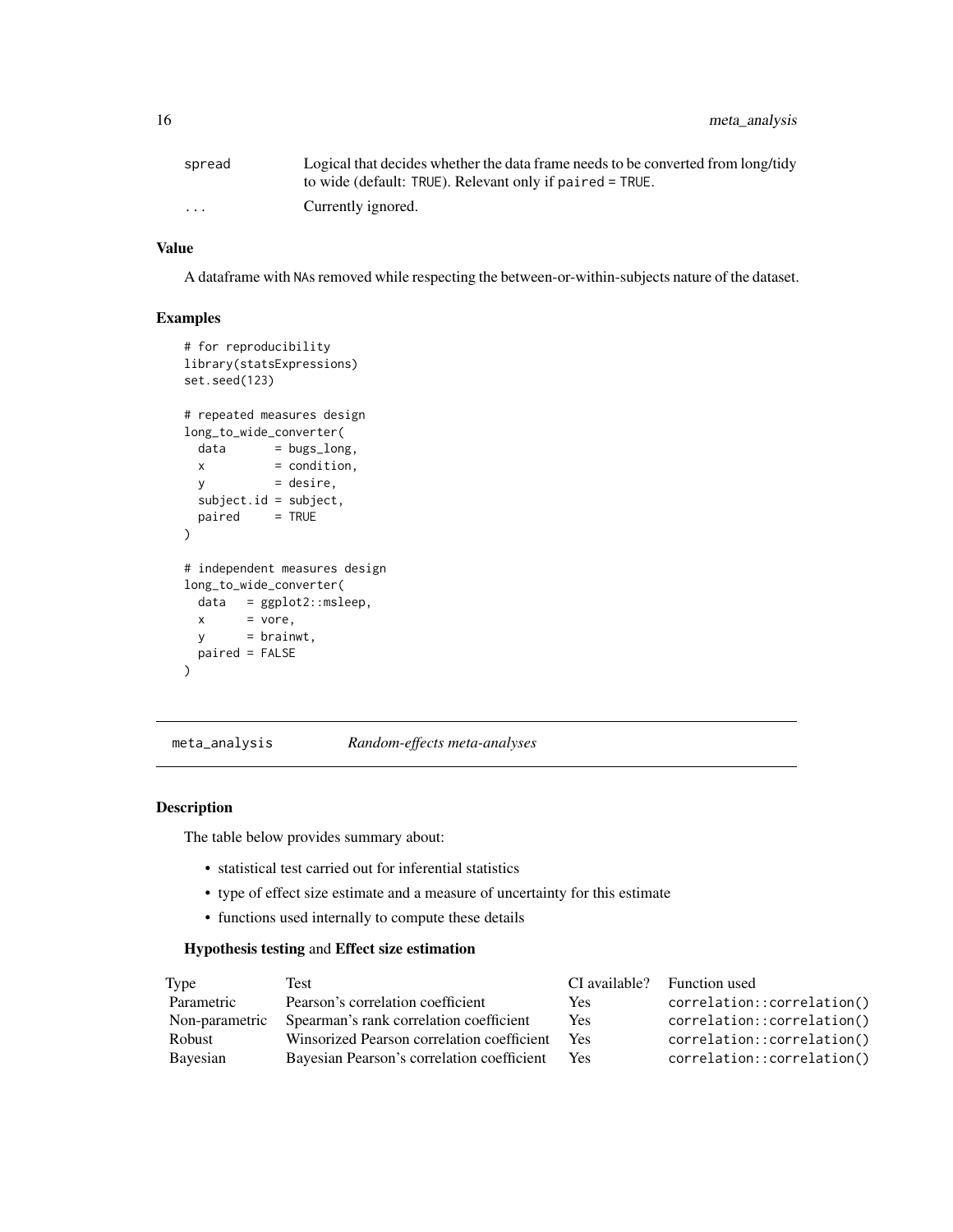#### meta\_analysis 17

#### Usage

```
meta_analysis(
  data,
  type = "parametric",
  random = "mixture",
  k = 2L,
  conf. level = 0.95,...
\mathcal{L}
```
#### Arguments

| data       | A dataframe. It <b>must</b> contain columns named estimate (effect sizes or out-<br>comes) and std. error (corresponding standard errors). These two columns<br>will be used: |
|------------|-------------------------------------------------------------------------------------------------------------------------------------------------------------------------------|
|            | • as yi and sei arguments in metafor:: rma (for parametric test) or metaplus:: metaplus<br>(for <b>robust</b> test)                                                           |
|            | • as y and SE arguments in metaBMA:: meta_random (for <b>Bayesian</b> test).                                                                                                  |
| type       | A character specifying the type of statistical approach:                                                                                                                      |
|            | • "parametric"                                                                                                                                                                |
|            | · "nonparametric"                                                                                                                                                             |
|            | • "robust"                                                                                                                                                                    |
|            | • "bayes"                                                                                                                                                                     |
|            | You can specify just the initial letter.                                                                                                                                      |
| random     | The type of random effects distribution. One of "normal", "t-dist", "mixture",<br>for standard normal, <i>t</i> -distribution or mixture of normals respectively.             |
| k          | Number of digits after decimal point (should be an integer) (Default: $k = 2L$ ).                                                                                             |
| conf.level | Scalar between 0 and 1. If unspecified, the defaults return 95% confidence/credible<br>intervals $(0.95)$ .                                                                   |
| $\cdots$   | Additional arguments passed to the respective meta-analysis function.                                                                                                         |

#### Value

The returned tibble data frame can contain some or all of the following columns (the exact columns will depend on the statistical test):

- statistic: the numeric value of a statistic
- df: the numeric value of a parameter being modeled (often degrees of freedom for the test)
- df.error and df: relevant only if the statistic in question has two degrees of freedom (e.g. anova)
- p.value: the two-sided *p*-value associated with the observed statistic
- method: the name of the inferential statistical test
- estimate: estimated value of the effect size
- conf.low: lower bound for the effect size estimate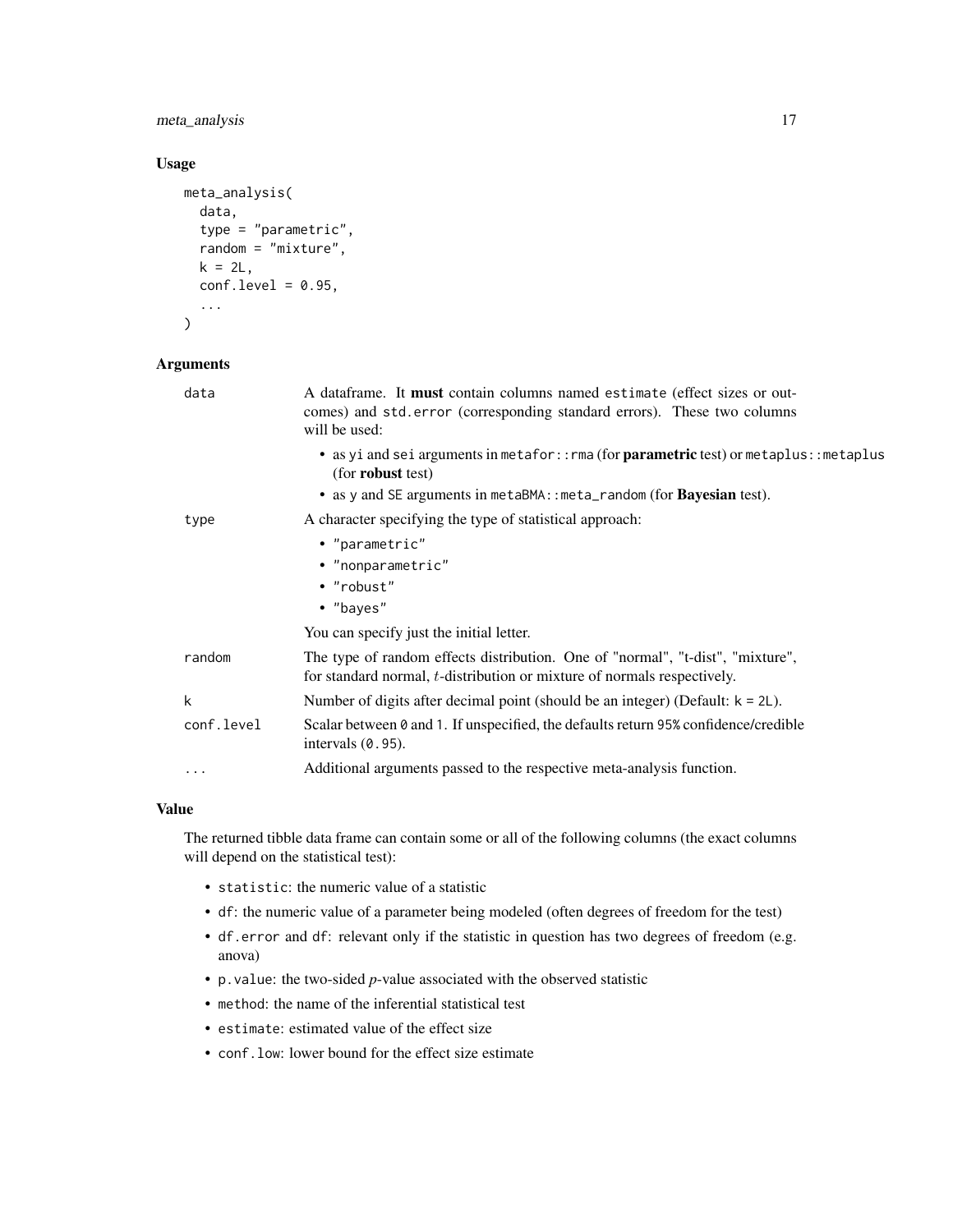- conf.high: upper bound for the effect size estimate
- conf.level: width of the confidence interval
- conf.method: method used to compute confidence interval
- conf.distribution: statistical distribution for the effect
- effectsize: the name of the effect size
- n.obs: number of observations
- expression: pre-formatted expression containing statistical details

For examples of dataframe outputs, see examples and [this vignette.](https://indrajeetpatil.github.io/statsExpressions/articles/web_only/dataframe_outputs.html)

Note that all examples are preceded by set.seed() calls for reproducibility.

#### Note

Important: The function assumes that you have already downloaded the needed package ({metafor}, {metaplus}, or {metaBMA}) for meta-analysis. If they are not available, you will be asked to install them.

```
# a dataframe with estimates and standard errors (`mag` dataset from `{metaplus}`)
df <- structure(list(
 study = structure(c(
   8L, 10L, 15L, 1L, 4L, 11L, 3L, 2L, 14L, 9L, 12L, 5L, 16L, 7L, 13L, 6L
  ), . Label = c(
    "Abraham", "Bertschat", "Ceremuzynski", "Feldstedt", "Golf",
    "ISIS-4", "LIMIT-2", "Morton", "Pereira", "Rasmussen", "Schechter", "Schechter 1",
    "Schechter 2", "Singh", "Smith", "Thogersen"
  ), class = "factor"),
  estimate = c(-0.8303483, -1.056053, -1.27834, -0.0434851, 0.2231435,-2.40752, -1.280934, -1.191703, -0.695748, -2.208274, -2.03816,-0.8501509, -0.7932307, -0.2993399, -1.570789, 0.0575873
  ),
  std.error = c(
   1.24701799987009, 0.41407060026039, 0.808139200261935,
    1.42950999996502, 0.489168400451215, 1.07220799987689, 1.1937340001022,
   1.66129199992054, 0.536177600240816, 1.10964800004326, 0.780726300312728,
    0.618448600127771, 0.625866199758383, 0.146572899950844,
    0.574039500383031, 0.0316420922190679
  \lambda), row.names = c(NA, -16L), class = "data.frame")
# setup
set.seed(123)
library(statsExpressions)
options(tibble.width = Inf, pillar.bold = TRUE, pillar.neg = TRUE)
meta_analysis(df) # parametric
# meta_analysis(df, type = "random", random = "normal") # robust
```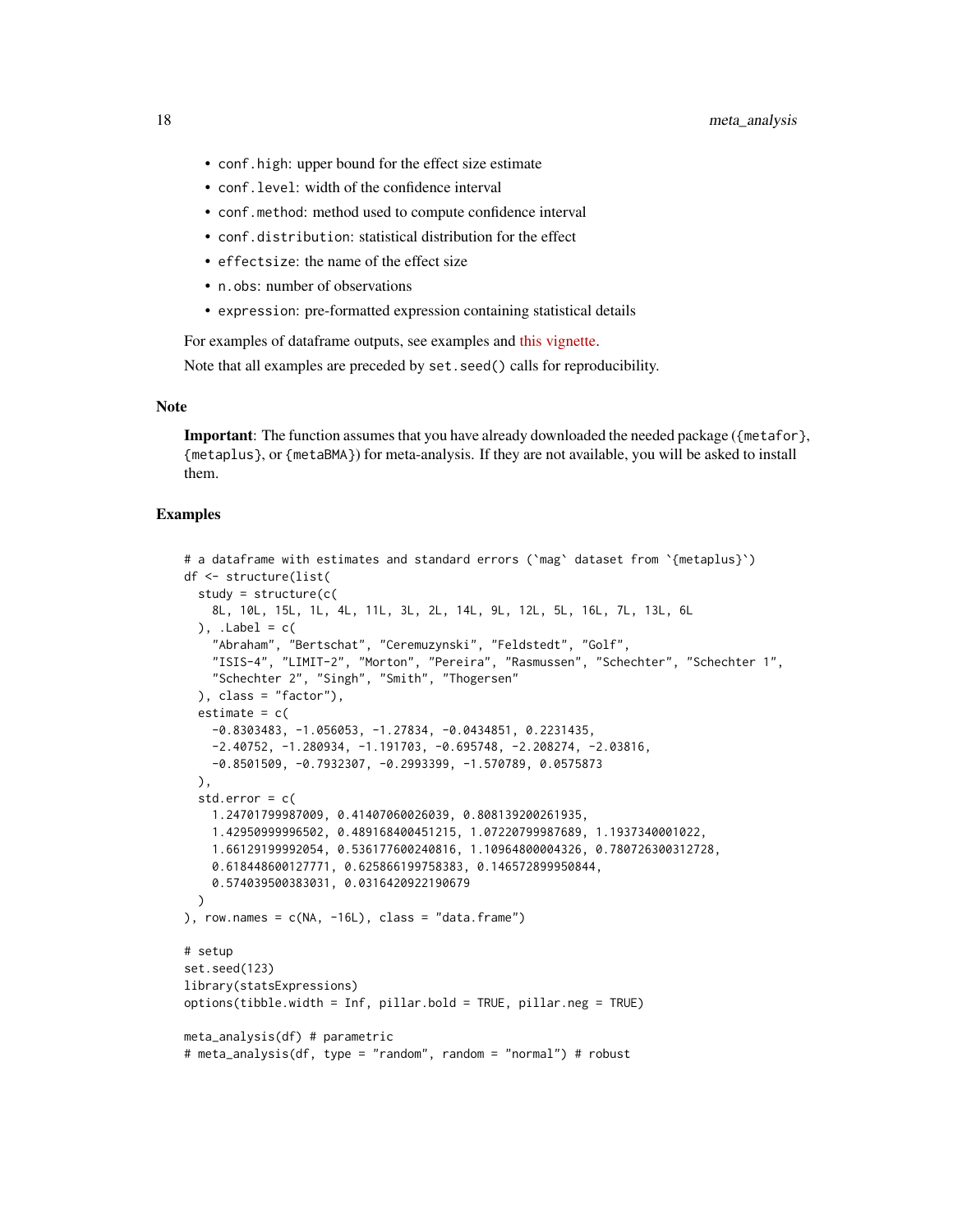#### <span id="page-18-0"></span>movies\_long 19

# meta\_analysis(df, type = "bayes") # Bayesian

movies\_long *Movie information and user ratings from IMDB.com (long format).*

#### Description

Movie information and user ratings from IMDB.com (long format).

#### Usage

movies\_long

#### Format

A data frame with 1,579 rows and 8 variables

- title. Title of the movie.
- year. Year of release.
- budget. Total budget (if known) in US dollars
- length. Length in minutes.
- rating. Average IMDB user rating.
- votes. Number of IMDB users who rated this movie.
- mpaa. MPAA rating.
- genre. Different genres of movies (action, animation, comedy, drama, documentary, romance, short).

#### Details

Modified dataset from ggplot2movies package.

The internet movie database, <https://imdb.com/>, is a website devoted to collecting movie data supplied by studios and fans. It claims to be the biggest movie database on the web and is run by amazon.

Movies were are identical to those selected for inclusion in movies\_wide but this dataset has been constructed such that every movie appears in one and only one genre category.

#### Source

<https://CRAN.R-project.org/package=ggplot2movies>

```
dim(movies_long)
head(movies_long)
dplyr::glimpse(movies_long)
```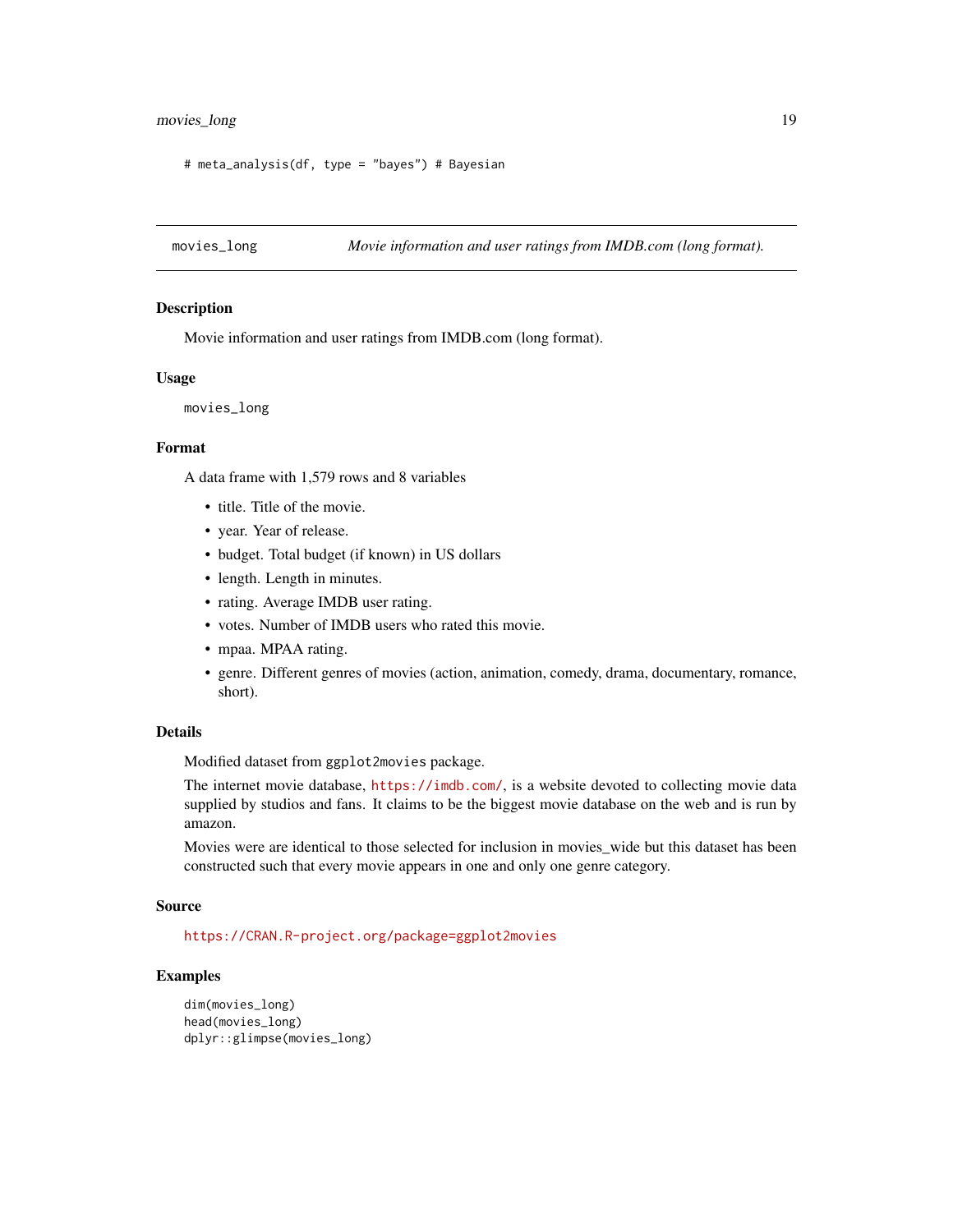<span id="page-19-0"></span>

#### Description

Movie information and user ratings from IMDB.com (wide format).

#### Usage

```
movies_wide
```
#### Format

A data frame with 1,579 rows and 13 variables

- title. Title of the movie.
- year. Year of release.
- budget. Total budget in millions of US dollars
- length. Length in minutes.
- rating. Average IMDB user rating.
- votes. Number of IMDB users who rated this movie.
- mpaa. MPAA rating.
- action, animation, comedy, drama, documentary, romance, short. Binary variables representing if movie was classified as belonging to that genre.
- NumGenre. The number of different genres a film was classified in an integer between one and four.

#### Details

Modified dataset from ggplot2movies package.

The internet movie database, <https://imdb.com/>, is a website devoted to collecting movie data supplied by studios and fans. It claims to be the biggest movie database on the web and is run by amazon.

Movies were selected for inclusion if they had a known length and had been rated by at least one imdb user. Small categories such as documentaries and NC-17 movies were removed.

#### Source

<https://CRAN.R-project.org/package=ggplot2movies>

```
dim(movies_wide)
head(movies_wide)
dplyr::glimpse(movies_wide)
```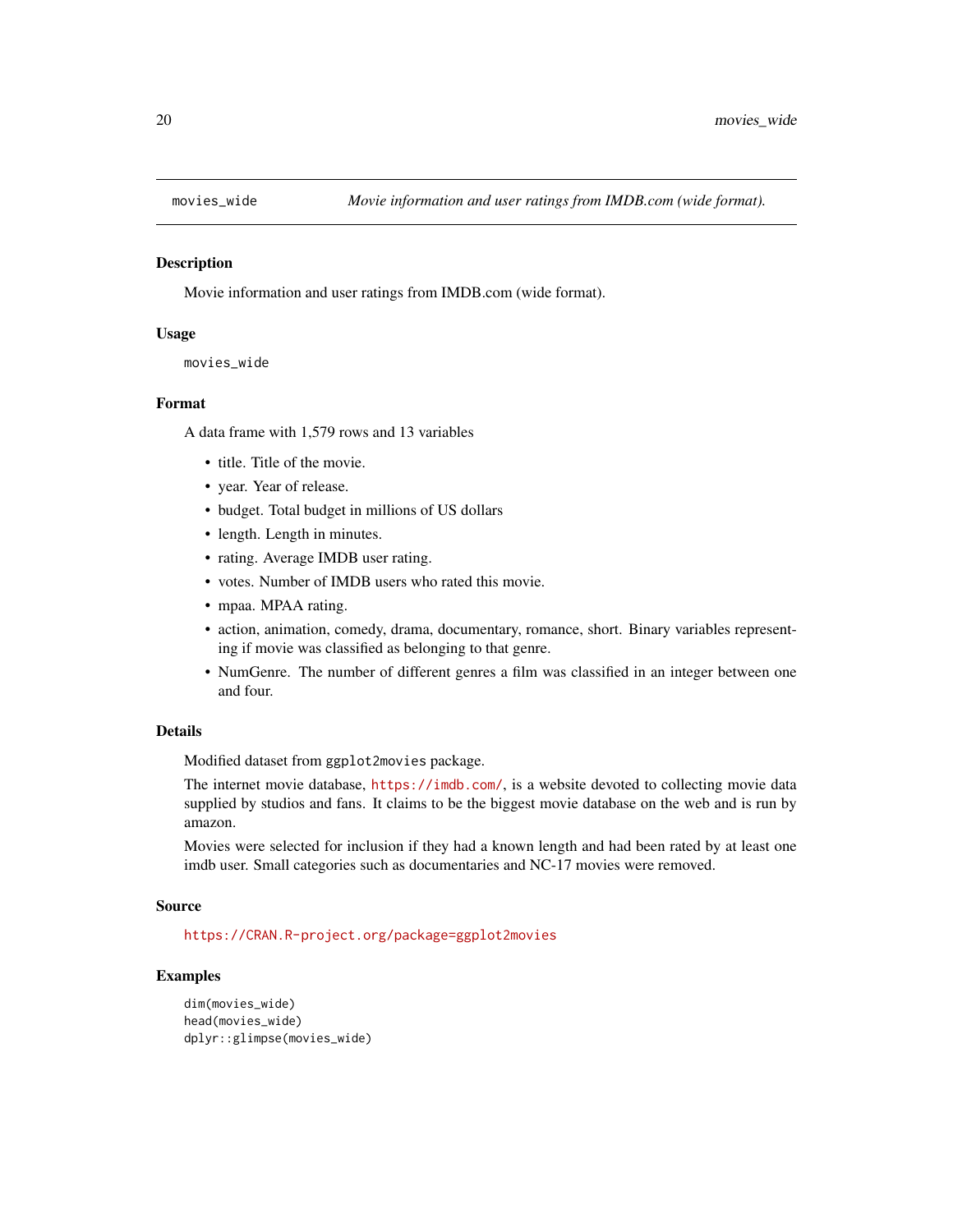#### <span id="page-20-0"></span>Description

The table below provides summary about:

- statistical test carried out for inferential statistics
- type of effect size estimate and a measure of uncertainty for this estimate
- functions used internally to compute these details

# between-subjects: Hypothesis testing

| Type                | No. of groups | Test                                            | Function used          |
|---------------------|---------------|-------------------------------------------------|------------------------|
| Parametric          | > 2           | Fisher's or Welch's one-way ANOVA               | stats::oneway.test()   |
| Non-parametric $>2$ |               | Kruskal-Wallis one-way ANOVA                    | stats::kruskal.test()  |
| Robust              | > 2           | Heteroscedastic one-way ANOVA for trimmed means | WRS2::t1way()          |
| <b>Bayes Factor</b> | > 2           | Fisher's ANOVA                                  | BayesFactor::anovaBF() |

#### Effect size estimation

| Type                | No. of groups | Effect size                                | CI available? | Function used            |
|---------------------|---------------|--------------------------------------------|---------------|--------------------------|
| Parametric          |               | partial eta-squared, partial omega-squared | Yes           | effectsize::omega_square |
| Non-parametric      |               | rank epsilon squared                       | Yes           | effectsize::rank_epsilor |
| Robust              |               | Explanatory measure of effect size         | Yes           | WRS2::t1way()            |
| <b>Bayes Factor</b> |               | Bayesian R-squared                         | Yes           | performance::r2_bayes()  |

# within-subjects: Hypothesis testing

| Type                 | No. of groups | Test                                                              | Function used |
|----------------------|---------------|-------------------------------------------------------------------|---------------|
| Parametric           |               | One-way repeated measures ANOVA                                   | afex::aov_ez  |
| Non-parametric $> 2$ |               | Friedman rank sum test                                            | stats::fried  |
| Robust               |               | Heteroscedastic one-way repeated measures ANOVA for trimmed means | WRS2::rmanov  |
| Bayes Factor         |               | One-way repeated measures ANOVA                                   | BayesFactor:  |

# Effect size estimation

| Type           | No. of groups | Effect size                                                     | $\mathcal{I}$ available? | Funct |
|----------------|---------------|-----------------------------------------------------------------|--------------------------|-------|
| Parametric     |               | partial eta-squared, partial omega-squared                      | Ye.                      | effed |
| Non-parametric |               | Kendall's coefficient of concordance                            | $V_{\rm PL}$             | effed |
| Robust         |               | Algina-Keselman-Penfield robust standardized difference average | <b>Yes</b>               | WRS2: |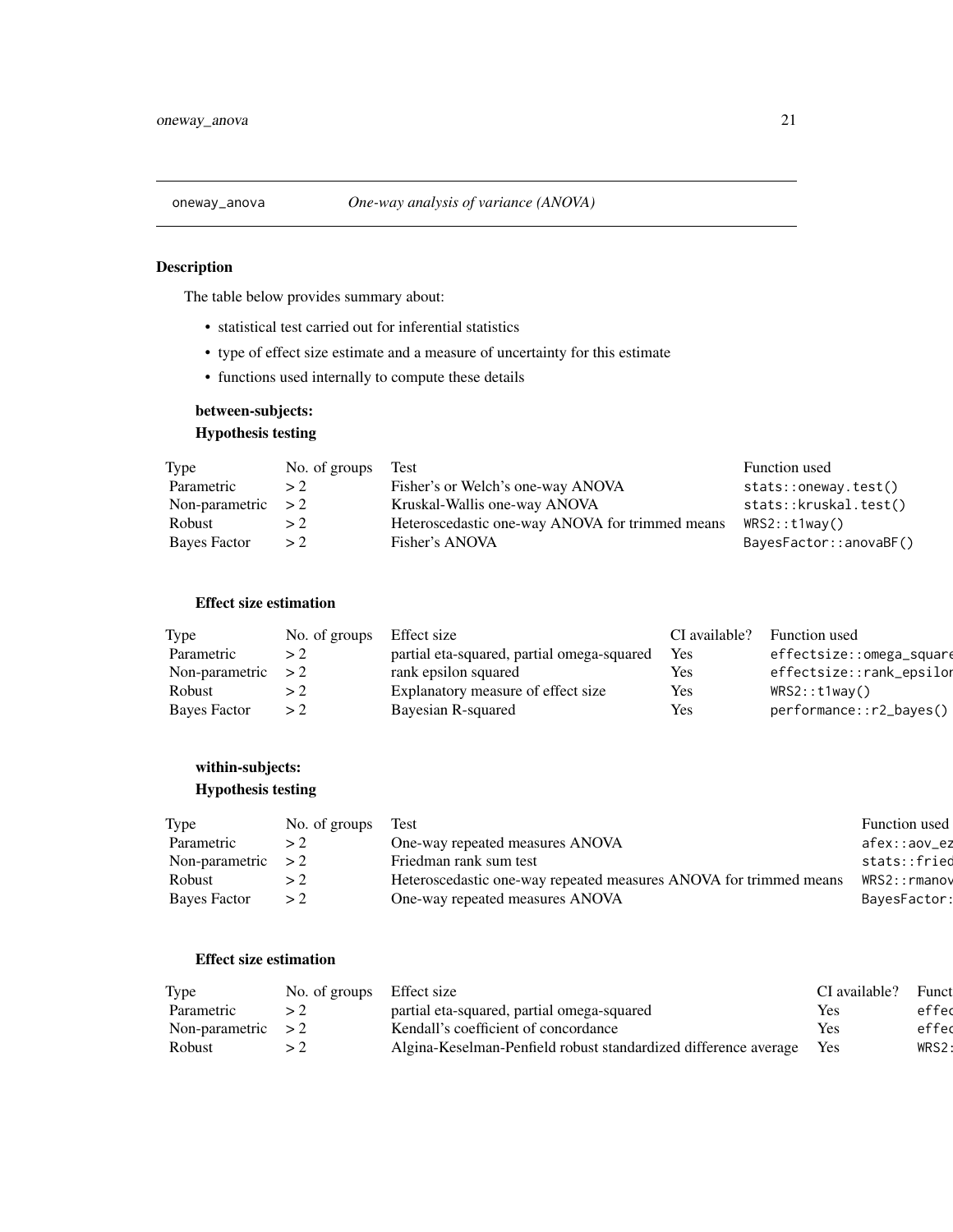Bayes Factor  $> 2$  Bayesian R-squared Yes performance:

# Usage

```
oneway_anova(
  data,
  x,
  y,
  subject.id = NULL,
  type = "parametric",
  paired = FALSE,
  k = 2L,
  conf.level = 0.95,effsize.type = "omega",
  var.equal = FALSE,
  bf.prior = 0.707,
  tr = 0.2,nboot = 100L,
  ...
\mathcal{L}
```

| data       | A data frame (or a tibble) from which variables specified are to be taken. Other<br>data types (e.g., matrix, table, array, etc.) will not be accepted. Additionally,<br>grouped data frames from {dplyr} should be ungrouped before they are entered<br>as data.                                                                                                                                                                                                                                                                                           |
|------------|-------------------------------------------------------------------------------------------------------------------------------------------------------------------------------------------------------------------------------------------------------------------------------------------------------------------------------------------------------------------------------------------------------------------------------------------------------------------------------------------------------------------------------------------------------------|
| X          | The grouping (or independent) variable from data. In case of a repeated mea-<br>sures or within-subjects design, if subject. id argument is not available or not<br>explicitly specified, the function assumes that the data has already been sorted<br>by such an id by the user and creates an internal identifier. So if your data is<br><b>not</b> sorted, the results <i>can</i> be inaccurate when there are more than two levels<br>in x and there are NAs present. The data is expected to be sorted by user in<br>subject-1, subject-2, , pattern. |
| y          | The response (or outcome or dependent) variable from data.                                                                                                                                                                                                                                                                                                                                                                                                                                                                                                  |
| subject.id | Relevant in case of a repeated measures or within-subjects design (paired =<br>TRUE, i.e.), it specifies the subject or repeated measures identifier. Important:<br>Note that if this argument is NULL (which is the default), the function assumes<br>that the data has already been sorted by such an id by the user and creates an<br>internal identifier. So if your data is <b>not</b> sorted and you leave this argument<br>unspecified, the results can be inaccurate when there are more than two levels<br>in x and there are NAs present.         |
| type       | A character specifying the type of statistical approach:                                                                                                                                                                                                                                                                                                                                                                                                                                                                                                    |
|            | • "parametric"<br>· "nonparametric"<br>• "robust"                                                                                                                                                                                                                                                                                                                                                                                                                                                                                                           |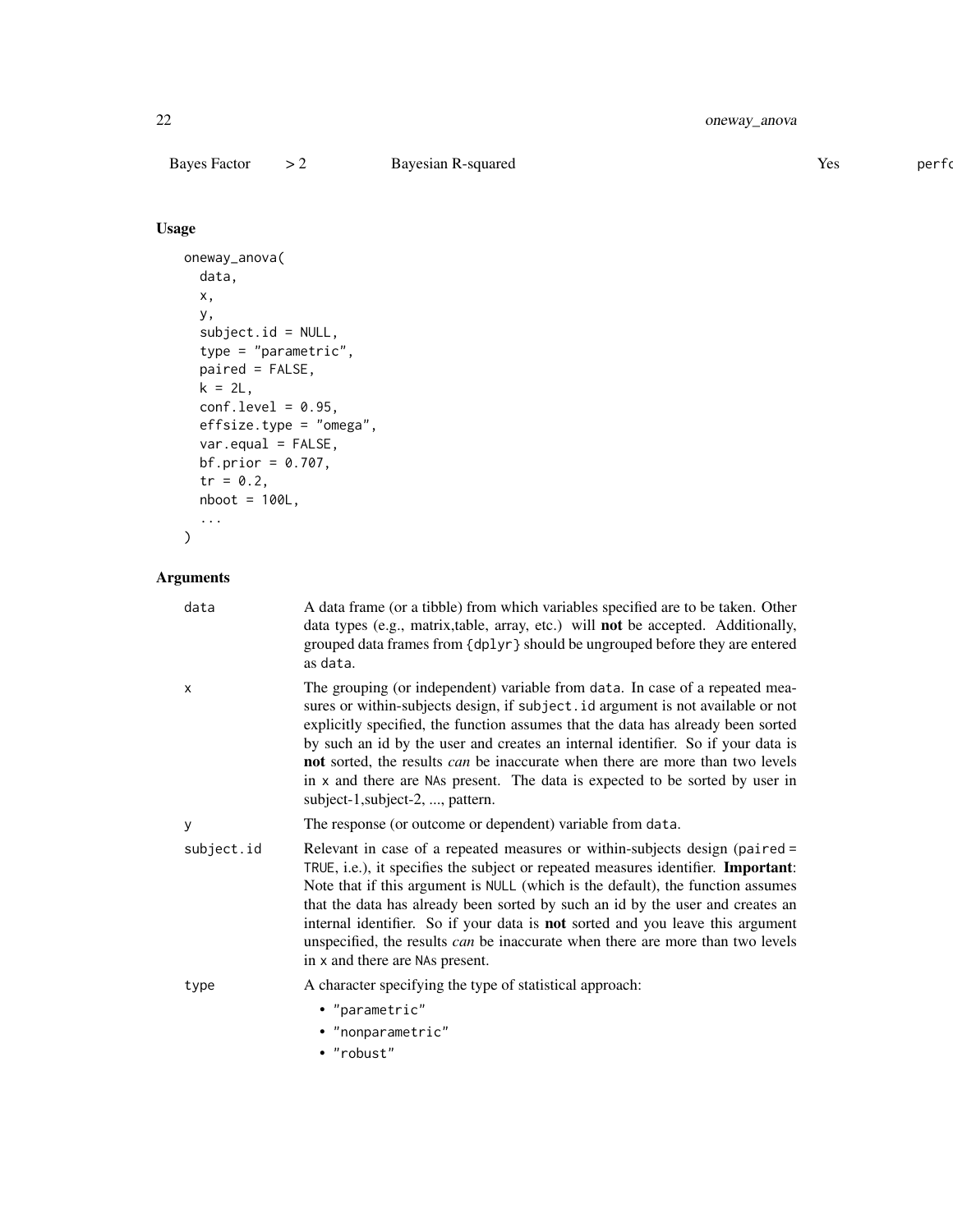|              | • "bayes"                                                                                                                                                                                                                                                                                                                                                                                                           |
|--------------|---------------------------------------------------------------------------------------------------------------------------------------------------------------------------------------------------------------------------------------------------------------------------------------------------------------------------------------------------------------------------------------------------------------------|
|              | You can specify just the initial letter.                                                                                                                                                                                                                                                                                                                                                                            |
| paired       | Logical that decides whether the experimental design is repeated measures/within-<br>subjects or between-subjects. The default is FALSE.                                                                                                                                                                                                                                                                            |
| k            | Number of digits after decimal point (should be an integer) (Default: $k = 2L$ ).                                                                                                                                                                                                                                                                                                                                   |
| conf.level   | Scalar between 0 and 1. If unspecified, the defaults return 95% confidence/credible<br>intervals $(0.95)$ .                                                                                                                                                                                                                                                                                                         |
| effsize.type | Type of effect size needed for <i>parametric</i> tests. The argument can be "eta"<br>(partial eta-squared) or "omega" (partial omega-squared).                                                                                                                                                                                                                                                                      |
| var.equal    | a logical variable indicating whether to treat the two variances as being equal.<br>If TRUE then the pooled variance is used to estimate the variance otherwise the<br>Welch (or Satterthwaite) approximation to the degrees of freedom is used.                                                                                                                                                                    |
| bf.prior     | A number between $0.5$ and 2 (default $0.707$ ), the prior width to use in calcu-<br>lating Bayes factors and posterior estimates. In addition to numeric arguments,<br>several named values are also recognized: "medium", "wide", and "ultrawide",<br>corresponding to $r$ scale values of $1/2$ , sqrt $(2)/2$ , and 1, respectively. In case of<br>an ANOVA, this value corresponds to scale for fixed effects. |
| tr           | Trim level for the mean when carrying out robust tests. In case of an error,<br>try reducing the value of $tr$ , which is by default set to 0.2. Lowering the value<br>might help.                                                                                                                                                                                                                                  |
| nboot        | Number of bootstrap samples for computing confidence interval for the effect<br>size (Default: 100L).                                                                                                                                                                                                                                                                                                               |
| $\cdots$     | Additional arguments (currently ignored).                                                                                                                                                                                                                                                                                                                                                                           |
|              |                                                                                                                                                                                                                                                                                                                                                                                                                     |

#### Value

The returned tibble data frame can contain some or all of the following columns (the exact columns will depend on the statistical test):

- statistic: the numeric value of a statistic
- df: the numeric value of a parameter being modeled (often degrees of freedom for the test)
- df.error and df: relevant only if the statistic in question has two degrees of freedom (e.g. anova)
- p.value: the two-sided *p*-value associated with the observed statistic
- method: the name of the inferential statistical test
- estimate: estimated value of the effect size
- conf.low: lower bound for the effect size estimate
- conf.high: upper bound for the effect size estimate
- conf.level: width of the confidence interval
- conf.method: method used to compute confidence interval
- conf.distribution: statistical distribution for the effect
- effectsize: the name of the effect size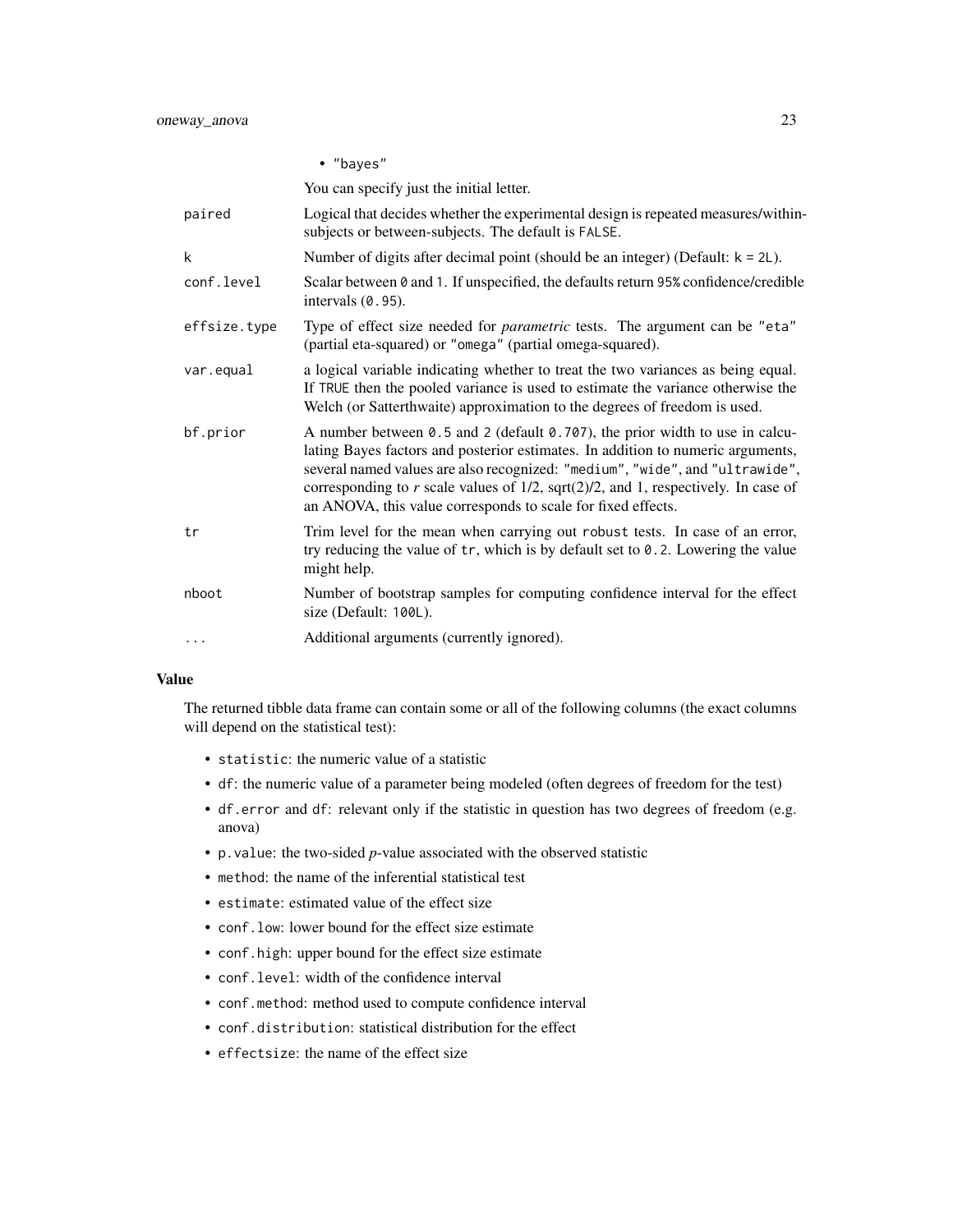- n.obs: number of observations
- expression: pre-formatted expression containing statistical details

For examples of dataframe outputs, see examples and [this vignette.](https://indrajeetpatil.github.io/statsExpressions/articles/web_only/dataframe_outputs.html)

Note that all examples are preceded by set.seed() calls for reproducibility.

```
# for reproducibility
set.seed(123)
library(statsExpressions)
options(tibble.width = Inf, pillar.bold = TRUE, pillar.neg = TRUE)
# ----------------------- parametric -------------------------------------
# between-subjects
oneway_anova(
 data = ggplot2::msleep,
 x = vore,
 y = sleep_rem
)
if (require("afex", quietly = TRUE)) {
 # within-subjects design
 oneway_anova(
   data = iris\_long,x = condition,y = value,subject.id = id,paired = TRUE)
}
# ----------------------- non-parametric ----------------------------------
# between-subjects
oneway_anova(
 data = ggplot2::msleep,
 x = vore,
 y = sleep_rem,
 type = "np"\mathcal{L}# within-subjects design
oneway_anova(
 data = iris\_long,x = condition,y = value,
 subject.id = id,
 paired = TRUE,
 type = "np"
```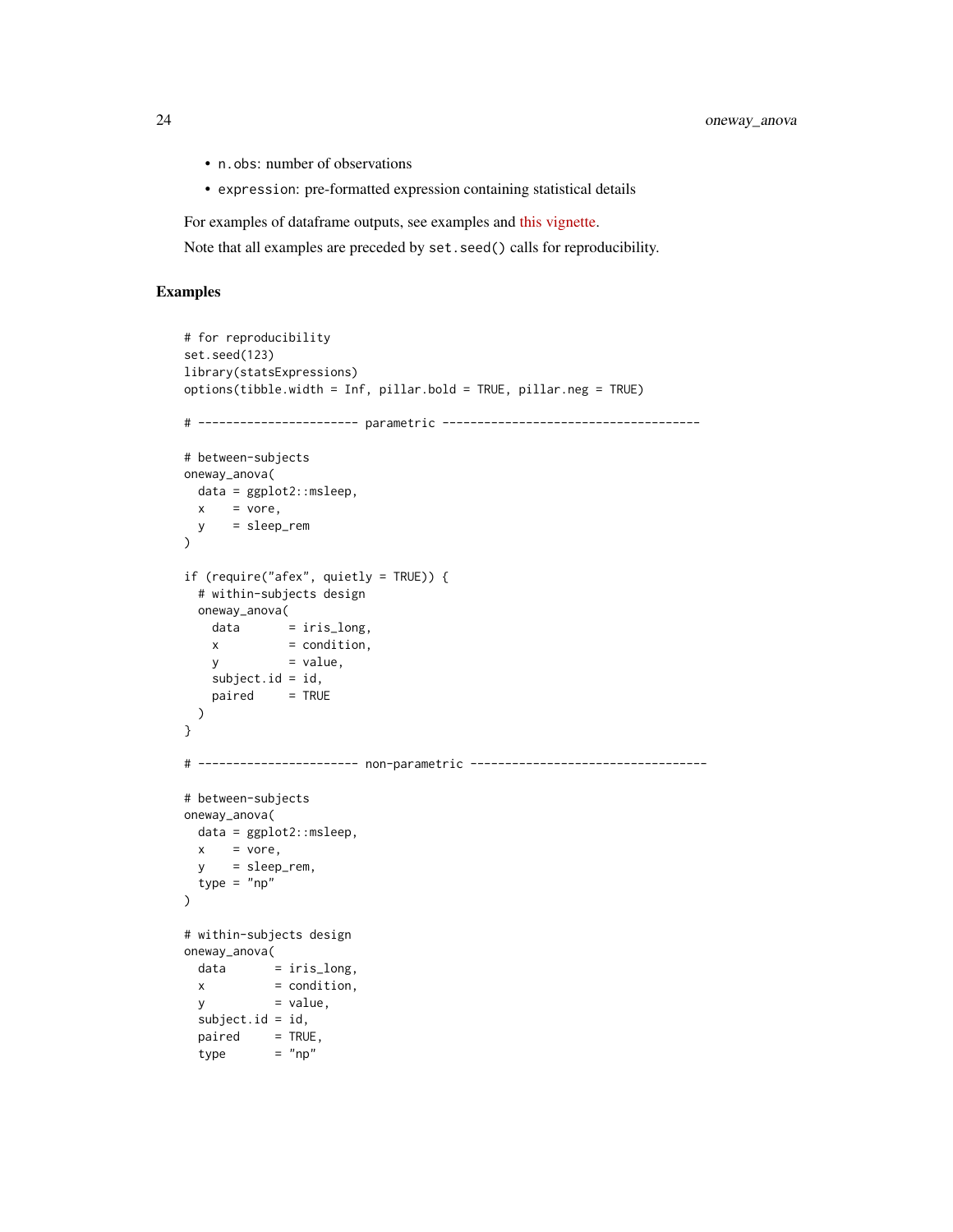<span id="page-24-0"></span>one\_sample\_test 25

```
\mathcal{L}# ----------------------- robust -------------------------------------
# between-subjects
oneway_anova(
 data = ggplot2::msleep,
 x = vore,
 y = sleep_rem,
 type = "r")
# within-subjects design
oneway_anova(
 data = iris\_long,x = condition,y = value,subject.id = id,
 paired = TRUE,
 type = "r")
# ----------------------- Bayesian -------------------------------------
# between-subjects
oneway_anova(
 data = ggplot2::msleep,
 x = vore,
 y = sleep_rem,
 type = "bayes"
\mathcal{L}# within-subjects design
oneway_anova(
 data = iris\_long,x = condition,y = value,subject.id = id,
 paired = TRUE,type = "bayes"\mathcal{L}
```
one\_sample\_test *One-sample tests*

#### Description

The table below provides summary about:

• statistical test carried out for inferential statistics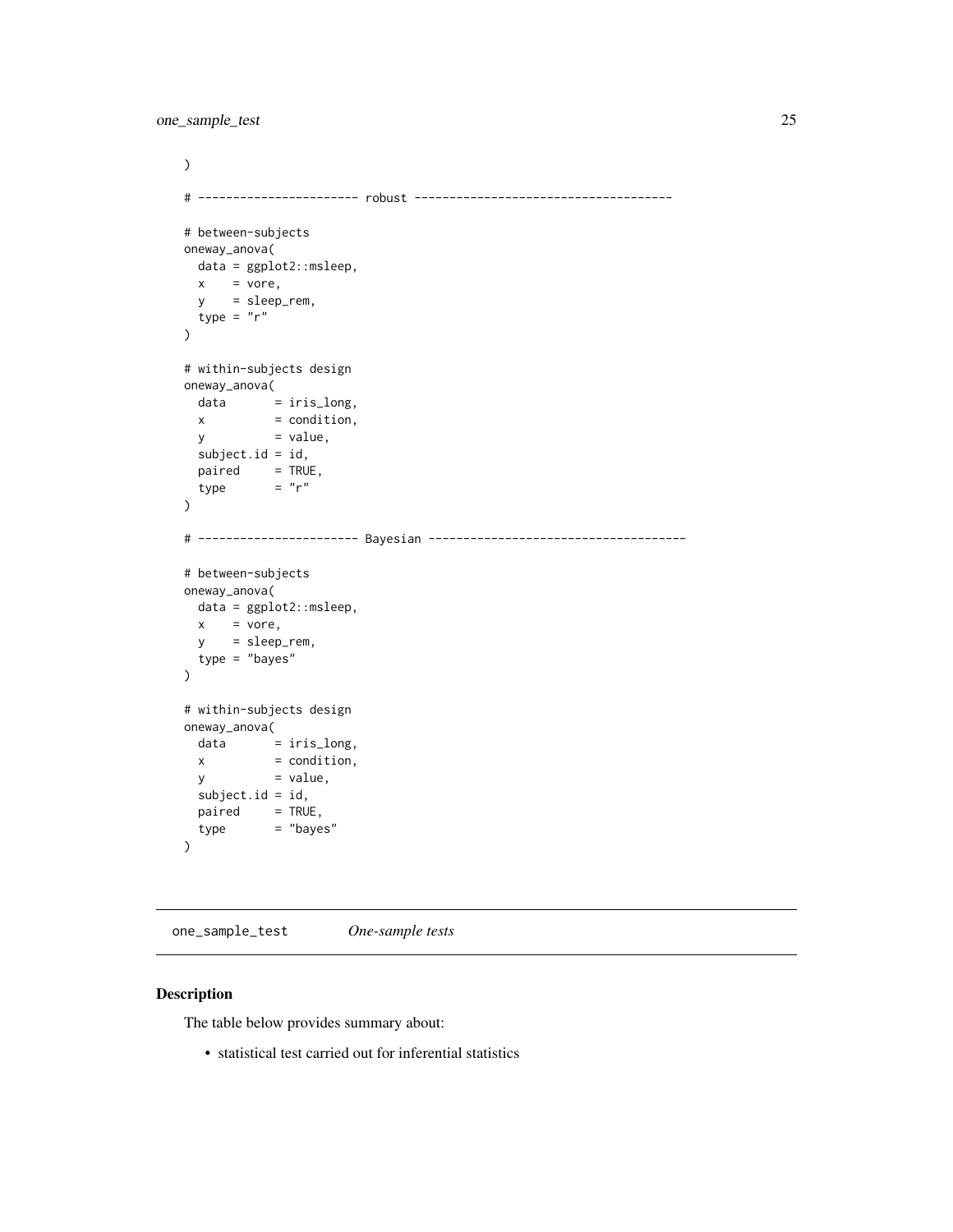- type of effect size estimate and a measure of uncertainty for this estimate
- functions used internally to compute these details

#### Hypothesis testing

| Type            | Test                                           | Function used        |
|-----------------|------------------------------------------------|----------------------|
| Parametric      | One-sample Student's <i>t</i> -test            | stats::t.test        |
| Non-parametric  | One-sample Wilcoxon test                       | stats::wilcox.test   |
| Robust          | Bootstrap- <i>t</i> method for one-sample test | WRS2:trimcibt        |
| <b>Bayesian</b> | One-sample Student's <i>t</i> -test            | BayesFactor::ttestBF |

#### Effect size estimation

| Type           | Effect size                     | CI available? | Function used                                        |
|----------------|---------------------------------|---------------|------------------------------------------------------|
| Parametric     | Cohen's d, Hedge's g            | Yes           | $effectsize::cohens_d()$ , effectsize:: $hedges_g()$ |
| Non-parametric | $r$ (rank-biserial correlation) | Yes           | effectsize::rank_biserial()                          |
| Robust         | trimmed mean                    | Yes.          | WRS2::trimcibt()                                     |
| Bayes Factor   | difference                      | Yes           | bayestestR::describe_posterior()                     |

# Usage

```
one_sample_test(
 data,
  x,
  type = "parametric",
  test.value = 0,
 alternative = "two.sided",
 k = 2L,
 conf. level = 0.95,tr = 0.2,
 bf.prior = 0.707,
 effsize.type = "g",
  ...
\mathcal{L}
```

| data | A data frame (or a tibble) from which variables specified are to be taken. Other<br>data types (e.g., matrix, table, array, etc.) will <b>not</b> be accepted. Additionally,<br>grouped data frames from {dplyr} should be ungrouped before they are entered<br>as data. |
|------|--------------------------------------------------------------------------------------------------------------------------------------------------------------------------------------------------------------------------------------------------------------------------|
| x    | A numeric variable from the dataframe data.                                                                                                                                                                                                                              |
| type | A character specifying the type of statistical approach:                                                                                                                                                                                                                 |
|      | • "parametric"                                                                                                                                                                                                                                                           |
|      | • "nonparametric"                                                                                                                                                                                                                                                        |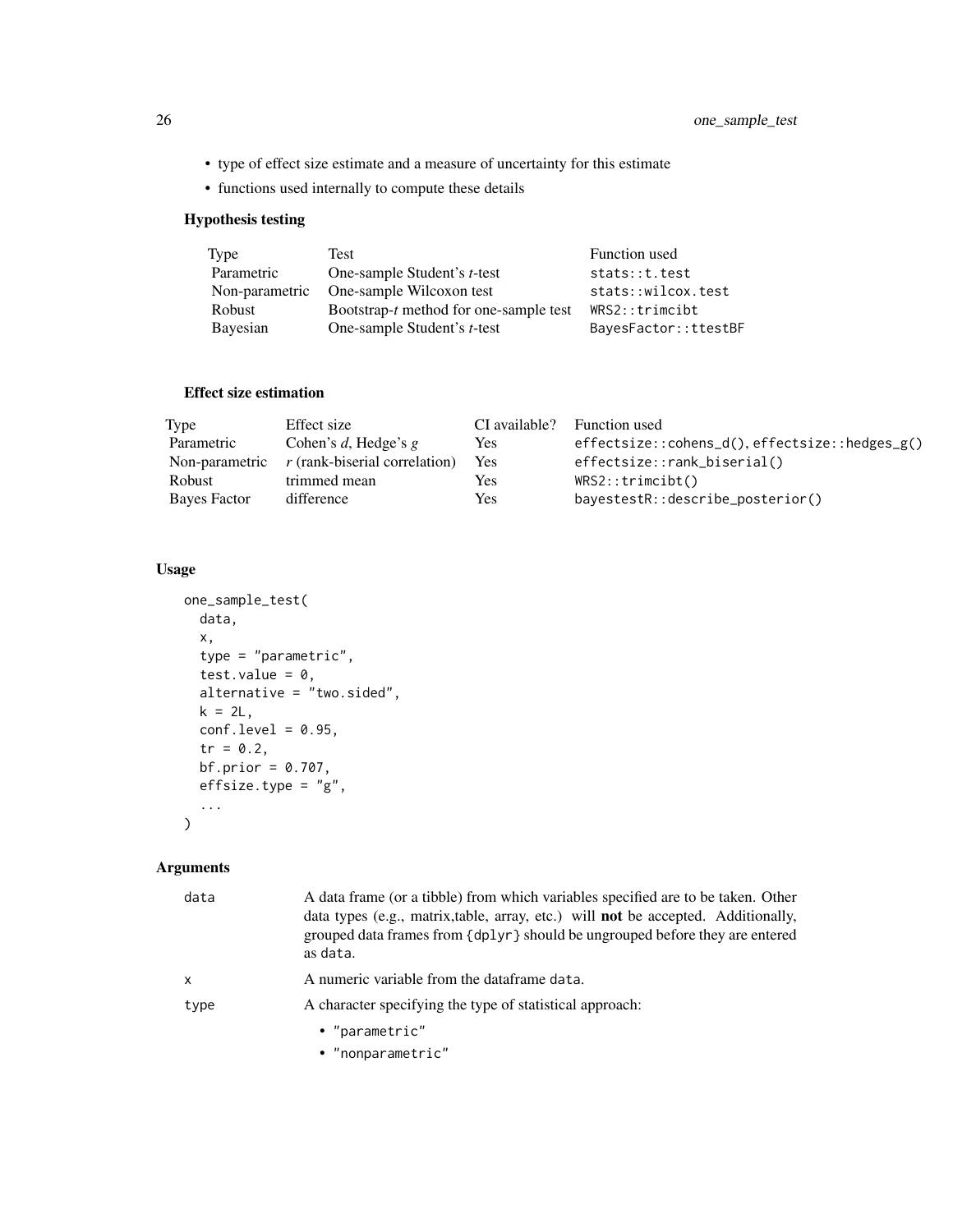|              | • "robust"                                                                                                                                                                                                                                                                                                                                                                                                        |
|--------------|-------------------------------------------------------------------------------------------------------------------------------------------------------------------------------------------------------------------------------------------------------------------------------------------------------------------------------------------------------------------------------------------------------------------|
|              | • "bayes"                                                                                                                                                                                                                                                                                                                                                                                                         |
|              | You can specify just the initial letter.                                                                                                                                                                                                                                                                                                                                                                          |
| test.value   | A number indicating the true value of the mean (Default: 0).                                                                                                                                                                                                                                                                                                                                                      |
| alternative  | a character string specifying the alternative hypothesis, must be one of "two.sided"<br>(default), "greater" or "less". You can specify just the initial letter.                                                                                                                                                                                                                                                  |
| k            | Number of digits after decimal point (should be an integer) (Default: $k = 2L$ ).                                                                                                                                                                                                                                                                                                                                 |
| conf.level   | Scalar between 0 and 1. If unspecified, the defaults return 95% confidence/credible<br>intervals $(0.95)$ .                                                                                                                                                                                                                                                                                                       |
| tr           | Trim level for the mean when carrying out robust tests. In case of an error,<br>try reducing the value of tr, which is by default set to 0.2. Lowering the value<br>might help.                                                                                                                                                                                                                                   |
| bf.prior     | A number between $0.5$ and 2 (default $0.707$ ), the prior width to use in calcu-<br>lating Bayes factors and posterior estimates. In addition to numeric arguments,<br>several named values are also recognized: "medium", "wide", and "ultrawide",<br>corresponding to r scale values of $1/2$ , sqrt $(2)/2$ , and 1, respectively. In case of<br>an ANOVA, this value corresponds to scale for fixed effects. |
| effsize.type | Type of effect size needed for <i>parametric</i> tests. The argument can be "d" (for<br>Cohen's $d$ ) or "g" (for Hedge's $g$ ).                                                                                                                                                                                                                                                                                  |
| .            | Currently ignored.                                                                                                                                                                                                                                                                                                                                                                                                |

#### Value

The returned tibble data frame can contain some or all of the following columns (the exact columns will depend on the statistical test):

- statistic: the numeric value of a statistic
- df: the numeric value of a parameter being modeled (often degrees of freedom for the test)
- df.error and df: relevant only if the statistic in question has two degrees of freedom (e.g. anova)
- p.value: the two-sided *p*-value associated with the observed statistic
- method: the name of the inferential statistical test
- estimate: estimated value of the effect size
- conf.low: lower bound for the effect size estimate
- conf.high: upper bound for the effect size estimate
- conf.level: width of the confidence interval
- conf.method: method used to compute confidence interval
- conf.distribution: statistical distribution for the effect
- effectsize: the name of the effect size
- n.obs: number of observations
- expression: pre-formatted expression containing statistical details

For examples of dataframe outputs, see examples and [this vignette.](https://indrajeetpatil.github.io/statsExpressions/articles/web_only/dataframe_outputs.html)

Note that all examples are preceded by set.seed() calls for reproducibility.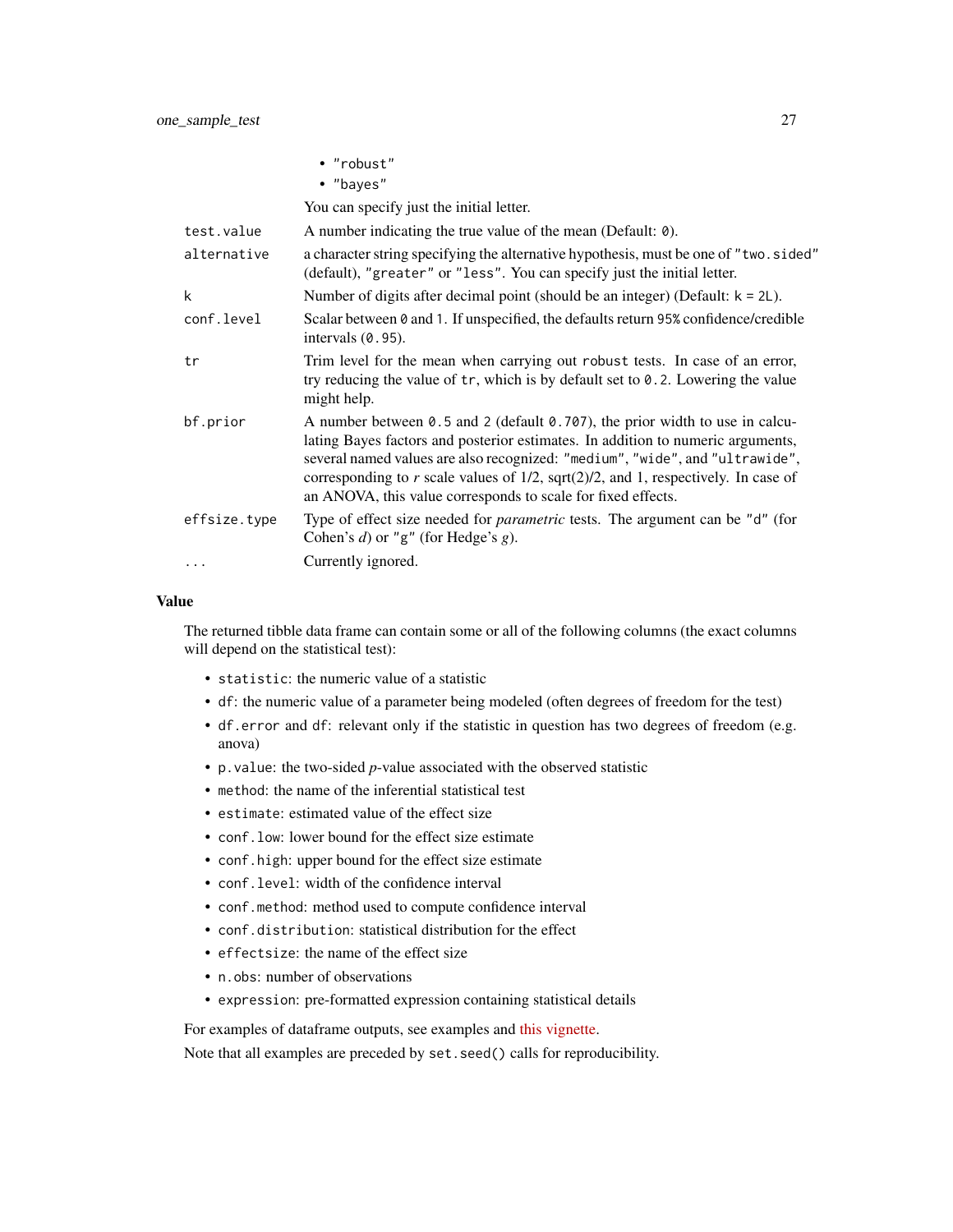#### Examples

```
# for reproducibility
set.seed(123)
library(statsExpressions)
options(tibble.width = Inf, pillar.bold = TRUE, pillar.neg = TRUE)
# ----------------------- parametric ---------------------------------------
one_sample_test(
 data = ggplot2::msleep,x = brainwt,test.value = 0.275,
 type = "parametric"
\lambda# ----------------------- non-parametric -----------------------------------
one_sample_test(
 data = ggplot2::msleep,
 x = brainwt,test.value = 0.275,
 type = "nonparametric"
)
# ----------------------- robust --------------------------------------------
one_sample_test(
  data = ggplot2::msleep,x = brainwt,test.value = 0.275,
 type = "robust")
# ---------------------------- Bayesian -----------------------------------
one_sample_test(
 data = ggplot2::msleep,x = brainwt,test.value = 0.275,
 type = "bayes",bf.prior = 0.8\mathcal{L}
```
pairwise\_comparisons *Multiple pairwise comparison for one-way design*

<span id="page-27-0"></span>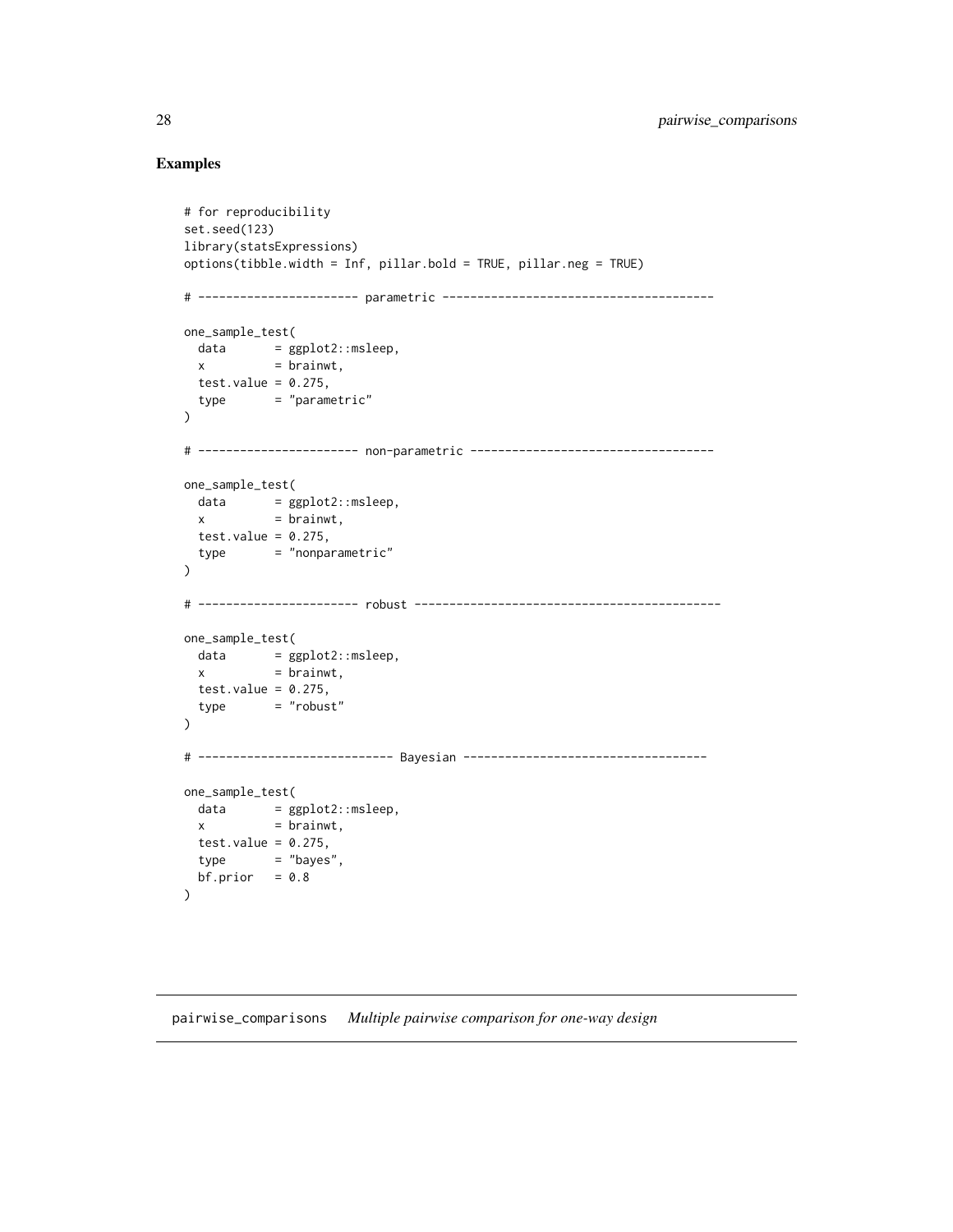#### Description

Calculate parametric, non-parametric, robust, and Bayes Factor pairwise comparisons between group levels with corrections for multiple testing.

The table below provides summary about:

- statistical test carried out for inferential statistics
- type of effect size estimate and a measure of uncertainty for this estimate
- functions used internally to compute these details

# between-subjects: Hypothesis testing

| Type           | Equal variance? | Test                      | <i>p</i> -value adjustment? | Function used                |
|----------------|-----------------|---------------------------|-----------------------------|------------------------------|
| Parametric     | No.             | Games-Howell test         | Yes                         | PMCMRplus::gamesHowellTest() |
| Parametric     | Yes             | Student's <i>t</i> -test  | Yes                         | stats::pairwise.t.test()     |
| Non-parametric | N <sub>0</sub>  | Dunn test                 | Yes                         | PMCMRplus::kwAllPairsDunnTes |
| Robust         | No.             | Yuen's trimmed means test | Yes                         | WRS2::lincon()               |
| Bayesian       | NA.             | Student's <i>t</i> -test  | ΝA                          | BayesFactor::ttestBF()       |

#### Effect size estimation

Not supported.

# within-subjects:

# Hypothesis testing

| Type           | Test                      | $p$ -value adjustment? Function used |                                 |
|----------------|---------------------------|--------------------------------------|---------------------------------|
| Parametric     | Student's <i>t</i> -test  | Yes                                  | stats::pairwise.t.test()        |
| Non-parametric | Durbin-Conover test       | Yes                                  | PMCMRplus::durbinAllPairsTest() |
| Robust         | Yuen's trimmed means test | Yes                                  | WRS2::rmmcp()                   |
| Bayesian       | Student's <i>t</i> -test  | ΝA                                   | BayesFactor::ttestBF()          |

#### Effect size estimation

Not supported.

# Usage

```
pairwise_comparisons(
  data,
  x,
 y,
  subject.id = NULL,
  type = "parametric",
  paired = FALSE,
  var.equal = FALSE,
  tr = 0.2,
```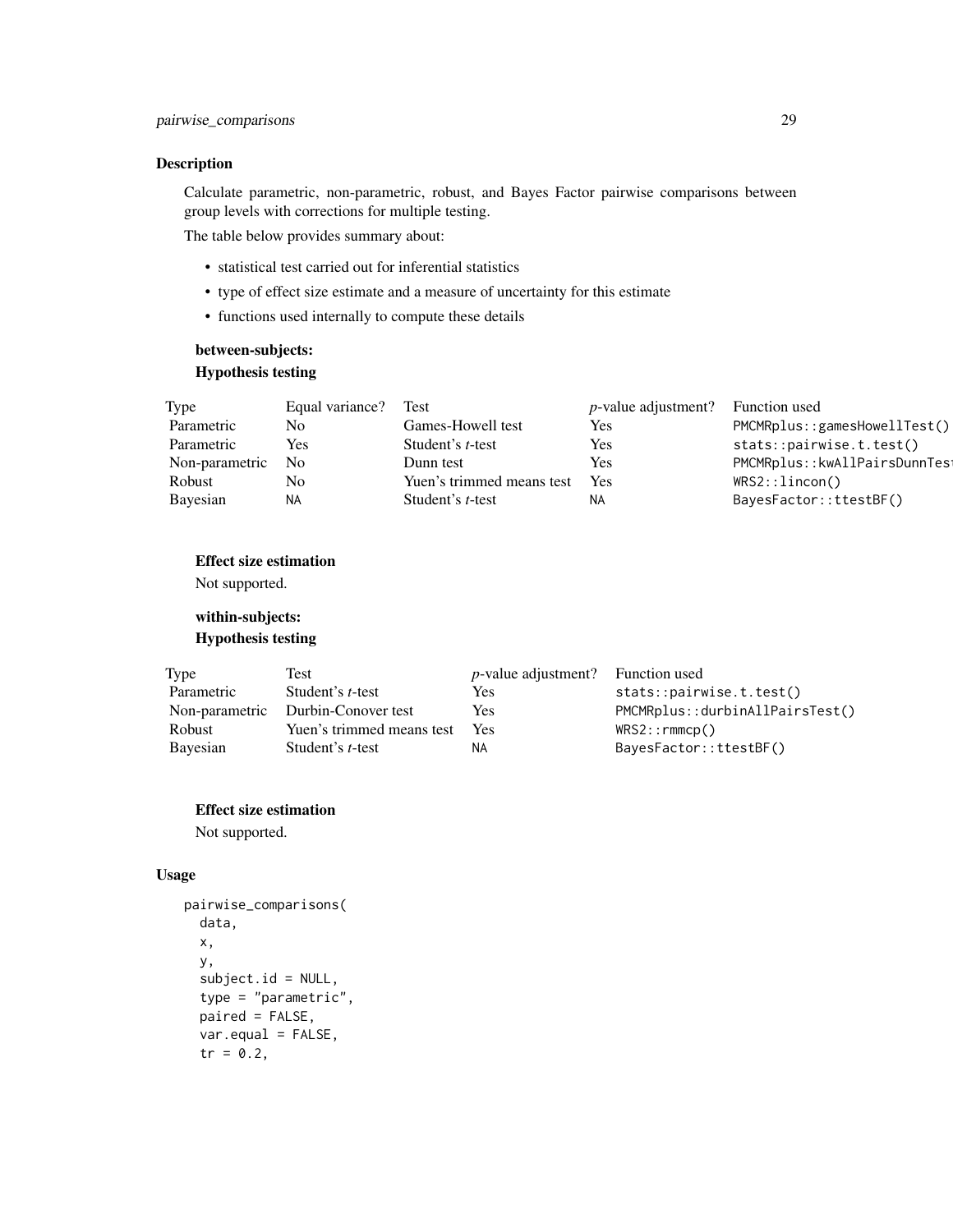```
bf.prior = 0.707,
  p.adjust.method = "holm",
 k = 2L,...
)
```

| data       | A data frame (or a tibble) from which variables specified are to be taken. Other<br>data types (e.g., matrix, table, array, etc.) will not be accepted. Additionally,<br>grouped data frames from {dplyr} should be ungrouped before they are entered<br>as data.                                                                                                                                                                                                                                                                                    |
|------------|------------------------------------------------------------------------------------------------------------------------------------------------------------------------------------------------------------------------------------------------------------------------------------------------------------------------------------------------------------------------------------------------------------------------------------------------------------------------------------------------------------------------------------------------------|
| х          | The grouping (or independent) variable from data. In case of a repeated mea-<br>sures or within-subjects design, if subject. id argument is not available or not<br>explicitly specified, the function assumes that the data has already been sorted<br>by such an id by the user and creates an internal identifier. So if your data is<br>not sorted, the results <i>can</i> be inaccurate when there are more than two levels<br>in x and there are NAs present. The data is expected to be sorted by user in<br>subject-1, subject-2, , pattern. |
| у          | The response (or outcome or dependent) variable from data.                                                                                                                                                                                                                                                                                                                                                                                                                                                                                           |
| subject.id | Relevant in case of a repeated measures or within-subjects design (paired =<br>TRUE, i.e.), it specifies the subject or repeated measures identifier. Important:<br>Note that if this argument is NULL (which is the default), the function assumes<br>that the data has already been sorted by such an id by the user and creates an<br>internal identifier. So if your data is not sorted and you leave this argument<br>unspecified, the results <i>can</i> be inaccurate when there are more than two levels<br>in x and there are NAs present.  |
| type       | A character specifying the type of statistical approach:                                                                                                                                                                                                                                                                                                                                                                                                                                                                                             |
|            | • "parametric"                                                                                                                                                                                                                                                                                                                                                                                                                                                                                                                                       |
|            | · "nonparametric"                                                                                                                                                                                                                                                                                                                                                                                                                                                                                                                                    |
|            | • "robust"                                                                                                                                                                                                                                                                                                                                                                                                                                                                                                                                           |
|            | • "bayes"                                                                                                                                                                                                                                                                                                                                                                                                                                                                                                                                            |
|            | You can specify just the initial letter.                                                                                                                                                                                                                                                                                                                                                                                                                                                                                                             |
| paired     | Logical that decides whether the experimental design is repeated measures/within-<br>subjects or between-subjects. The default is FALSE.                                                                                                                                                                                                                                                                                                                                                                                                             |
| var.equal  | a logical variable indicating whether to treat the two variances as being equal.<br>If TRUE then the pooled variance is used to estimate the variance otherwise the<br>Welch (or Satterthwaite) approximation to the degrees of freedom is used.                                                                                                                                                                                                                                                                                                     |
| tr         | Trim level for the mean when carrying out robust tests. In case of an error,<br>try reducing the value of tr, which is by default set to 0.2. Lowering the value<br>might help.                                                                                                                                                                                                                                                                                                                                                                      |
| bf.prior   | A number between 0.5 and 2 (default 0.707), the prior width to use in calcu-<br>lating Bayes factors and posterior estimates. In addition to numeric arguments,<br>several named values are also recognized: "medium", "wide", and "ultrawide",<br>corresponding to $r$ scale values of $1/2$ , sqrt $(2)/2$ , and 1, respectively. In case of<br>an ANOVA, this value corresponds to scale for fixed effects.                                                                                                                                       |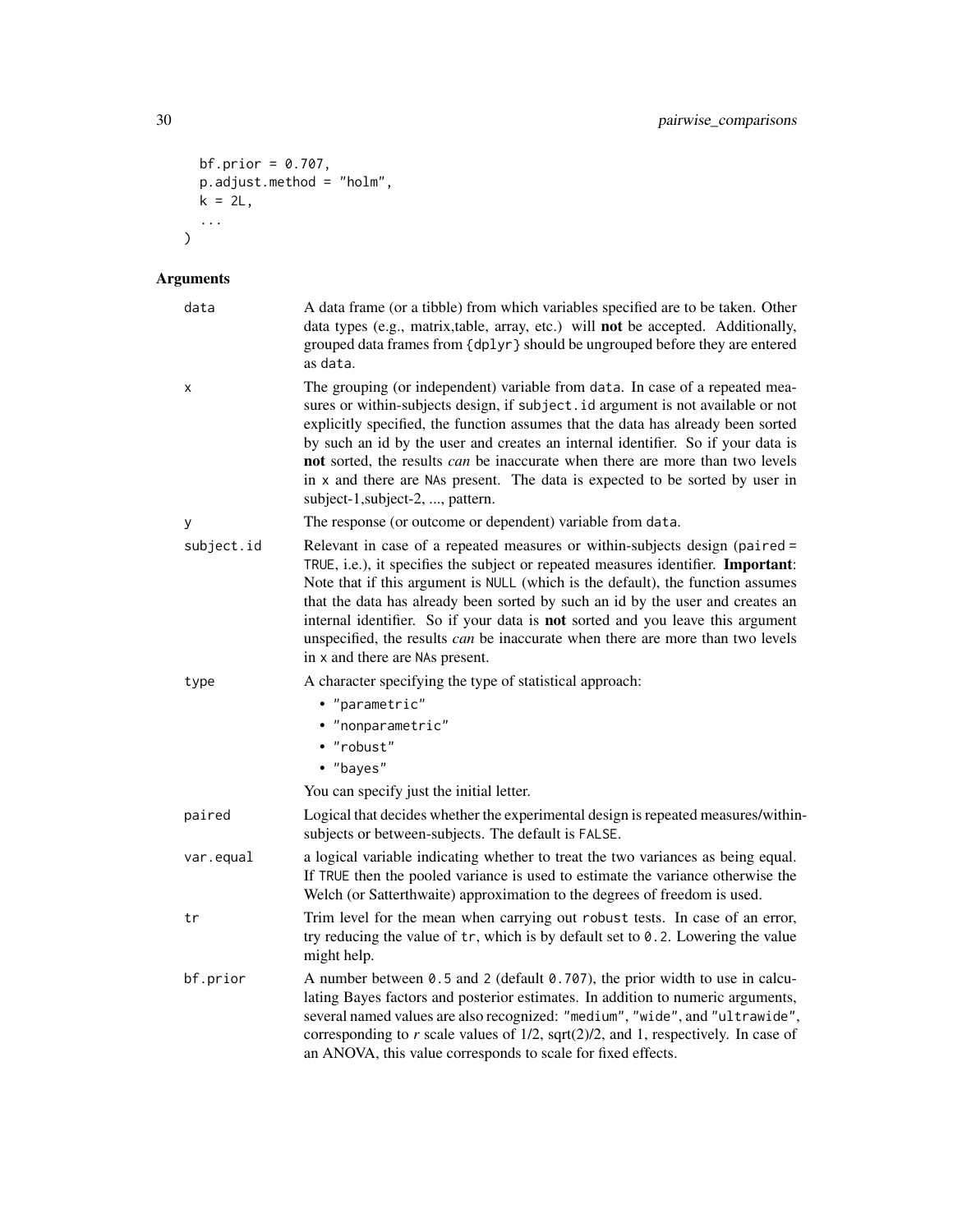| p.adjust.method                                                                                                                                                               |  |
|-------------------------------------------------------------------------------------------------------------------------------------------------------------------------------|--|
| Adjustment method for <i>p</i> -values for multiple comparisons. Possible methods<br>are: "holm" (default), "hochberg", "hommel", "bonferroni", "BH", "BY",<br>"fdr", "none". |  |
| Number of digits after decimal point (should be an integer) (Default: $k = 2L$ ).<br>k                                                                                        |  |
| Additional arguments passed to other methods.<br>.                                                                                                                            |  |

#### Value

The returned tibble data frame can contain some or all of the following columns (the exact columns will depend on the statistical test):

- statistic: the numeric value of a statistic
- df: the numeric value of a parameter being modeled (often degrees of freedom for the test)
- df.error and df: relevant only if the statistic in question has two degrees of freedom (e.g. anova)
- p.value: the two-sided *p*-value associated with the observed statistic
- method: the name of the inferential statistical test
- estimate: estimated value of the effect size
- conf.low: lower bound for the effect size estimate
- conf.high: upper bound for the effect size estimate
- conf.level: width of the confidence interval
- conf.method: method used to compute confidence interval
- conf.distribution: statistical distribution for the effect
- effectsize: the name of the effect size
- n.obs: number of observations
- expression: pre-formatted expression containing statistical details

For examples of dataframe outputs, see examples and [this vignette.](https://indrajeetpatil.github.io/statsExpressions/articles/web_only/dataframe_outputs.html)

Note that all examples are preceded by set.seed() calls for reproducibility.

#### References

For more, see: [https://indrajeetpatil.github.io/ggstatsplot/articles/web\\_only/pairw](https://indrajeetpatil.github.io/ggstatsplot/articles/web_only/pairwise.html)ise. [html](https://indrajeetpatil.github.io/ggstatsplot/articles/web_only/pairwise.html)

```
# for reproducibility
set.seed(123)
library(statsExpressions)
library(PMCMRplus)
# show all columns and make the column titles bold
# as a user, you don't need to do this; this is just for the package website
```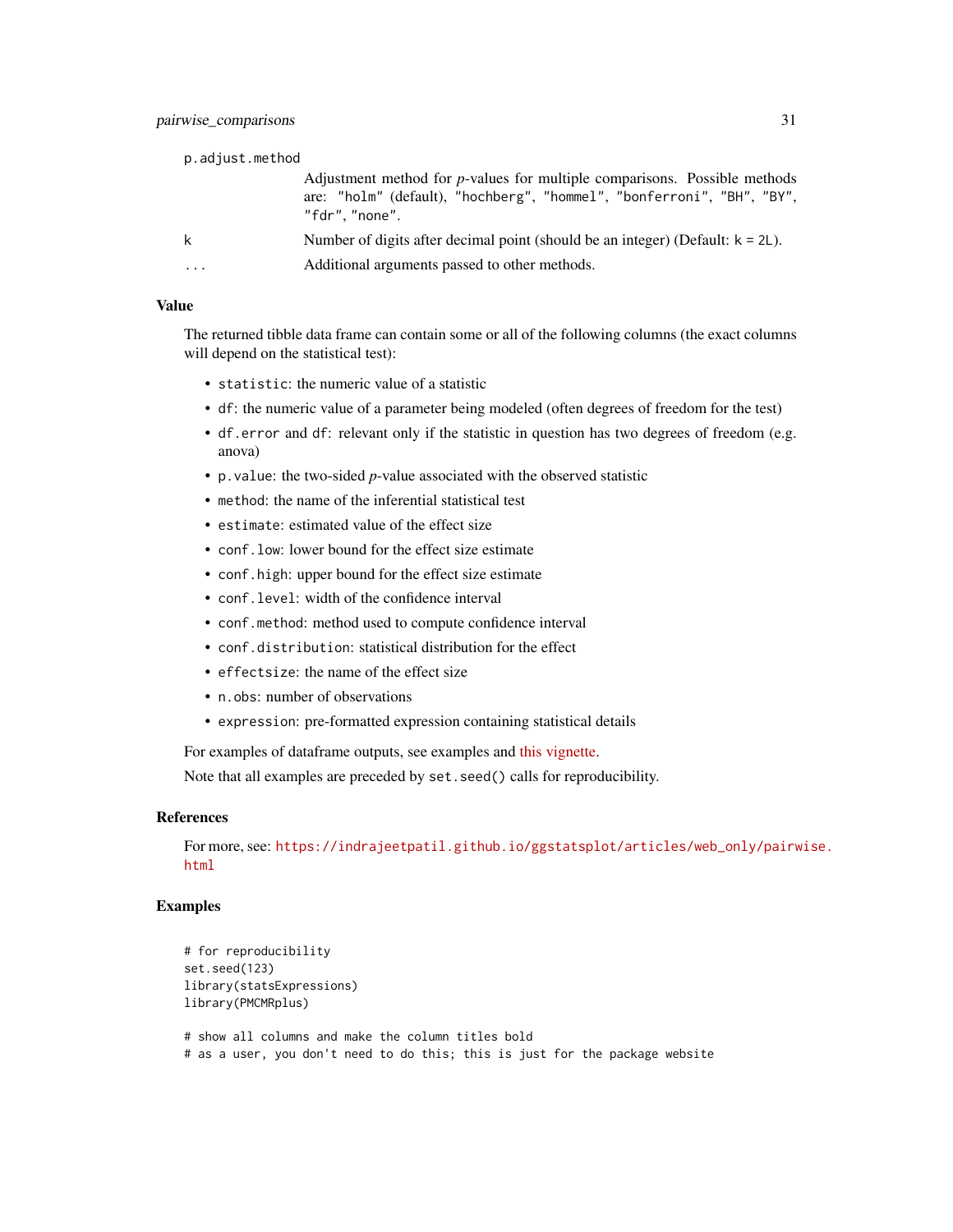```
options(tibble.width = Inf, pillar.bold = TRUE, pillar.neg = TRUE, pillar.subtle_num = TRUE)
#------------------- between-subjects design ----------------------------
# parametric
# if `var.equal = TRUE`, then Student's t-test will be run
pairwise_comparisons(
 data = mtcars,
 x = cy1,y = wt,type = "parametric",<br>var.equal = TRUE,
 var.equalspaired = FALSE,p.adjust.method = "none"
\mathcal{L}# if `var.equal = FALSE`, then Games-Howell test will be run
pairwise_comparisons(
 data = mtcars,
 x = cyl,y = wt,type = "parametric",var.equals = FALSE,paired = FALSE,p.adjust.method = "bonferroni"
)
# non-parametric (Dunn test)
pairwise_comparisons(
 data = mtcars,
 x = cy1,y = wt,type = "nonparametric",
 paired = FALSE,p.adjust.method = "none"
\mathcal{L}# robust (Yuen's trimmed means *t*-test)
pairwise_comparisons(
 data = mtcars,
 x = cyl,y = wt,type = "robust",
 paired = FALSE,
 p.adjust.method = "fdr"
\mathcal{L}# Bayes Factor (Student's *t*-test)
pairwise_comparisons(
 data = mtcars,
 x = cyl,y = wt,type = "bayes",
```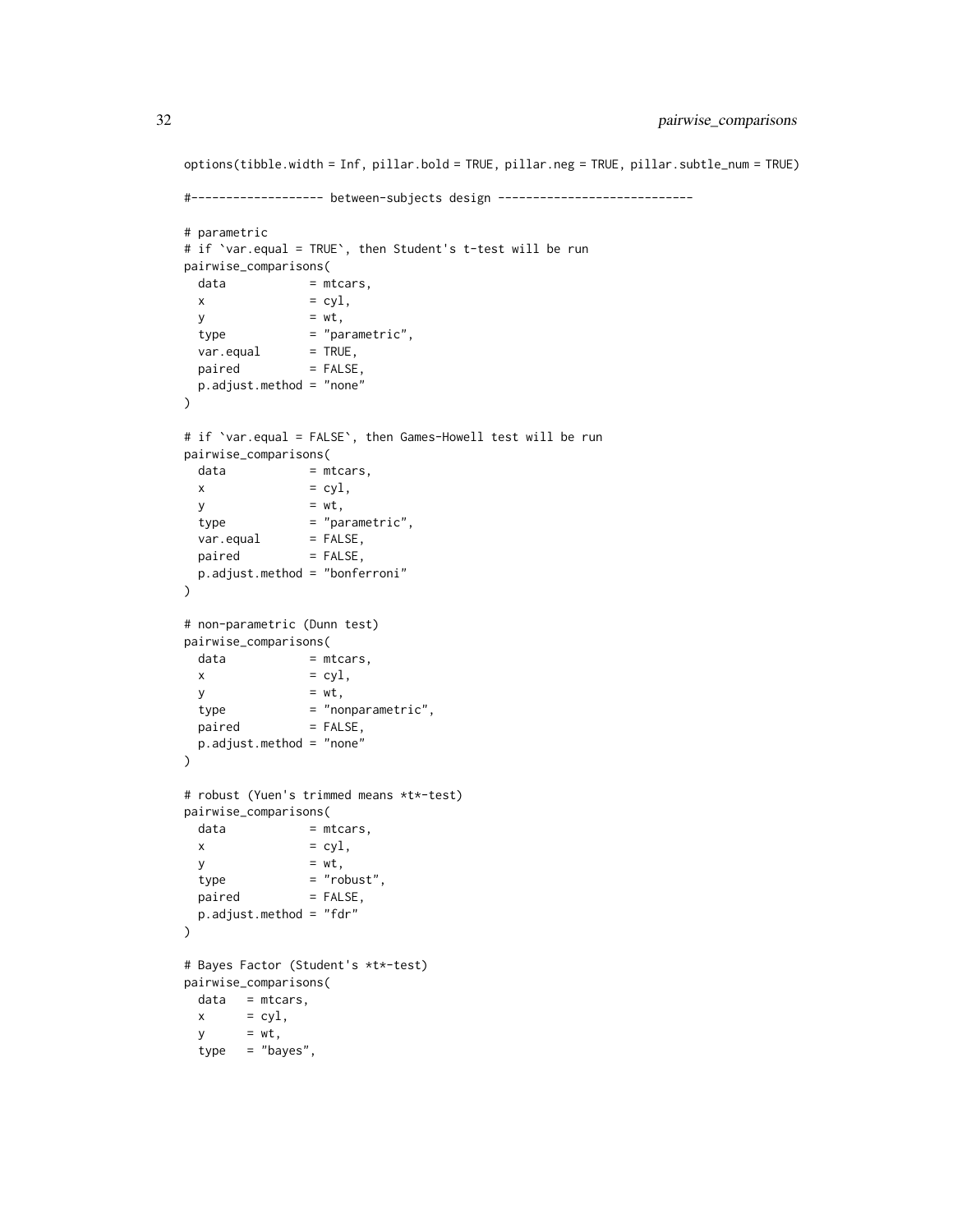#### <span id="page-32-0"></span>p\_adjust\_text 33

```
paired = FALSE
\mathcal{L}#------------------- within-subjects design ----------------------------
# parametric (Student's *t*-test)
pairwise_comparisons(
 data = bugs_long,
 x = condition,y = desire,subject.id = subject,
 type = "parametric",
 paired = TRUE,
 .<br>p.adjust.method = "BH"
\mathcal{L}# non-parametric (Durbin-Conover test)
pairwise_comparisons(
 data = bugs_long,
 x = condition,y = desire,subject.i d = subject,type = "nonparametric",
 paired = TRUE,
 p.adjust.method = "BY"
)
# robust (Yuen's trimmed means t-test)
pairwise_comparisons(
 data = bugs_long,x = condition,y = desire,subject.id = subject,
 type = "robust",paired = TRUE,p.adjust.method = "hommel"
\lambda# Bayes Factor (Student's *t*-test)
pairwise_comparisons(
 data = bugs\_long,x = condition,y = desire,subject.id = subject,
 type = "bayes",paired = TRUE)
```
p\_adjust\_text p*-value adjustment method text*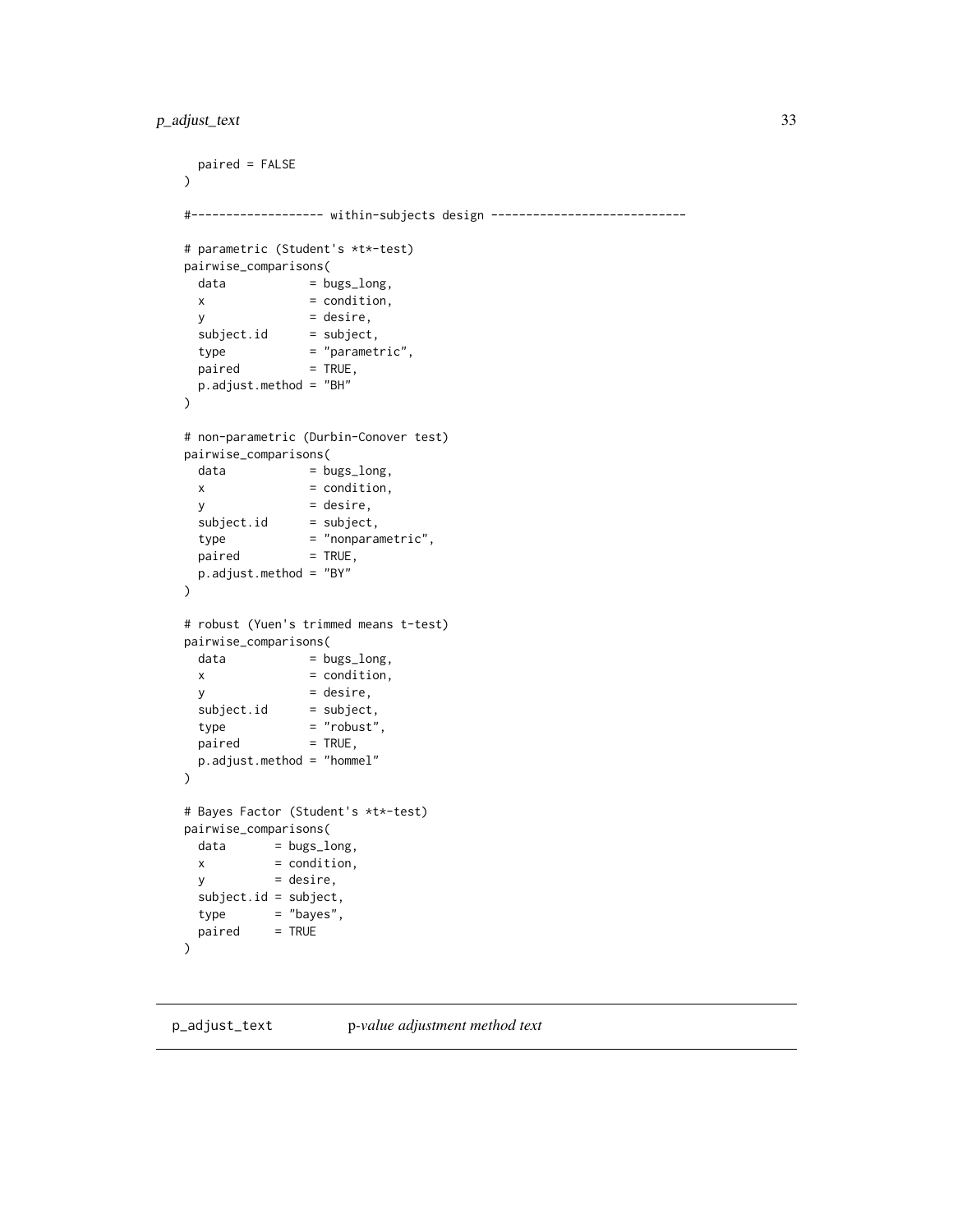#### <span id="page-33-0"></span>Description

Preparing text to describe which *p*-value adjustment method was used

#### Usage

p\_adjust\_text(p.adjust.method)

#### **Arguments**

p.adjust.method

Adjustment method for *p*-values for multiple comparisons. Possible methods are: "holm" (default), "hochberg", "hommel", "bonferroni", "BH", "BY", "fdr", "none".

### Value

Standardized text description for what method was used.

#### Examples

```
p_adjust_text("none")
p_adjust_text("BY")
```
stats\_type\_switch *Switch the type of statistics.*

#### Description

Relevant mostly for {ggstatsplot} and {statsExpressions} packages, where different statistical approaches are supported via this argument: parametric, non-parametric, robust, and Bayesian. This switch function converts strings entered by users to a common pattern for convenience.

#### Usage

```
stats_type_switch(type)
```
#### Arguments

type A character specifying the type of statistical approach:

- "parametric"
- "nonparametric"
- "robust"
- "bayes"

You can specify just the initial letter.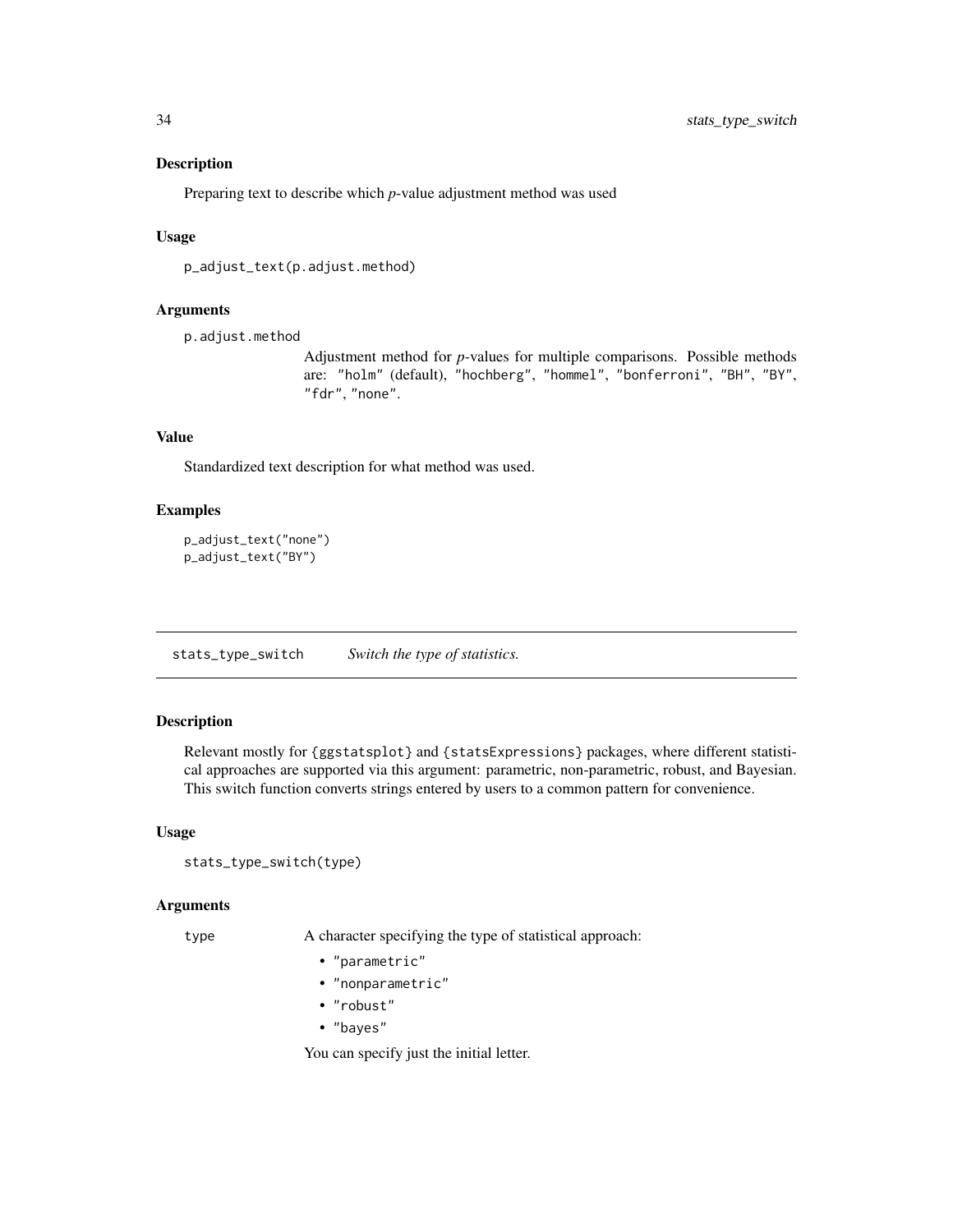#### <span id="page-34-0"></span>Examples

```
stats_type_switch("p")
stats_type_switch("bf")
```
tidy\_model\_expressions

*Expressions with statistics for tidy regression dataframes*

#### Description

Expressions with statistics for tidy regression dataframes

#### Usage

```
tidy_model_expressions(
  data,
  statistic = NULL,
  k = 2L,
  effsize.type = "omega",
  ...
\mathcal{L}
```
#### Arguments

| data         | A tidy dataframe from regression model object.                                                                                                 |
|--------------|------------------------------------------------------------------------------------------------------------------------------------------------|
| statistic    | Which statistic is to be displayed (either "t" or "f"or "z" or "chi") in the<br>expression.                                                    |
| k            | Number of digits after decimal point (should be an integer) (Default: $k = 2L$ ).                                                              |
| effsize.type | Type of effect size needed for <i>parametric</i> tests. The argument can be "eta"<br>(partial eta-squared) or "omega" (partial omega-squared). |
|              | Currently ignored.                                                                                                                             |

#### Note

This is an experimental function and may change in the future. Please do not use it yet in your workflow.

```
set.seed(123)
# tidy dataframe
df <- tidy_model_parameters(lm(wt ~ am * cyl, mtcars))
# create a column containing expressions
tidy_model_expressions(df, statistic = "t")
```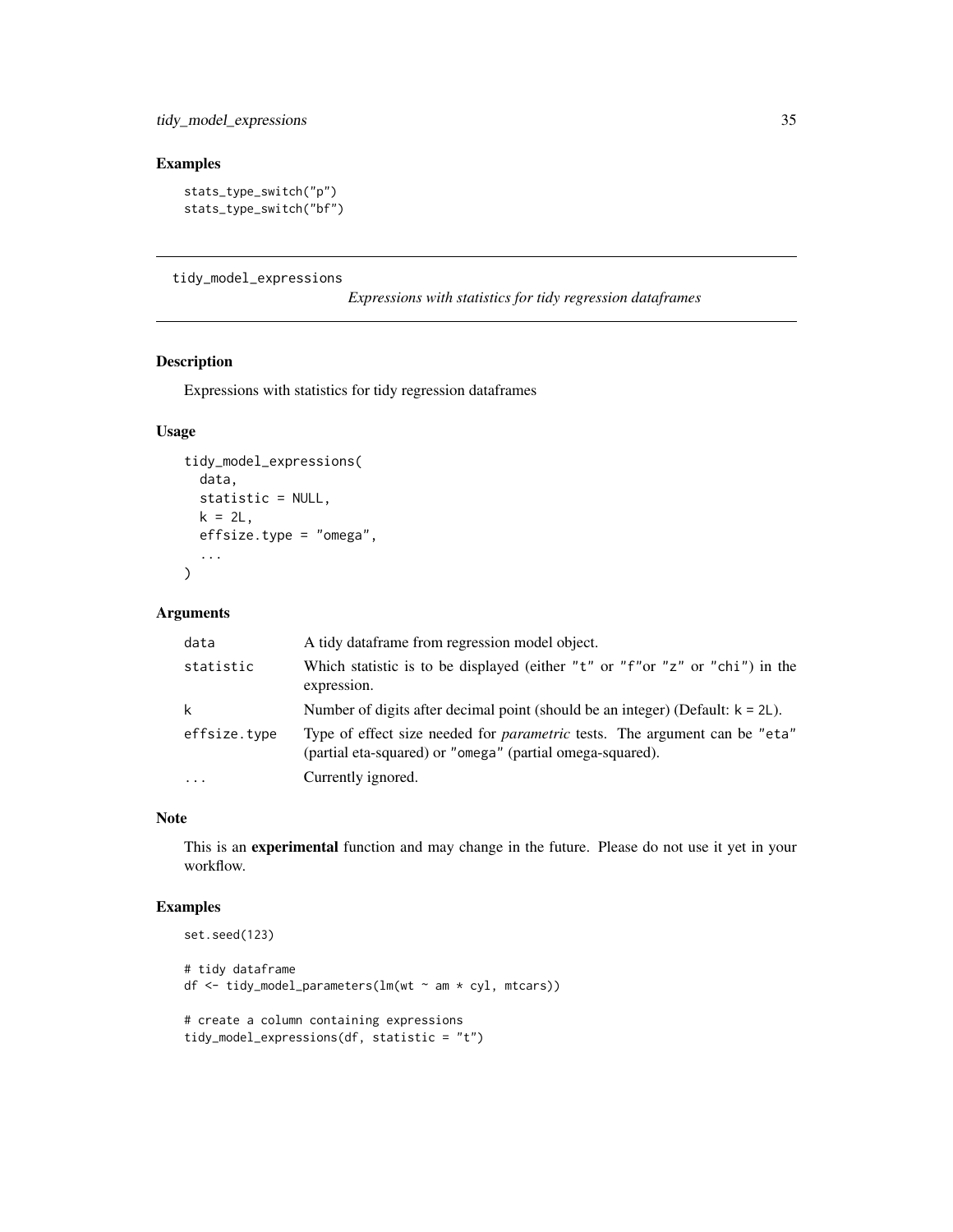<span id="page-35-0"></span>tidy\_model\_parameters *Convert* parameters *package output to* tidyverse *conventions*

#### Description

Convert parameters package output to tidyverse conventions

#### Usage

```
tidy_model_parameters(model, ...)
```
#### Arguments

model Statistical Model. ... Arguments passed to or from other methods. Non-documented arguments are digits, p\_digits, ci\_digits and footer\_digits to set the number of digits for the output. group can also be passed to the print() method. See details in [print.parameters\\_model\(\)](#page-0-0) and 'Examples' in [model\\_parameters.default\(\)](#page-0-0).

#### Examples

```
model \leq - \ln(\text{mpg} \sim \text{wt} + \text{cyl}, \text{data} = \text{mtcars})tidy_model_parameters(model)
```
two\_sample\_test *Two-sample tests*

#### Description

The table below provides summary about:

- statistical test carried out for inferential statistics
- type of effect size estimate and a measure of uncertainty for this estimate
- functions used internally to compute these details

# between-subjects: Hypothesis testing

| Type           | No. of groups | Test                                | Function used          |
|----------------|---------------|-------------------------------------|------------------------|
| Parametric     |               | Student's or Welch's <i>t</i> -test | stats::t.test()        |
| Non-parametric | - 2           | Mann-Whitney $U$ test               | stats::wilcox.test()   |
| Robust         |               | Yuen's test for trimmed means       | $WRS2:$ : yuen()       |
| Bayesian       |               | Student's <i>t</i> -test            | BayesFactor::ttestBF() |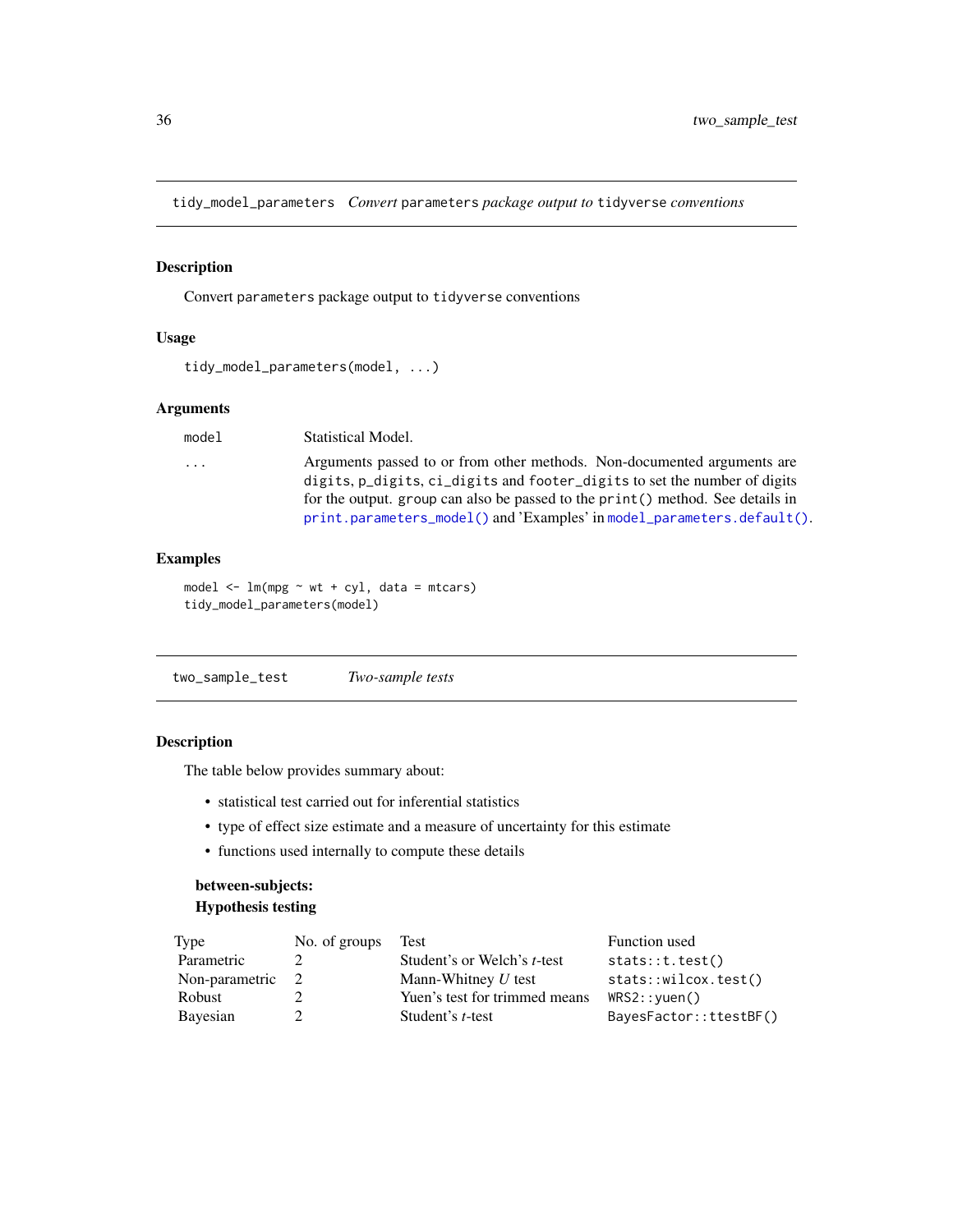#### Effect size estimation

| Type           | No. of groups | Effect size                                             | CI available? | <b>Function</b> used |
|----------------|---------------|---------------------------------------------------------|---------------|----------------------|
| Parametric     |               | Cohen's d, Hedge's g                                    | Yes           | effectsize:          |
| Non-parametric |               | $r$ (rank-biserial correlation)                         | Yes           | effectsize:          |
| Robust         |               | Algina-Keselman-Penfield robust standardized difference | Yes           | WRS2:akp.e           |
| Bayesian       |               | difference                                              | Yes           | bayestestR:          |

# within-subjects: Hypothesis testing

| Type             | No. of groups | Test                                               | Function used          |
|------------------|---------------|----------------------------------------------------|------------------------|
| Parametric       |               | Student's <i>t</i> -test                           | stats::t.test()        |
| Non-parametric 2 |               | Wilcoxon signed-rank test                          | stats::wilcox.test()   |
| Robust           |               | Yuen's test on trimmed means for dependent samples | $WRS2:$ : yuend()      |
| Bayesian         |               | Student's <i>t</i> -test                           | BayesFactor::ttestBF() |

# Effect size estimation

| Type           | No. of groups | Effect size                                             | CI available? | Function used |
|----------------|---------------|---------------------------------------------------------|---------------|---------------|
| Parametric     |               | Cohen's d, Hedge's g                                    | Yes           | effectsize:   |
| Non-parametric |               | $r$ (rank-biserial correlation)                         | Yes           | effectsize:   |
| Robust         |               | Algina-Keselman-Penfield robust standardized difference | Yes           | WRS2::wmcpAl  |
| Bayesian       |               | difference                                              | Yes           | bayestestR:   |

#### Usage

```
two_sample_test(
 data,
 x,
 y,
 subject.id = NULL,
 type = "parametric",
 paired = FALSE,
 alternative = "two.sided",
 k = 2L,
 conf. level = 0.95,effsize.type = "g",
 var.equals = FALSE,bf.prior = 0.707,
 tr = 0.2,
 nboot = 100L,...
)
```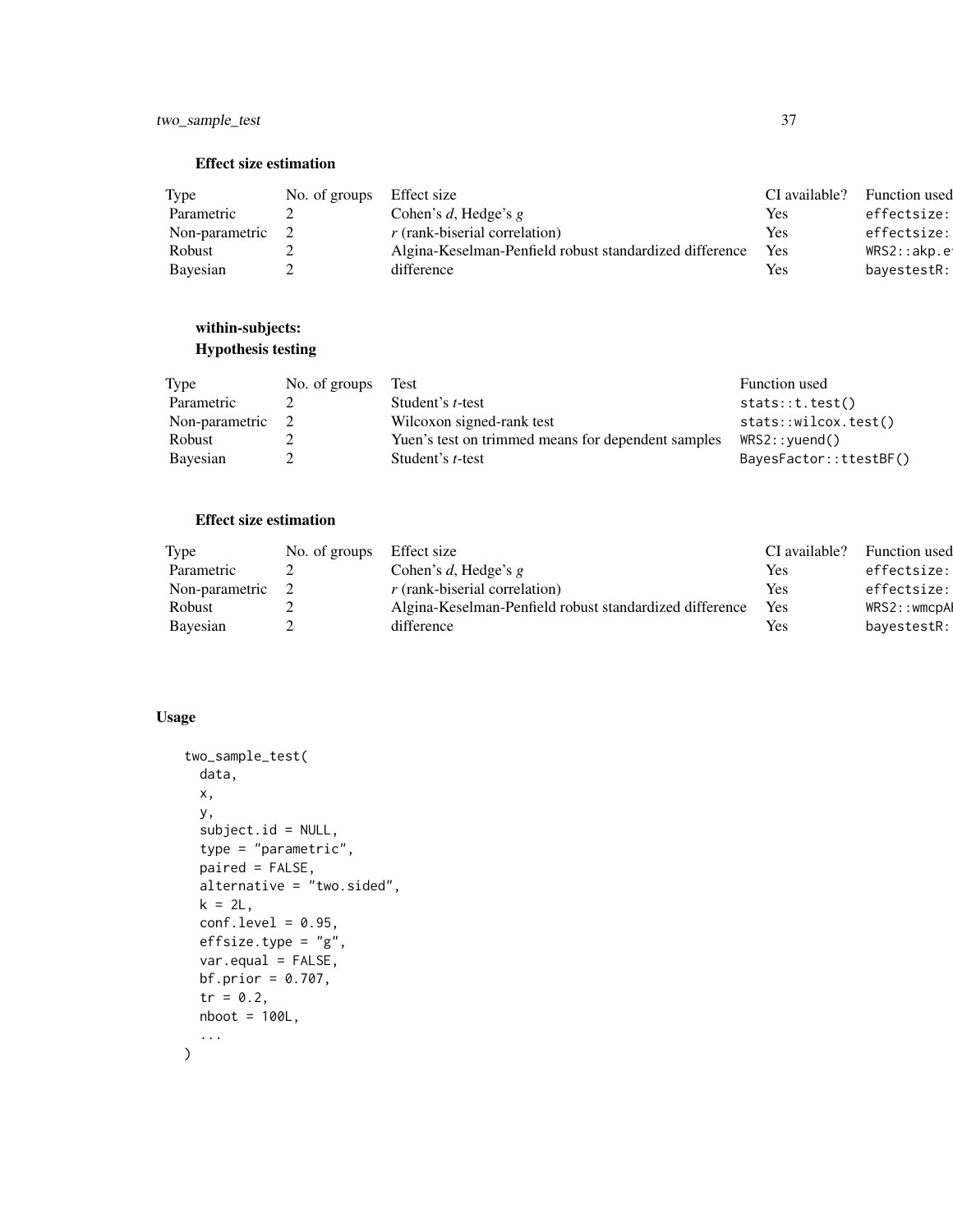| data         | A data frame (or a tibble) from which variables specified are to be taken. Other<br>data types (e.g., matrix, table, array, etc.) will not be accepted. Additionally,<br>grouped data frames from {dplyr} should be ungrouped before they are entered<br>as data.                                                                                                                                                                                                                                                                                     |
|--------------|-------------------------------------------------------------------------------------------------------------------------------------------------------------------------------------------------------------------------------------------------------------------------------------------------------------------------------------------------------------------------------------------------------------------------------------------------------------------------------------------------------------------------------------------------------|
| х            | The grouping (or independent) variable from data. In case of a repeated mea-<br>sures or within-subjects design, if subject . id argument is not available or not<br>explicitly specified, the function assumes that the data has already been sorted<br>by such an id by the user and creates an internal identifier. So if your data is<br>not sorted, the results <i>can</i> be inaccurate when there are more than two levels<br>in x and there are NAs present. The data is expected to be sorted by user in<br>subject-1, subject-2, , pattern. |
| У            | The response (or outcome or dependent) variable from data.                                                                                                                                                                                                                                                                                                                                                                                                                                                                                            |
| subject.id   | Relevant in case of a repeated measures or within-subjects design (paired =<br>TRUE, i.e.), it specifies the subject or repeated measures identifier. Important:<br>Note that if this argument is NULL (which is the default), the function assumes<br>that the data has already been sorted by such an id by the user and creates an<br>internal identifier. So if your data is not sorted and you leave this argument<br>unspecified, the results can be inaccurate when there are more than two levels<br>in x and there are NAs present.          |
| type         | A character specifying the type of statistical approach:                                                                                                                                                                                                                                                                                                                                                                                                                                                                                              |
|              | • "parametric"                                                                                                                                                                                                                                                                                                                                                                                                                                                                                                                                        |
|              | · "nonparametric"                                                                                                                                                                                                                                                                                                                                                                                                                                                                                                                                     |
|              | • "robust"                                                                                                                                                                                                                                                                                                                                                                                                                                                                                                                                            |
|              | • "bayes"                                                                                                                                                                                                                                                                                                                                                                                                                                                                                                                                             |
|              | You can specify just the initial letter.                                                                                                                                                                                                                                                                                                                                                                                                                                                                                                              |
| paired       | Logical that decides whether the experimental design is repeated measures/within-<br>subjects or between-subjects. The default is FALSE.                                                                                                                                                                                                                                                                                                                                                                                                              |
| alternative  | a character string specifying the alternative hypothesis, must be one of "two.sided"<br>(default), "greater" or "less". You can specify just the initial letter.                                                                                                                                                                                                                                                                                                                                                                                      |
| k            | Number of digits after decimal point (should be an integer) (Default: $k = 2L$ ).                                                                                                                                                                                                                                                                                                                                                                                                                                                                     |
| conf.level   | Scalar between 0 and 1. If unspecified, the defaults return 95% confidence/credible<br>intervals $(0.95)$ .                                                                                                                                                                                                                                                                                                                                                                                                                                           |
| effsize.type | Type of effect size needed for <i>parametric</i> tests. The argument can be "d" (for<br>Cohen's $d$ ) or "g" (for Hedge's $g$ ).                                                                                                                                                                                                                                                                                                                                                                                                                      |
| var.equal    | a logical variable indicating whether to treat the two variances as being equal.<br>If TRUE then the pooled variance is used to estimate the variance otherwise the<br>Welch (or Satterthwaite) approximation to the degrees of freedom is used.                                                                                                                                                                                                                                                                                                      |
| bf.prior     | A number between 0.5 and 2 (default 0.707), the prior width to use in calcu-<br>lating Bayes factors and posterior estimates. In addition to numeric arguments,<br>several named values are also recognized: "medium", "wide", and "ultrawide",<br>corresponding to $r$ scale values of $1/2$ , sqrt $(2)/2$ , and 1, respectively. In case of<br>an ANOVA, this value corresponds to scale for fixed effects.                                                                                                                                        |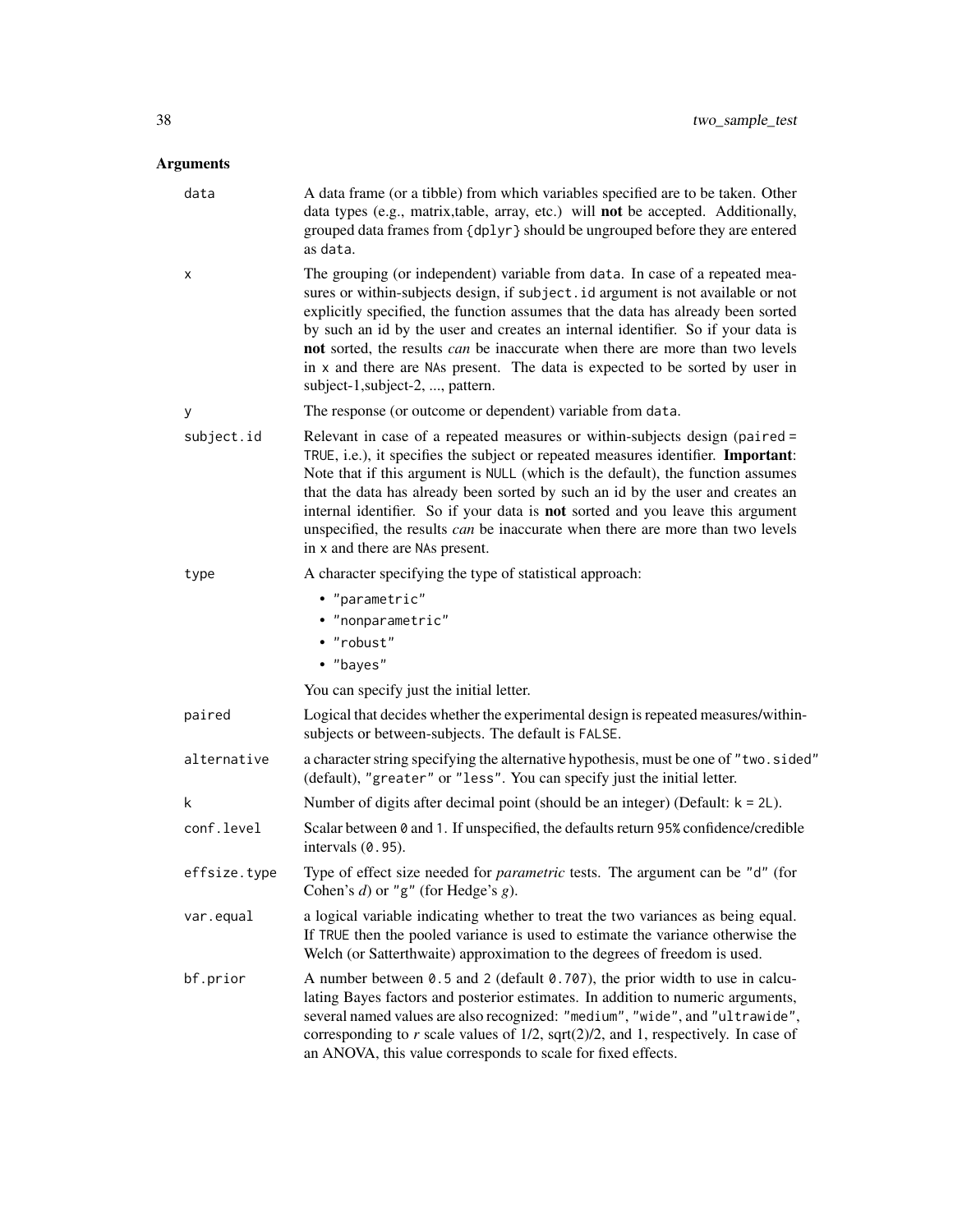| tr       | Trim level for the mean when carrying out robust tests. In case of an error,<br>try reducing the value of $tr$ , which is by default set to 0.2. Lowering the value<br>might help. |
|----------|------------------------------------------------------------------------------------------------------------------------------------------------------------------------------------|
| nboot    | Number of bootstrap samples for computing confidence interval for the effect<br>size (Default: 100L).                                                                              |
| $\cdots$ | Currently ignored.                                                                                                                                                                 |

#### Value

The returned tibble data frame can contain some or all of the following columns (the exact columns will depend on the statistical test):

- statistic: the numeric value of a statistic
- df: the numeric value of a parameter being modeled (often degrees of freedom for the test)
- df.error and df: relevant only if the statistic in question has two degrees of freedom (e.g. anova)
- p.value: the two-sided *p*-value associated with the observed statistic
- method: the name of the inferential statistical test
- estimate: estimated value of the effect size
- conf.low: lower bound for the effect size estimate
- conf.high: upper bound for the effect size estimate
- conf.level: width of the confidence interval
- conf.method: method used to compute confidence interval
- conf.distribution: statistical distribution for the effect
- effectsize: the name of the effect size
- n.obs: number of observations
- expression: pre-formatted expression containing statistical details

For examples of dataframe outputs, see examples and [this vignette.](https://indrajeetpatil.github.io/statsExpressions/articles/web_only/dataframe_outputs.html)

Note that all examples are preceded by set.seed() calls for reproducibility.

```
# for reproducibility
set.seed(123)
library(statsExpressions)
options(tibble.width = Inf, pillar.bold = TRUE, pillar.neg = TRUE)
# parametric -------------------------------------
# between-subjects design
two_sample_test(
 data = sleep,
 x = \text{group},
 y = extra,
```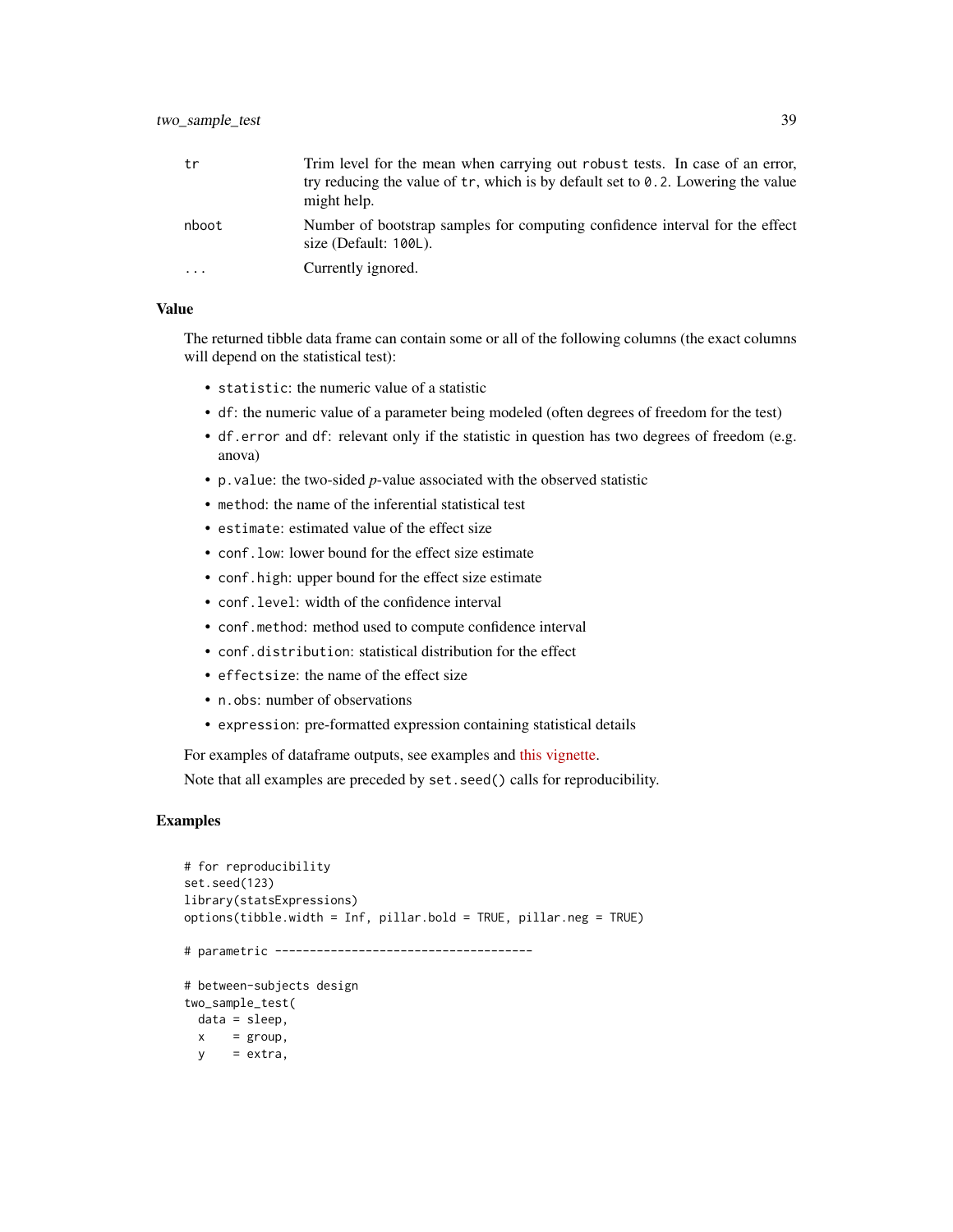```
type = "p"\lambda# within-subjects design
two_sample_test(
 data = dplyr::filter(bugs_long, condition %in% c("HDHF", "HDLF")),
 x = condition,y = desire,paired = TRUE,subject.id = subject,
 type = "p"\mathcal{L}# non-parametric ----------------------------------
# between-subjects design
two_sample_test(
 data = sleep,
 x = \text{group},y = extra,
 type = "np"
\lambda# within-subjects design
two_sample_test(
 data = dplyr::filter(bugs_long, condition %in% c("HDHF", "HDLF")),
 x = condition,y = desire,paired = TRUE,subject.id = subject,
 type = "np"
\mathcal{L}# robust ----------------------------------
# between-subjects design
two_sample_test(
 data = sleep,
 x = \text{group},
 y = extra,type = "r")
# within-subjects design
two_sample_test(
 data = dplyr::filter(bugs_long, condition %in% c("HDHF", "HDLF")),
 x = condition,y = desire,paired = TRUE,subject.id = subject,
 type = "r")
```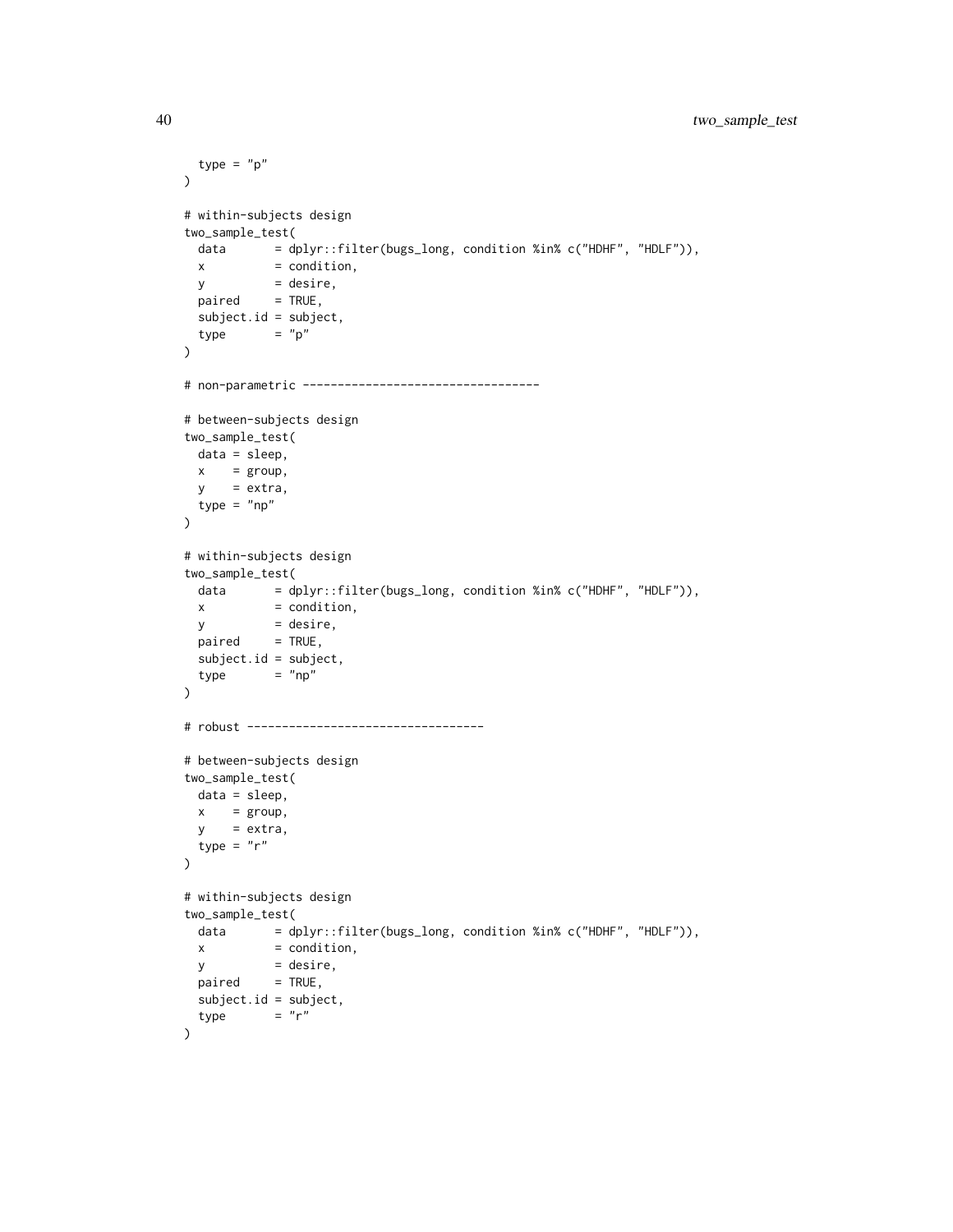```
#' # Bayesian ------------------------------
# between-subjects design
two_sample_test(
data = sleep,
 x = \text{group},
 y = extra,
 type = "bayes"
\lambda# within-subjects design
two_sample_test(
  data = dplyr::filter(bugs\_long, condition %in% c("HDHF", "HDLF")),
  x = condition,y = desire,
  paired = TRUE,
 subject.id = subject,
  type = "bayes")
```